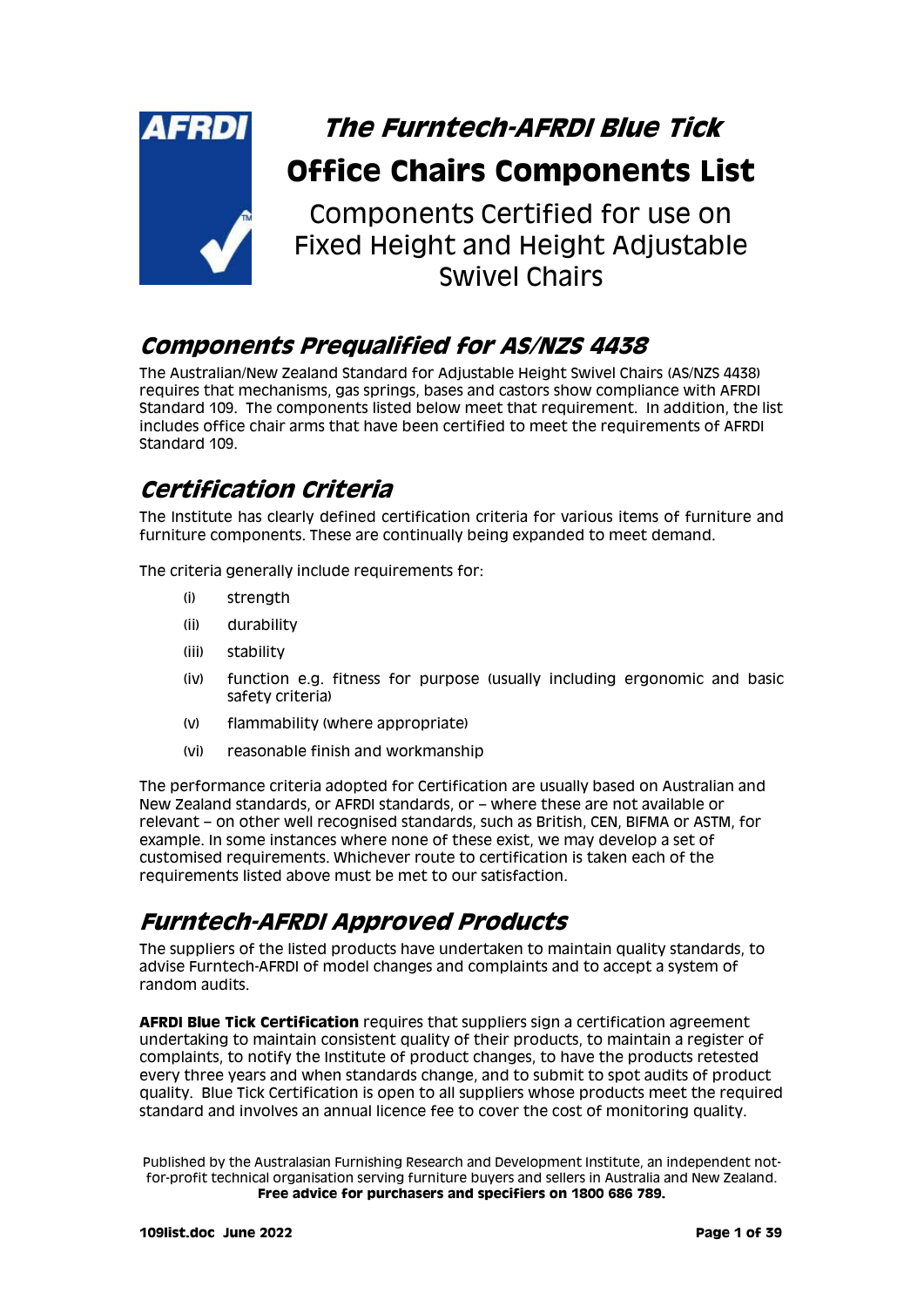Published by the Australasian Furnishing Research and Development Institute an independent notfor-profit technical organisation serving furniture buyers and sellers in Australia and New Zealand. **Free advice for purchasers and specifiers on 1800 686 789.**

| 14 |
|----|
|    |
|    |
|    |
|    |
|    |
|    |
|    |
|    |
|    |

#### **Blue Tick Approved Products**

**The suppliers of the listed products have undertaken to maintain quality standards, to advise Furntech-AFRDI of model changes and complaints, and to accept a system of random audits.**

**AFRDI**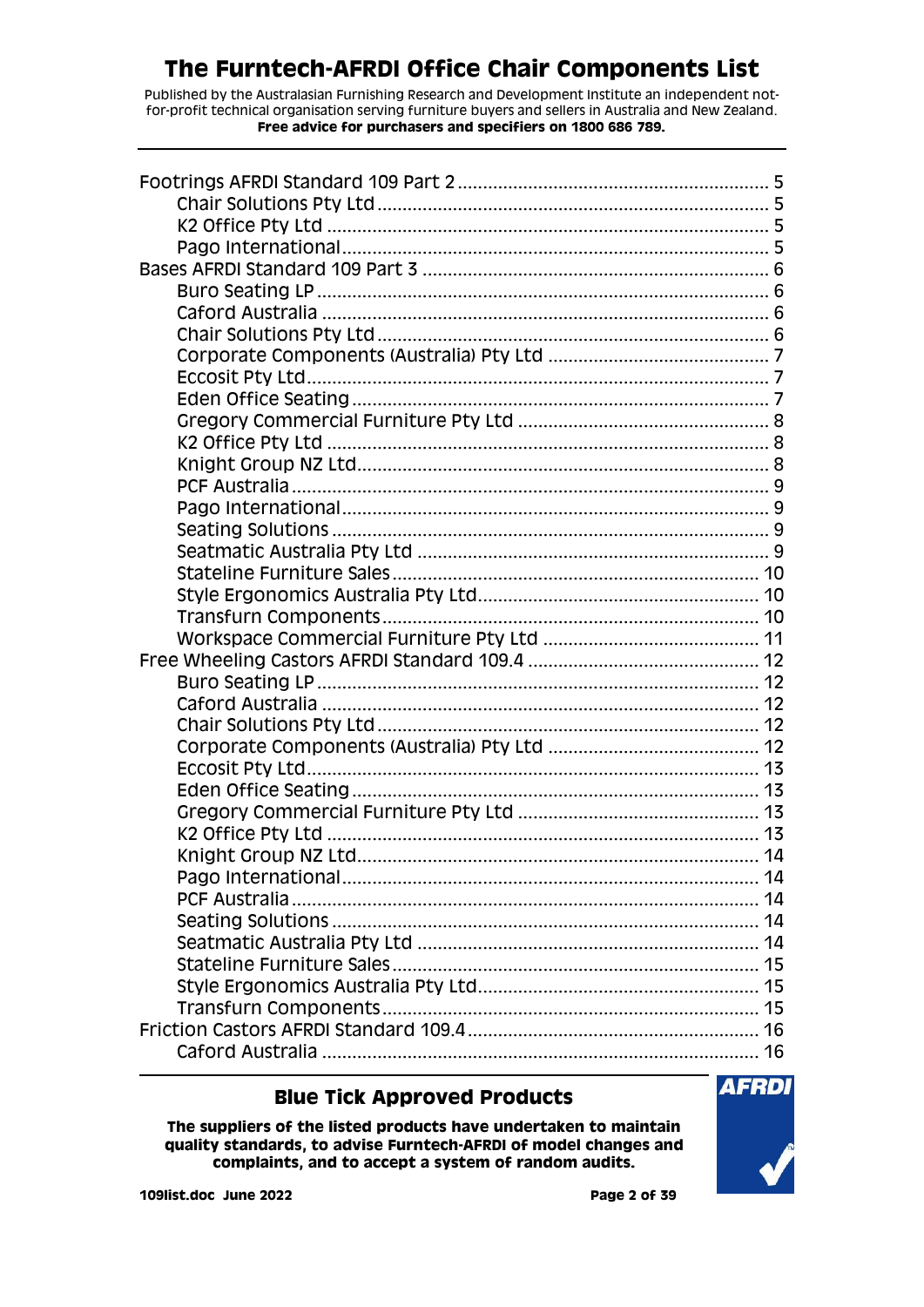Published by the Australasian Furnishing Research and Development Institute an independent notfor-profit technical organisation serving furniture buyers and sellers in Australia and New Zealand. **Free advice for purchasers and specifiers on 1800 686 789.**

### **Blue Tick Approved Products**

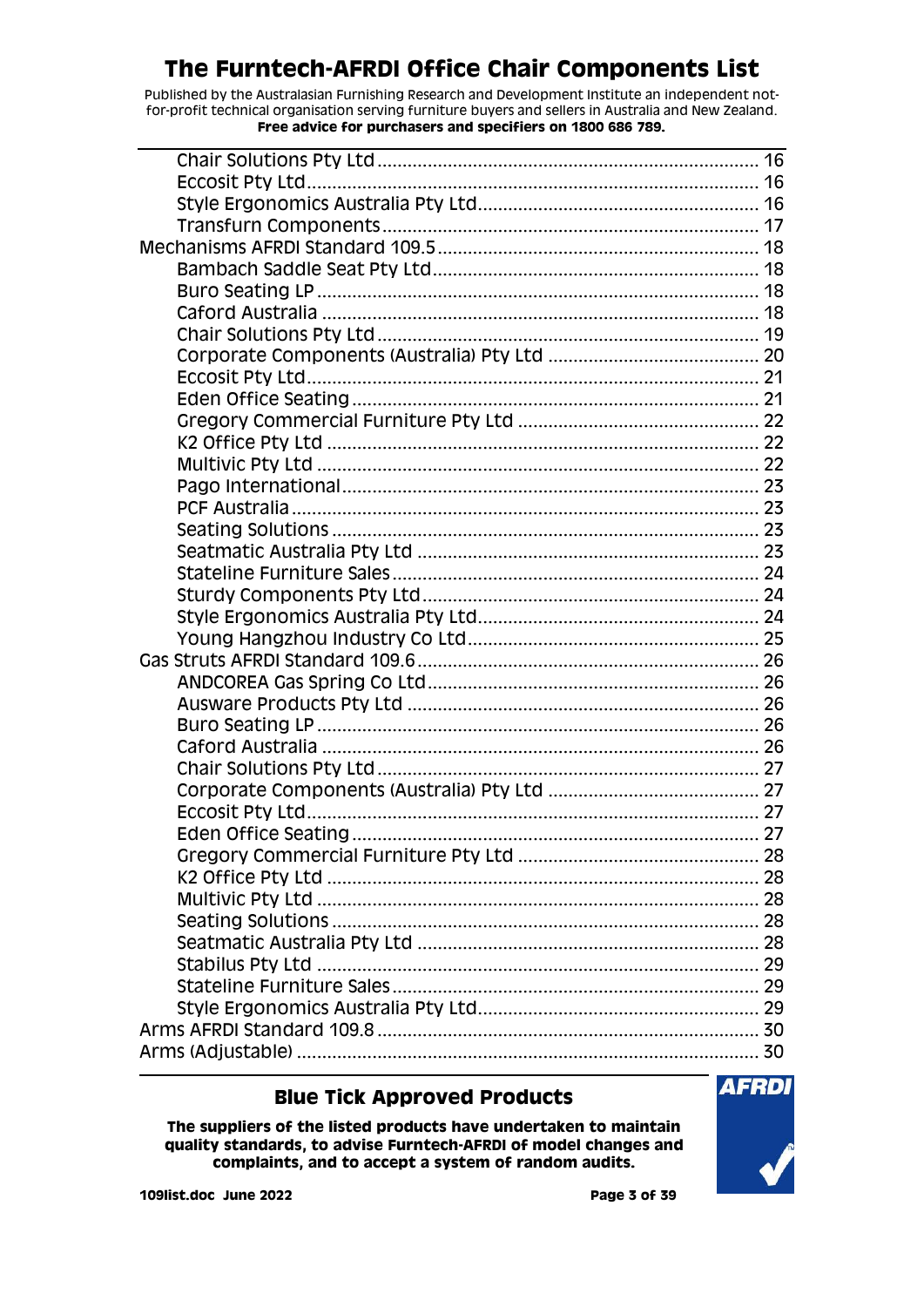Published by the Australasian Furnishing Research and Development Institute an independent notfor-profit technical organisation serving furniture buyers and sellers in Australia and New Zealand. **Free advice for purchasers and specifiers on 1800 686 789.**

| Foams. |  |
|--------|--|
|        |  |
|        |  |
|        |  |
|        |  |
|        |  |
|        |  |
|        |  |
|        |  |
|        |  |
|        |  |
|        |  |
|        |  |
|        |  |
|        |  |
|        |  |
|        |  |
|        |  |
|        |  |
|        |  |
|        |  |

### **Blue Tick Approved Products**

**The suppliers of the listed products have undertaken to maintain quality standards, to advise Furntech-AFRDI of model changes and complaints, and to accept a system of random audits.**



**109list.doc June 2022 Page 4 of 39**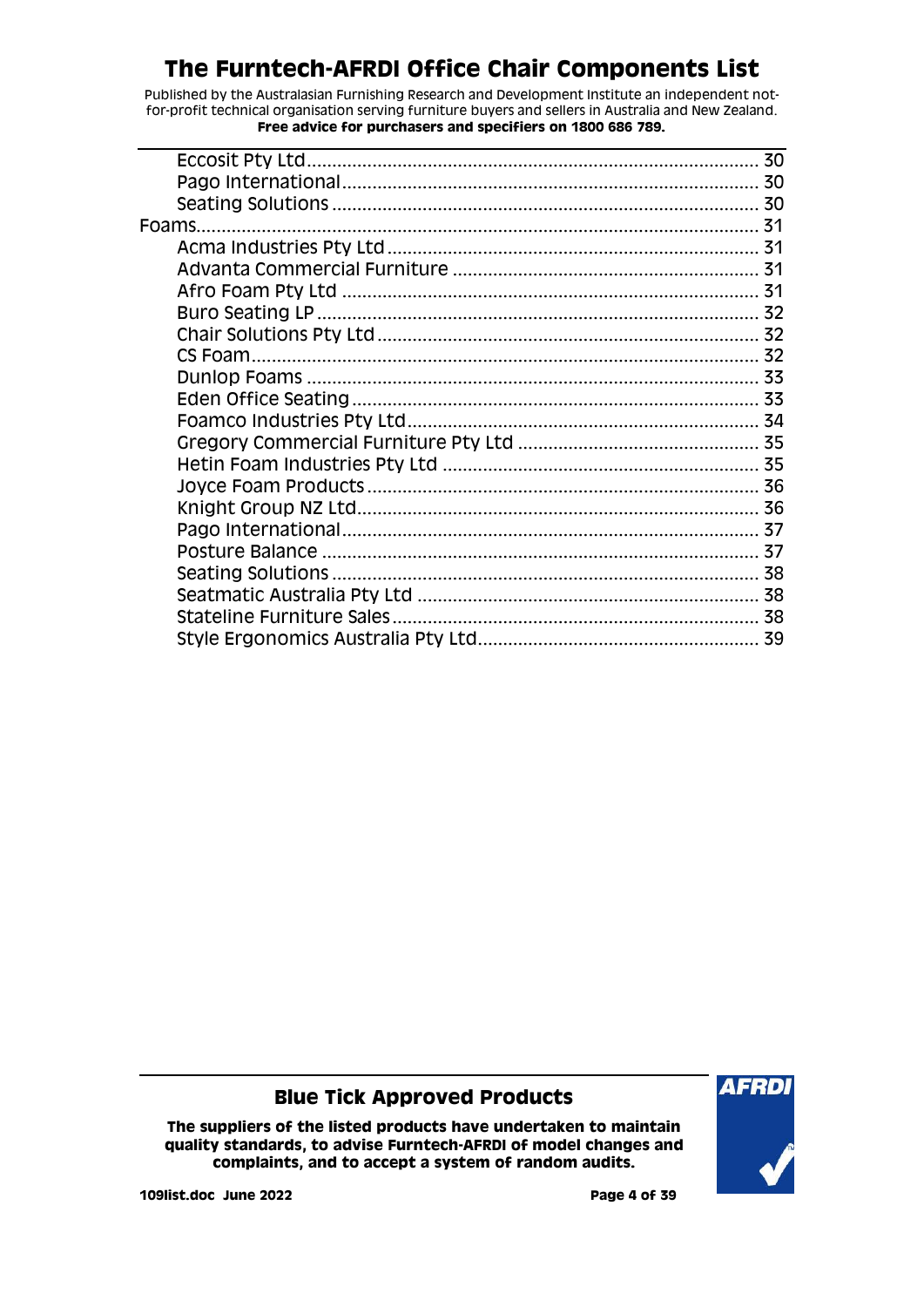Published by the Australasian Furnishing Research and Development Institute an independent notfor-profit technical organisation serving furniture buyers and sellers in Australia and New Zealand. **Free advice for purchasers and specifiers on 1800 686 789.**

# <span id="page-4-0"></span>**Footrings AFRDI Standard 109 Part 2**

#### <span id="page-4-1"></span>**Chair Solutions Pty Ltd**

<span id="page-4-3"></span><span id="page-4-2"></span>

| Website: www.chairsolutions.com.au<br>Email:<br>info@chairsolutions.com.au |                                        |                                                                                                                     |  |
|----------------------------------------------------------------------------|----------------------------------------|---------------------------------------------------------------------------------------------------------------------|--|
|                                                                            | <b>Expiry Date of</b><br>Certification | Reference No.                                                                                                       |  |
| Certificate                                                                | 1/2/25                                 | 16312/1                                                                                                             |  |
|                                                                            |                                        |                                                                                                                     |  |
| Email:                                                                     |                                        |                                                                                                                     |  |
|                                                                            | <b>Expiry Date of</b><br>Certification | Reference No.                                                                                                       |  |
| Certificate                                                                | 24/4/24                                | 15898/1                                                                                                             |  |
|                                                                            |                                        |                                                                                                                     |  |
| Email:                                                                     |                                        |                                                                                                                     |  |
|                                                                            | <b>Expiry Date of</b><br>Certification | Reference No.                                                                                                       |  |
| Certificate                                                                | 22/8/22                                | 14947/1                                                                                                             |  |
| Certificate                                                                | 28/4/25                                | 16418/1                                                                                                             |  |
|                                                                            |                                        | Website: www.k2office.com.au<br>paulb@k2office.com.au<br>Website: www.pagodesigns.com.au<br>paul@pagodesigns.com.au |  |

#### **Blue Tick Approved Products**

**The suppliers of the listed products have undertaken to maintain quality standards, to advise Furntech-AFRDI of model changes and complaints, and to accept a system of random audits.**



**109list.doc June 2022 Page 5 of 39**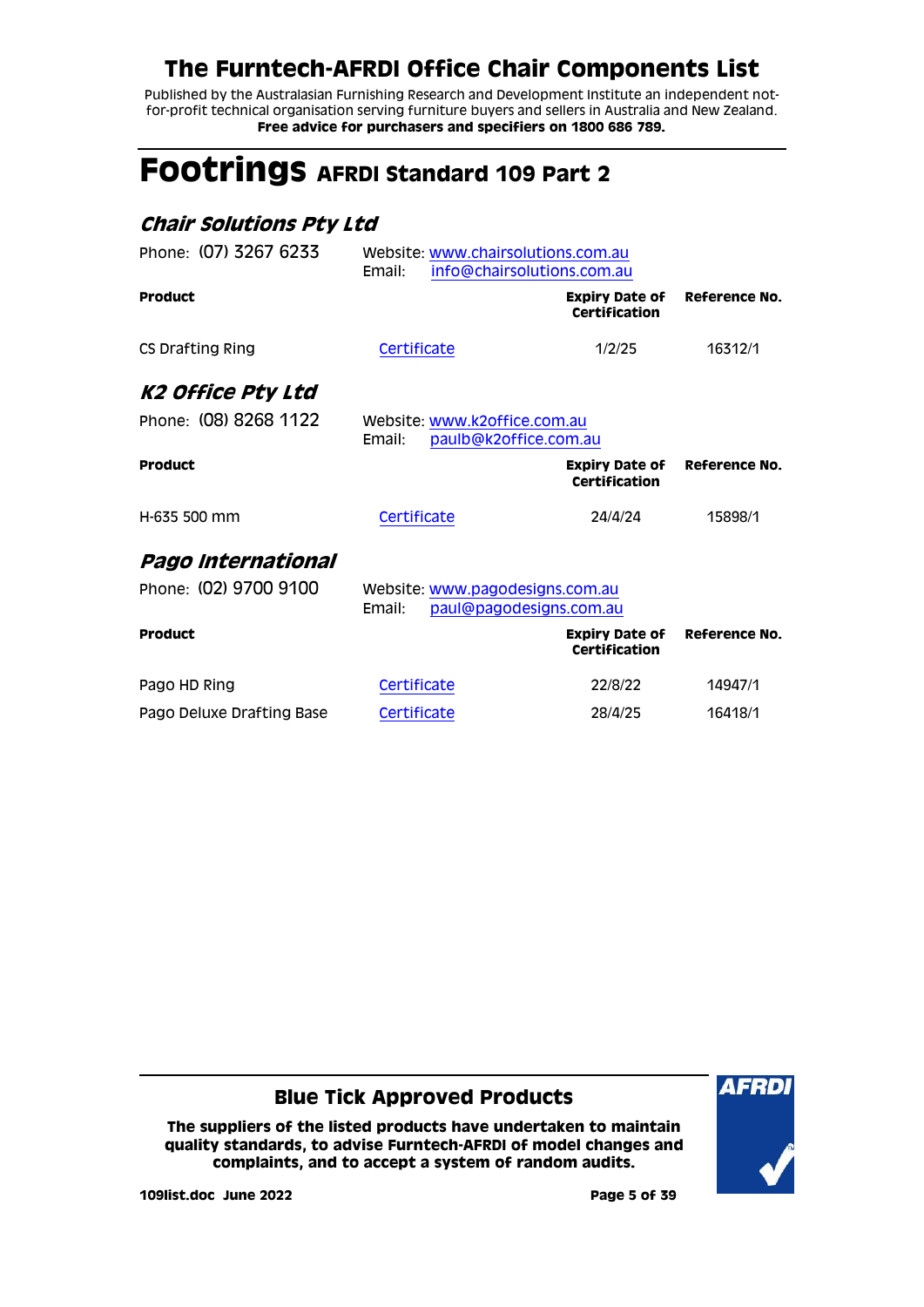Published by the Australasian Furnishing Research and Development Institute an independent notfor-profit technical organisation serving furniture buyers and sellers in Australia and New Zealand. **Free advice for purchasers and specifiers on 1800 686 789.**

# <span id="page-5-0"></span>**Bases AFRDI Standard 109 Part 3**

### <span id="page-5-1"></span>**Buro Seating LP**

| Phone: 0011 64 9271 5999                      | Email:      | Website: www.buroseating.com<br>chris.phillips@buroseating.com |               |
|-----------------------------------------------|-------------|----------------------------------------------------------------|---------------|
| <b>Product</b>                                |             | <b>Expiry Date of</b><br>Certification                         | Reference No. |
| BOL D1 Nylon Base                             | Certificate | 2/6/23                                                         | 15420/1       |
| <b>BOL M1 Nylon Base</b>                      | Certificate | 2/6/23                                                         | 15420/2       |
| <b>BOL Polished Aluminium Base</b><br>B15512C | Certificate | 2/2/25                                                         | 16256/1       |

#### <span id="page-5-2"></span>**Caford Australia**

| Phone: (03) 9799 9301                           | Website: www.caford.com<br>sales@caford.com<br>Email: |                                                      |         |
|-------------------------------------------------|-------------------------------------------------------|------------------------------------------------------|---------|
| <b>Product</b>                                  |                                                       | <b>Expiry Date of Reference No.</b><br>Certification |         |
| Capital Chair Base 640mm<br>Black Part No CP640 | Certificate                                           | 16/7/22                                              | 14887/1 |
| $CTKL - 600 NYL$                                | Certificate                                           | 8/8/23                                               | 15541/1 |
| $CTKL - 640 NYL$                                | Certificate                                           | 8/8/23                                               | 15541/2 |
| <b>CTKL - 700 NYL</b>                           | Certificate                                           | 8/8/23                                               | 15541/3 |

### <span id="page-5-3"></span>**Chair Solutions Pty Ltd**

| Phone: (07) 3267 6233     | Website: www.chairsolutions.com.au<br>info@chairsolutions.com.au<br>Email: |                                        |                      |  |
|---------------------------|----------------------------------------------------------------------------|----------------------------------------|----------------------|--|
| <b>Product</b>            |                                                                            | <b>Expiry Date of</b><br>Certification | <b>Reference No.</b> |  |
| CS High Arch Base - Alloy | Certificate                                                                | 22/3/22                                | 14702/1              |  |
| CS High Arch Base - Black | Certificate                                                                | 17/9/22                                | 14972/1              |  |
| CS 645 Alloy Base         | Certificate                                                                | 15/12/22                               | 15156/1              |  |
| CS 320                    | Certificate                                                                | 6/6/23                                 | 15392/2              |  |
|                           |                                                                            |                                        |                      |  |

### **Blue Tick Approved Products**

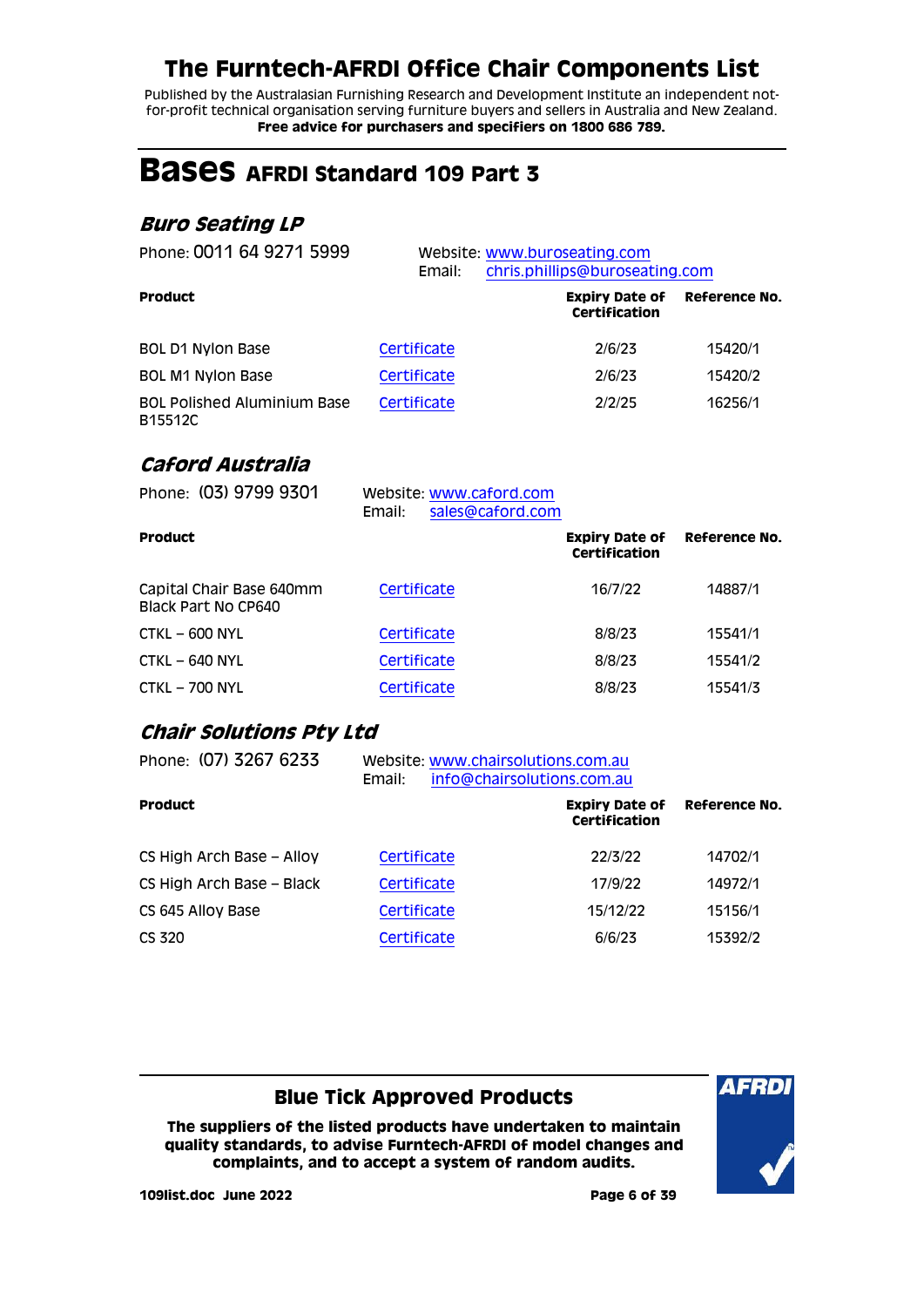Published by the Australasian Furnishing Research and Development Institute an independent notfor-profit technical organisation serving furniture buyers and sellers in Australia and New Zealand. **Free advice for purchasers and specifiers on 1800 686 789.**

#### <span id="page-6-0"></span>**Corporate Components (Australia) Pty Ltd**

| Phone: (03) 9357 6015 | Website:<br>Email: alex@corporatecomponents.com.au                     |         |
|-----------------------|------------------------------------------------------------------------|---------|
| <b>Product</b>        | <b>Expiry Date of Reference No.</b><br>Certification                   |         |
| 60.300700.01          | 11/8/24                                                                | 15557/1 |
| 60.300640.01          | 11/8/24                                                                | 15557/2 |
| 60.300600.01          | 11/8/24<br>Contact Corporate Components regarding certificate details. | 15557/3 |

#### <span id="page-6-1"></span>**Eccosit Pty Ltd**

| Phone: (02) 9516 4577                                            | Website:<br>Email: |                                        |               |
|------------------------------------------------------------------|--------------------|----------------------------------------|---------------|
| <b>Product</b>                                                   |                    | <b>Expiry Date of</b><br>Certification | Reference No. |
| BAB320L                                                          |                    | 17/1/23                                | 15208/1       |
| BAB350L                                                          |                    | 17/1/23                                | 15208/2       |
| F90 Polished Star Base                                           |                    | 24/6/23                                | 15429/1       |
| Pop Base 660 mm                                                  |                    | 12/7/24                                | 16051/1       |
| <b>BAKE 95 SP Small AI Polished</b>                              |                    | 1/10/24                                | 16161/1       |
| Pop Polished Base                                                |                    | 29/10/24                               | 16182/1       |
| <b>BAB300Y</b><br>Contact Eccosit regarding certificate details. |                    | 12/12/24                               | 16248/1       |

#### <span id="page-6-2"></span>**Eden Office Seating**

| Phone: 0011 64 9 634 0330                                                    | Email: | Website: www.edenoffice.co.nz<br>sales@edenoffice.co.nz |                      |
|------------------------------------------------------------------------------|--------|---------------------------------------------------------|----------------------|
| Product                                                                      |        | <b>Expiry Date of</b><br>Certification                  | <b>Reference No.</b> |
| Eden 350 Base                                                                |        | 25/9/22                                                 | 15003/1              |
| Eden 320 Base                                                                |        | 23/10/23                                                | 15641/1              |
| Edge Star Base<br>Contact Eden Office Seating regarding certificate details. |        | 12/5/25                                                 | 16393/1              |

### **Blue Tick Approved Products**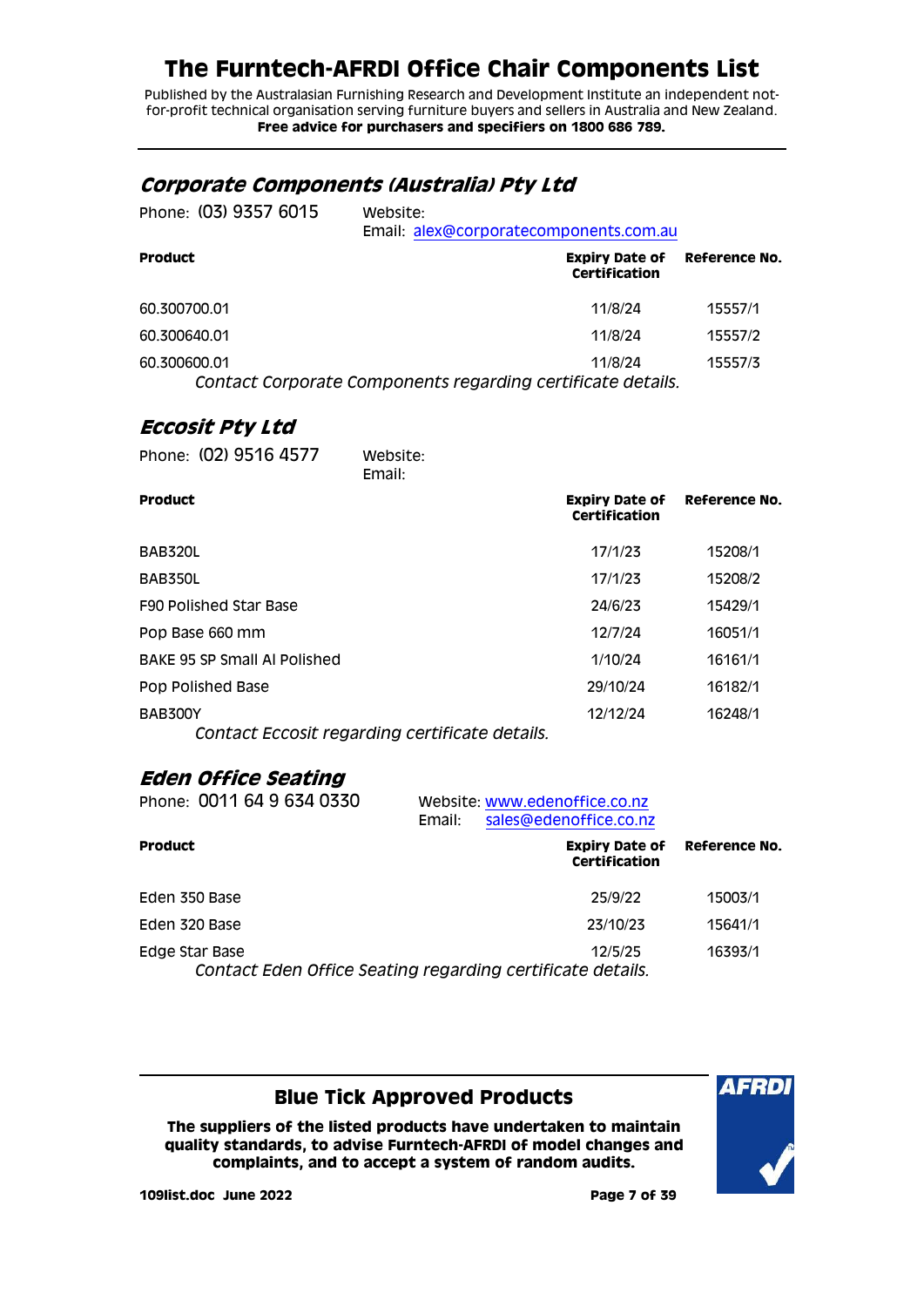Published by the Australasian Furnishing Research and Development Institute an independent notfor-profit technical organisation serving furniture buyers and sellers in Australia and New Zealand. **Free advice for purchasers and specifiers on 1800 686 789.**

### <span id="page-7-0"></span>**Gregory Commercial Furniture Pty Ltd**

| <b>Product</b>        |                                                           | <b>Expiry Date of Reference No.</b><br>Certification |  |
|-----------------------|-----------------------------------------------------------|------------------------------------------------------|--|
| Phone: (02) 8916 6849 | Website: www.gcfau.com.au<br>Email: phillipd@gcfau.com.au |                                                      |  |

A0402 640 mm 25/7/22 14965/1 *Contact Gregory Commercial Furniture regarding certificate details.*

### <span id="page-7-1"></span>**K2 Office Pty Ltd**

| Phone: (08) 8268 1122<br>Website: www.k2office.com.au<br>Email:<br>paulb@k2office.com.au |                    |                                        |               |
|------------------------------------------------------------------------------------------|--------------------|----------------------------------------|---------------|
| <b>Product</b>                                                                           |                    | <b>Expiry Date of</b><br>Certification | Reference No. |
| AS-350                                                                                   | Certificate        | 31/1/23                                | 15219/1       |
| AHR-330                                                                                  | Certificate        | 31/1/23                                | 15219/2       |
| AS-330                                                                                   | Certificate        | 31/1/23                                | 15219/3       |
| HL-350 Nylon Base                                                                        | Certificate        | 4/12/23                                | 15725/1       |
| JN-330                                                                                   | Certificate        | 4/12/23                                | 15726/1       |
| JN-350                                                                                   | Certificate        | 4/12/23                                | 15726/2       |
| BAS 12B/7002                                                                             | Certificate        | 2/1/25                                 | 16281/1       |
| <b>BAS 12A/7002</b>                                                                      | Certificate        | 2/1/25                                 | 16281/2       |
| <b>BAS 12C/7002</b>                                                                      | Certificate        | 2/1/25                                 | 16281/3       |
| Knight Group NZ Ltd                                                                      |                    |                                        |               |
| Phone: 0011 64 6 759 0030                                                                | Website:<br>Email: |                                        |               |

<span id="page-7-2"></span>

| Product                           |             | Expiry Date of<br>Certification | Reference No. |
|-----------------------------------|-------------|---------------------------------|---------------|
| BA 320-Evo Chair Base -<br>320 mm | Certificate | 11/6/22                         | 14794/1       |

### **Blue Tick Approved Products**

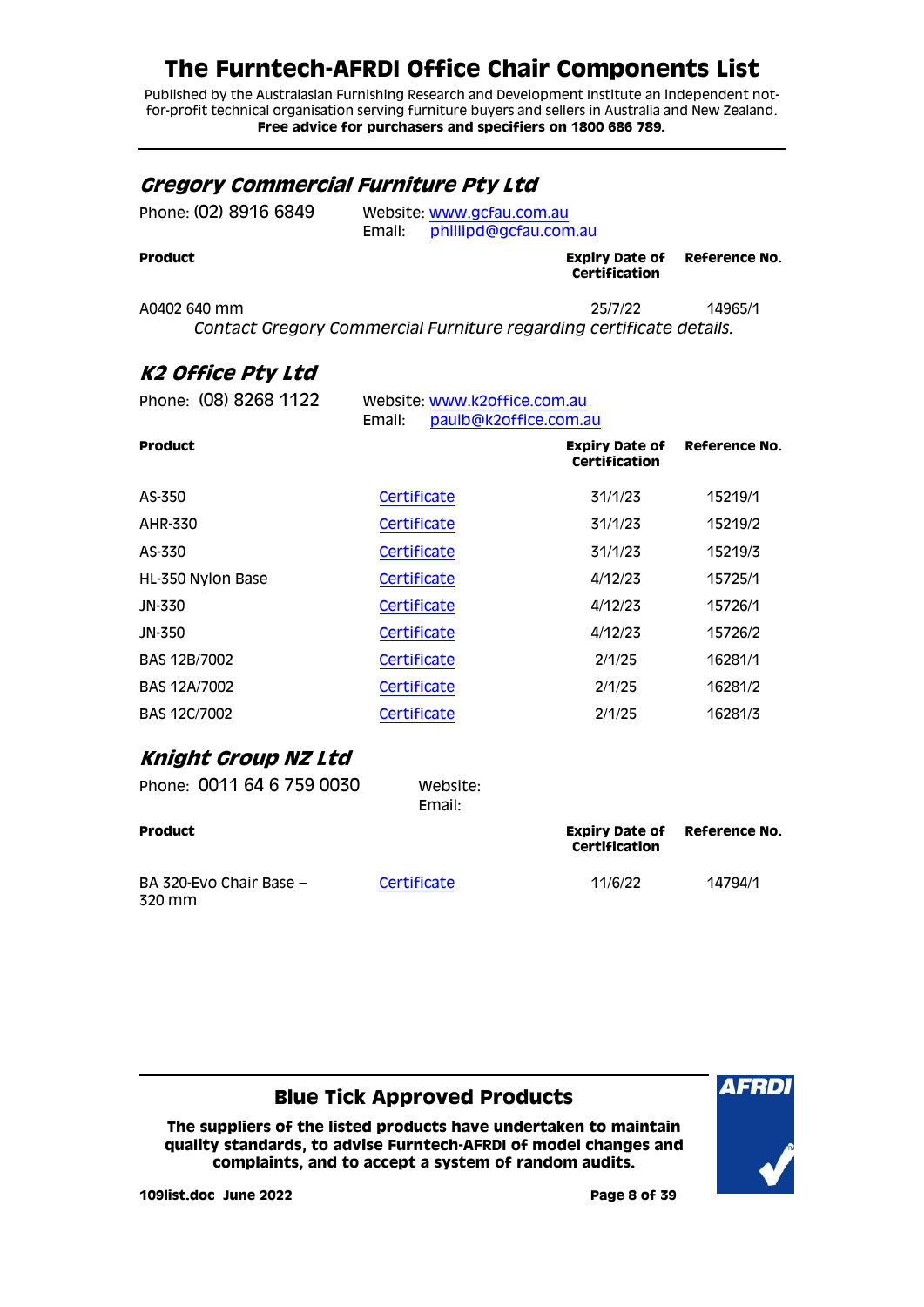Published by the Australasian Furnishing Research and Development Institute an independent notfor-profit technical organisation serving furniture buyers and sellers in Australia and New Zealand. **Free advice for purchasers and specifiers on 1800 686 789.**

<span id="page-8-2"></span><span id="page-8-1"></span><span id="page-8-0"></span>

| PCF Australia                   |                                                  |                                               |                  |
|---------------------------------|--------------------------------------------------|-----------------------------------------------|------------------|
| Phone: (07) 3205 1622           | Website:<br>Email:                               |                                               |                  |
| Product                         |                                                  | <b>Expiry Date of</b><br>Certification        | <b>Reference</b> |
| PCF-BASE320                     | Certificate                                      | 9/11/23                                       | 15666/1          |
| PCF-BASESPIDER315               | Certificate                                      | 18/10/24                                      | 16240/1          |
| Pago International              |                                                  |                                               |                  |
| Phone: (02) 9700 9100           | Website: www.pagodesigns.com.au<br>Email:        | paul@pagointernational.com.au                 |                  |
| Product                         |                                                  | <b>Expiry Date of</b><br><b>Certification</b> | <b>Reference</b> |
| Pago Spider Base - Nylon        | Certificate                                      | 24/6/22                                       | 14894/1          |
| Pago Spider Base - Alloy        | Certificate                                      | 24/6/22                                       | 14894/2          |
| X Base                          | Certificate                                      | 12/7/22                                       | 14880/1          |
| Standard Alloy Base             | Certificate                                      | 30/12/22                                      | 15157/1          |
| Large Nylon Round Base          | Certificate                                      | 13/1/23                                       | 15246/1          |
| <i><b>Seating Solutions</b></i> |                                                  |                                               |                  |
| Phone: (02) 9517 3668           | Website:<br>Email: sales@seatingsolutions.com.au |                                               |                  |
| Product                         |                                                  | <b>Expiry Date of</b><br><b>Certification</b> | <b>Reference</b> |
| SS-300                          | Certificate                                      | 25/10/23                                      | 15643/1          |
| SS-350                          | Certificate                                      | 25/10/23                                      | 15643/2          |
| Seatmatic Australia Pty Ltd     |                                                  |                                               |                  |
| Phone: (02) 9666 1295           | Website:<br>Email: akseatmatic@bigpond.com       |                                               |                  |
| Product                         |                                                  | <b>Expiry Date of</b><br><b>Certification</b> | <b>Reference</b> |
| M340 Star Base                  | Contact Seatmatic regarding certificate details. | 6/9/22                                        | 15007/1          |
|                                 |                                                  |                                               |                  |

<span id="page-8-3"></span>**Blue Tick Approved Products**

**The suppliers of the listed products have undertaken to maintain quality standards, to advise Furntech-AFRDI of model changes and complaints, and to accept a system of random audits.**



**Reference No.**

**No.** 

**No.** 

**No.** 

**109list.doc June 2022 Page 9 of 39**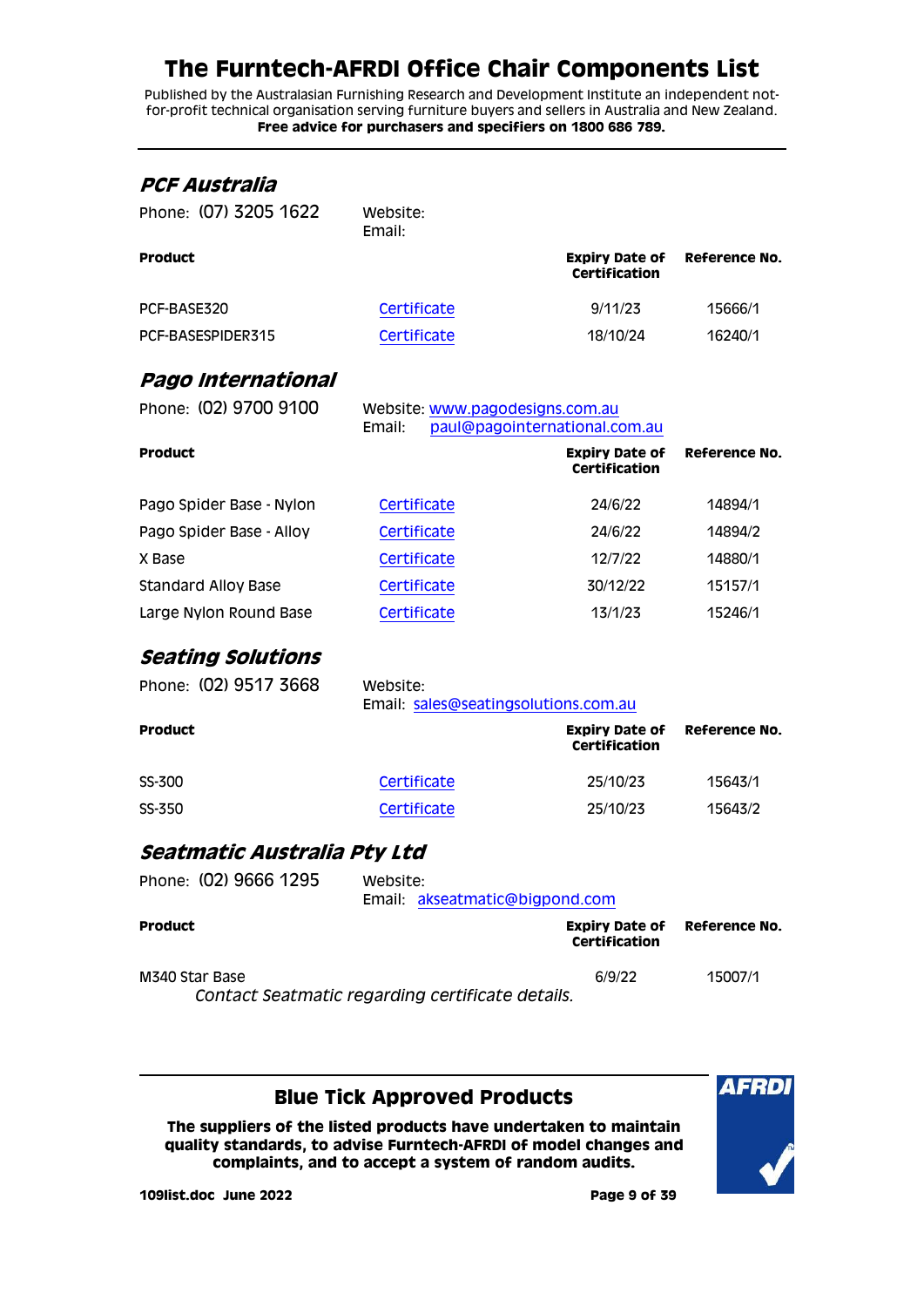Published by the Australasian Furnishing Research and Development Institute an independent notfor-profit technical organisation serving furniture buyers and sellers in Australia and New Zealand. **Free advice for purchasers and specifiers on 1800 686 789.**

#### <span id="page-9-0"></span>**Stateline Furniture Sales**

| Phone: (03) 5940 5960 | Website: | Email: info@statelinefurniture.com                   |         |  |
|-----------------------|----------|------------------------------------------------------|---------|--|
| <b>Product</b>        |          | <b>Expiry Date of Reference No.</b><br>Certification |         |  |
| M2RIB                 |          | 8/8/22                                               | 14911/1 |  |
| STAT F305C            |          | 6/2/23                                               | 15235/1 |  |

*Contact Stateline Furniture regarding certificate details.*

#### <span id="page-9-1"></span>**Style Ergonomics Australia Pty Ltd**

| Phone: (02) 9757 2515              | Website:<br>Email: sam@styleergonomics.com.au |                                        |               |
|------------------------------------|-----------------------------------------------|----------------------------------------|---------------|
| <b>Product</b>                     |                                               | <b>Expiry Date of</b><br>Certification | Reference No. |
| Style BAS1-300 Black Base          | Certificate                                   | 2/9/22                                 | 14984/1       |
| Style BAS1-350 Black Base          | Certificate                                   | 2/9/22                                 | 14984/2       |
| Style BASE-8 Black Spider Base     | Certificate                                   | 2/9/22                                 | 14985/1       |
| Style CONBAS Chrome Spider<br>Base | Certificate                                   | 2/9/22                                 | 14986/1       |
| Style BAS4 Chrome Base             | Certificate                                   | 2/9/22                                 | 14987/1       |

#### <span id="page-9-2"></span>**Transfurn Components**

| Phone: (02) 9790 3500                                        | Website:<br>Email: |               |                                     |
|--------------------------------------------------------------|--------------------|---------------|-------------------------------------|
| <b>Product</b>                                               |                    | Certification | <b>Expiry Date of Reference No.</b> |
| 2450-600                                                     |                    | 13/6/24       | 15999/1                             |
| 2450-640                                                     |                    | 13/6/24       | 15999/2                             |
| 2450-700<br>Contact Transfurn regarding certificate details. |                    | 13/6/24       | 15999/3                             |

### **Blue Tick Approved Products**

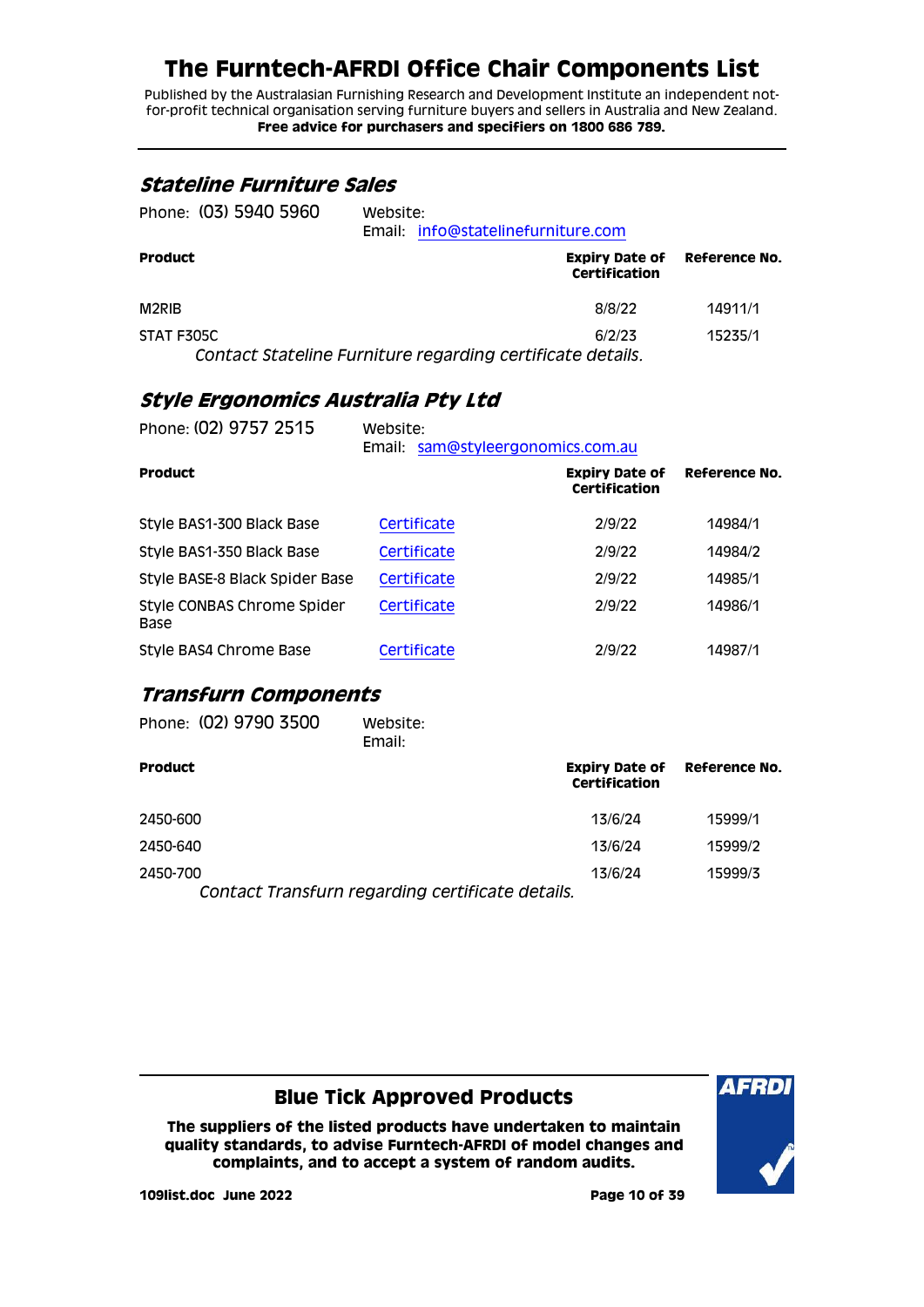Published by the Australasian Furnishing Research and Development Institute an independent notfor-profit technical organisation serving furniture buyers and sellers in Australia and New Zealand. **Free advice for purchasers and specifiers on 1800 686 789.**

#### <span id="page-10-0"></span>**Workspace Commercial Furniture Pty Ltd**

| Phone: (08) 8374 8900    | Email:      | Website: www.workspace.com.au<br>dmitroussidis@workspace.com.au |               |
|--------------------------|-------------|-----------------------------------------------------------------|---------------|
| <b>Product</b>           |             | <b>Expiry Date of</b><br>Certification                          | Reference No. |
| Workspace Nylon Base     | Certificate | 15/5/23                                                         | 15374/1       |
| BA17 Aluminium Star Base | Certificate | 11/6/24                                                         | 15805/1       |

#### **Blue Tick Approved Products**

**The suppliers of the listed products have undertaken to maintain quality standards, to advise Furntech-AFRDI of model changes and complaints, and to accept a system of random audits.**



**109list.doc June 2022 Page 11 of 39**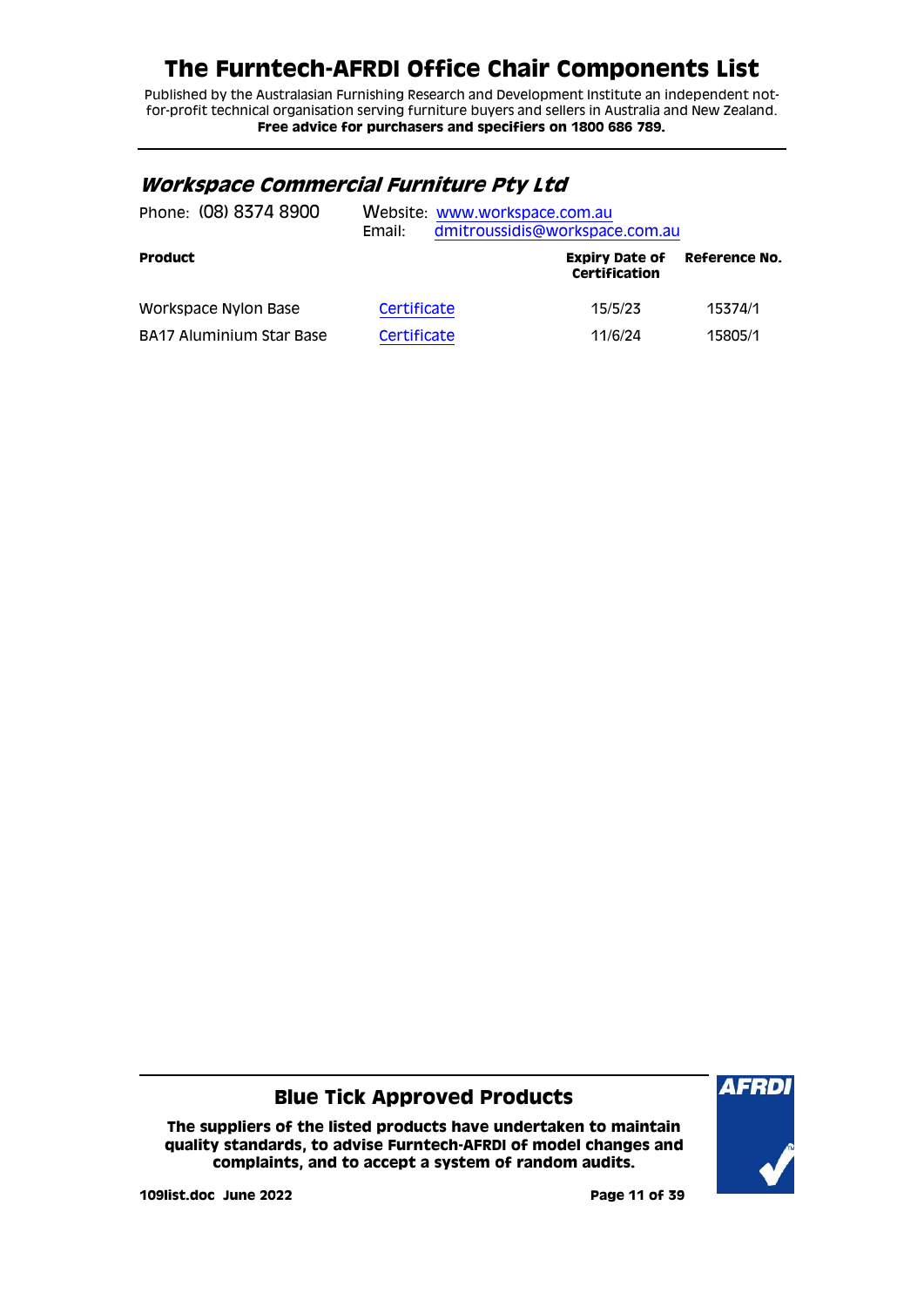Published by the Australasian Furnishing Research and Development Institute an independent notfor-profit technical organisation serving furniture buyers and sellers in Australia and New Zealand. **Free advice for purchasers and specifiers on 1800 686 789.**

# <span id="page-11-0"></span>**Free Wheeling Castors AFRDI Standard 109.4**

### <span id="page-11-1"></span>**Buro Seating LP**

<span id="page-11-2"></span>

| Phone: 0011 64 9271 5999                      | Website: www.buroseating.com<br>chris.phillips@buroseating.com<br>Email: |                                               |               |
|-----------------------------------------------|--------------------------------------------------------------------------|-----------------------------------------------|---------------|
| <b>Product</b>                                |                                                                          | <b>Expiry Date of</b><br>Certification        | Reference No. |
| BOL 60 mm Twin Wheel Castor<br><b>CE1120P</b> | Certificate                                                              | 2/2/25                                        | 16257/1       |
| Caford Australia                              |                                                                          |                                               |               |
| Phone: (03) 9799 9301                         | Website: www.caford.com<br>Email:<br>sales@caford.com                    |                                               |               |
| <b>Product</b>                                |                                                                          | <b>Expiry Date of</b><br><b>Certification</b> | Reference No. |
| <b>TCTW 50/38-77SB</b>                        | Certificate                                                              | 1/10/24                                       | 16166/1       |
| <b>TCTW5038G-77PU</b>                         | Certificate                                                              | 1/10/24                                       | 16166/2       |
| <b>Chair Solutions Pty Ltd</b>                |                                                                          |                                               |               |
| Phone: (07) 3267 6233                         | Website: www.chairsolutions.com.au<br>Email:                             | info@chairsolutions.com.au                    |               |
| <b>Product</b>                                |                                                                          | <b>Expiry Date of</b><br><b>Certification</b> | Reference No. |
| CS Castor 60 mm                               | Certificate                                                              | 3/5/23                                        | 15354/1       |
| CS Castor 50 mm                               | Certificate                                                              | 28/1/25                                       | 16305/1       |

#### <span id="page-11-4"></span><span id="page-11-3"></span>**Corporate Components (Australia) Pty Ltd**

| Phone: (03) 9357 6015 | Website:<br>Email: alex@corporatecomponents.com.au          |               |
|-----------------------|-------------------------------------------------------------|---------------|
| <b>Product</b>        | <b>Expiry Date of</b><br>Certification                      | Reference No. |
| 63.101111.01          | 10/8/24                                                     | 15556/1       |
|                       | Contact Corporate Components regarding certificate details. |               |

#### **Blue Tick Approved Products**

**The suppliers of the listed products have undertaken to maintain quality standards, to advise Furntech-AFRDI of model changes and complaints, and to accept a system of random audits.**



**109list.doc June 2022 Page 12 of 39**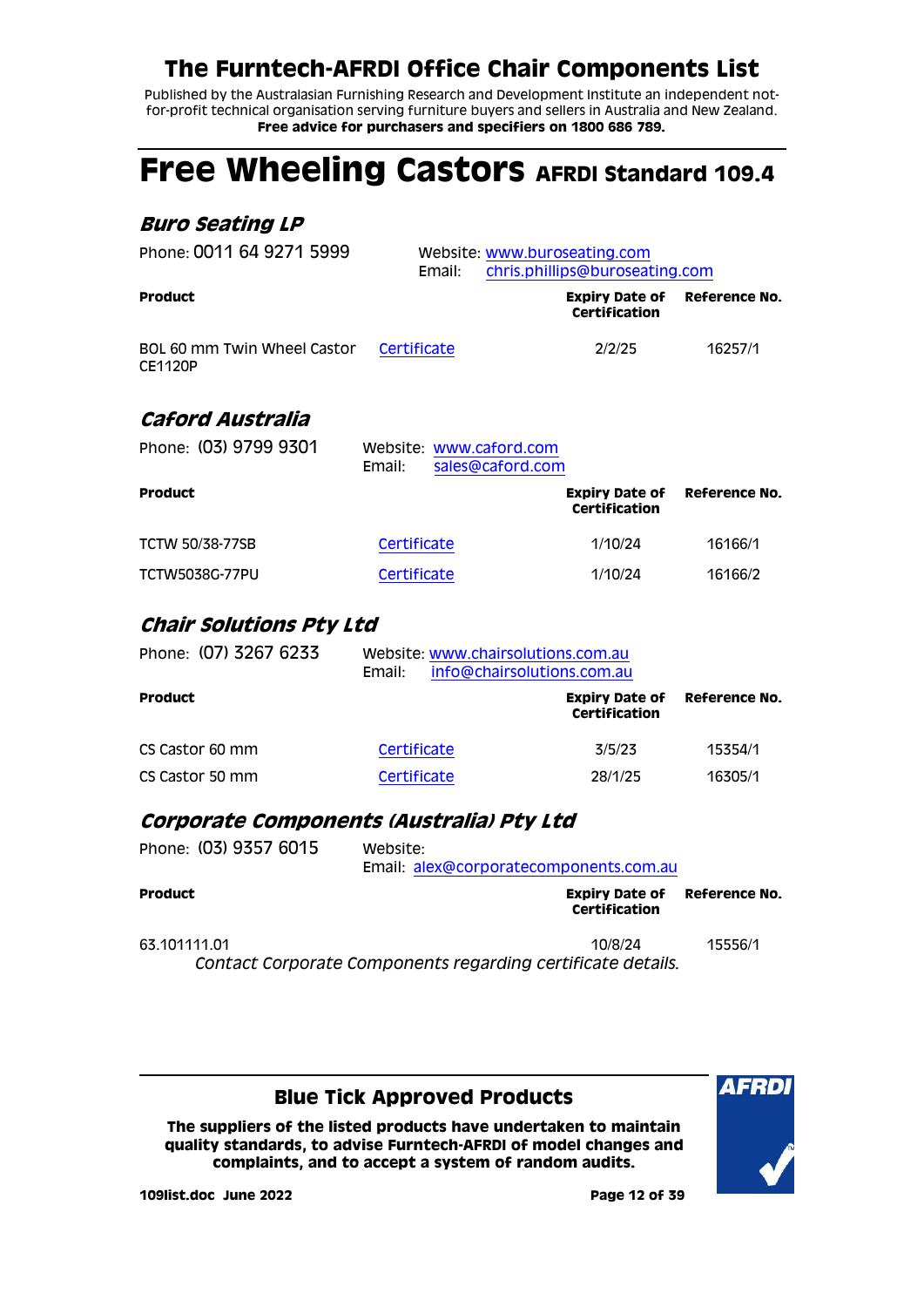Published by the Australasian Furnishing Research and Development Institute an independent notfor-profit technical organisation serving furniture buyers and sellers in Australia and New Zealand. **Free advice for purchasers and specifiers on 1800 686 789.**

<span id="page-12-2"></span><span id="page-12-1"></span><span id="page-12-0"></span>

| Eccosit Pty Ltd                                      |                                                                     |                                               |               |
|------------------------------------------------------|---------------------------------------------------------------------|-----------------------------------------------|---------------|
| Phone: (02) 9516 4577                                | Website:<br>Email:                                                  |                                               |               |
| Product                                              |                                                                     | <b>Expiry Date of</b><br><b>Certification</b> | Reference No. |
| CA50R42                                              |                                                                     | 22/12/22                                      | 15162/1       |
| CA60R27                                              |                                                                     | 12/7/24                                       | 16052/1       |
| CAJJ5038 - 38 mm adaptor<br>CAJJ5045 - 45 mm adaptor |                                                                     | 13/11/24                                      | 16368/1       |
| CARU60 - 60 mm Castor                                | Contact Eccosit regarding certificate details.                      | 27/11/24                                      | 16211/1       |
| <i><b>Eden Office Seating</b></i>                    |                                                                     |                                               |               |
| Phone: 0011 64 9 634 0330                            | Website: www.edenoffice.co.nz<br>Email:                             | sales@edenoffice.co.nz                        |               |
| <b>Product</b>                                       |                                                                     | <b>Expiry Date of</b><br><b>Certification</b> | Reference No. |
| Eden Castor B                                        |                                                                     | 30/5/24                                       | 15972/1       |
| <b>Edge Castor</b>                                   | Contact Eden Office Seating regarding certificate details.          | 12/5/25                                       | 16117/1       |
| <i><b>Gregory Commercial Furniture Pty Ltd</b></i>   |                                                                     |                                               |               |
| Phone: (02) 8916 6849                                | Website: www.gcfau.com.au<br>phillipd@gcfau.com.au<br>Email:        |                                               |               |
| Product                                              |                                                                     | <b>Expiry Date of</b><br><b>Certification</b> | Reference No. |
| A750 50 mm                                           | Contact Gregory Commercial Furniture regarding certificate details. | 25/7/22                                       | 14965/2       |
| K2 Office Pty Ltd                                    |                                                                     |                                               |               |
| Phone: (08) 8268 1122                                | Website: www.k2office.com.au<br>Email: paulb@k2office.com.au        |                                               |               |
| Product                                              |                                                                     | <b>Expiry Date of</b><br>Certification        | Reference No. |
| Castor 60/38                                         | Certificate                                                         | 4/6/23                                        | 15445/1       |
| Castor 50R38                                         | Certificate                                                         | 1/9/23                                        | 15568/1       |
|                                                      |                                                                     |                                               |               |

#### <span id="page-12-3"></span>**Blue Tick Approved Products**

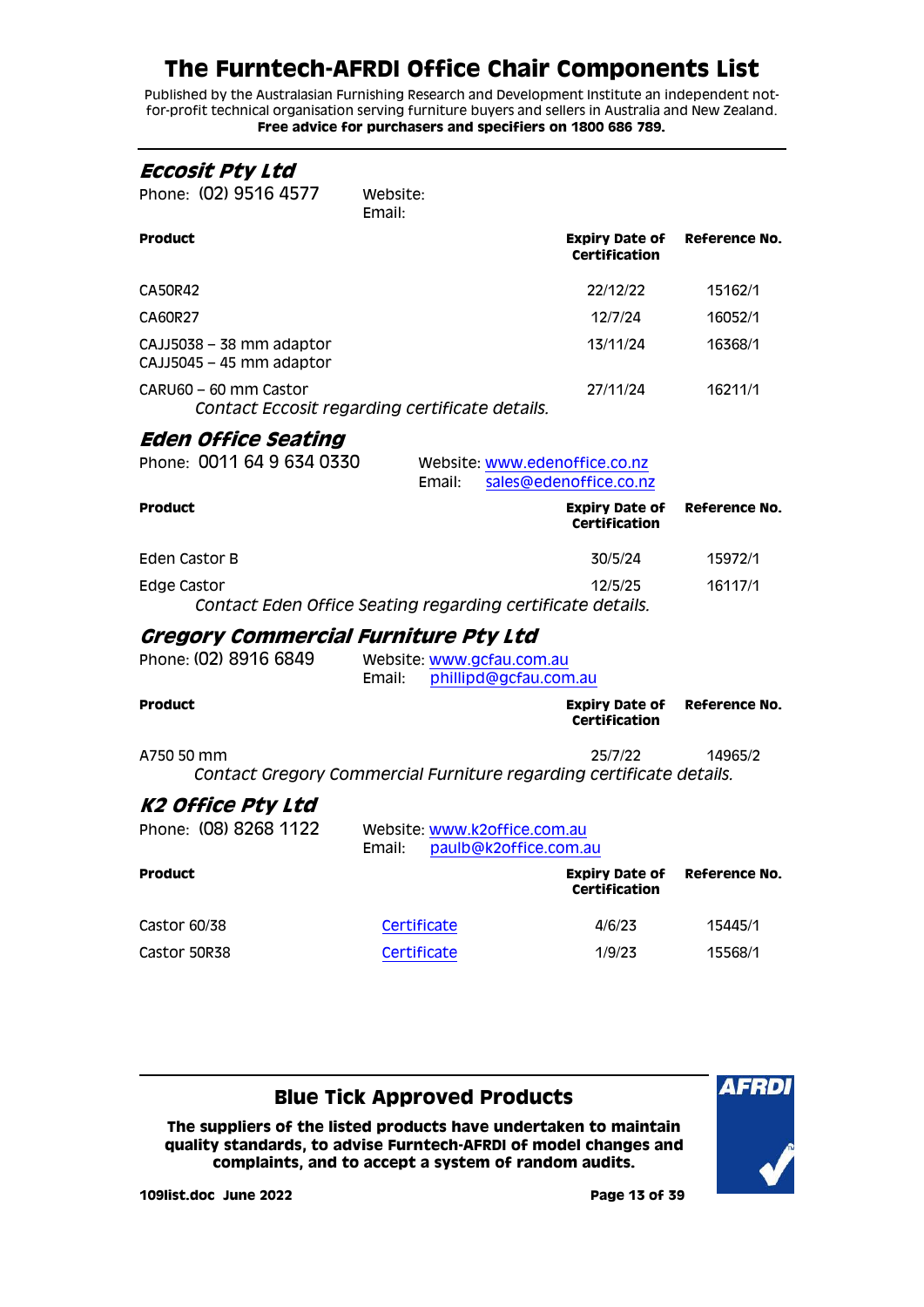Published by the Australasian Furnishing Research and Development Institute an independent notfor-profit technical organisation serving furniture buyers and sellers in Australia and New Zealand. **Free advice for purchasers and specifiers on 1800 686 789.**

<span id="page-13-2"></span><span id="page-13-1"></span><span id="page-13-0"></span>

| Knight Group NZ Ltd<br>Phone: 0011 64 6 759 0030 | Website:<br>Email:                               |                                               |               |
|--------------------------------------------------|--------------------------------------------------|-----------------------------------------------|---------------|
| <b>Product</b>                                   |                                                  | <b>Expiry Date of</b><br><b>Certification</b> | Reference No. |
| CA60/45 60 mm Castor                             | Certificate                                      | 11/6/22                                       | 14795/1       |
| Pago International                               |                                                  |                                               |               |
| Phone: (02) 9700 9100                            | Website: www.pagodesigns.com.au<br>Email:        | paul@pagodesigns.com.au                       |               |
| Product                                          |                                                  | <b>Expiry Date of</b><br><b>Certification</b> | Reference No. |
| Z Castor                                         | Certificate                                      | 12/7/22                                       | 14893/1       |
| PCF Australia                                    |                                                  |                                               |               |
| Phone: (07) 3205 1622                            | Website:<br>Email:                               |                                               |               |
| Product                                          |                                                  | <b>Expiry Date of</b><br><b>Certification</b> | Reference No. |
| PCF-CAST38                                       | Certificate                                      | 21/10/23                                      | 15640/1       |
| PCF-CAST60                                       | Certificate                                      | 18/10/24                                      | 16239/1       |
| <i>Seating Solutions</i>                         |                                                  |                                               |               |
| Phone: (02) 9517 3668                            | Website:<br>Email:                               | sales@seatingsolutions.com.au                 |               |
| Product                                          |                                                  | <b>Expiry Date of</b><br><b>Certification</b> | Reference No. |
| SSCA02                                           | Certificate                                      | 7/1/25                                        | 16283/1       |
| Seatmatic Australia Pty Ltd                      |                                                  |                                               |               |
| Phone: (02) 9666 1295                            | Website:<br>Email:                               | akseatmatic@bigpond.com                       |               |
| <b>Product</b>                                   |                                                  | <b>Expiry Date of</b><br>Certification        | Reference No. |
| T60 Castor                                       | Contact Seatmatic regarding certificate details. | 6/9/22                                        | 15008/1       |
|                                                  | Nua Fiels Amprensad Braduate                     |                                               |               |

#### <span id="page-13-4"></span><span id="page-13-3"></span>**Blue Tick Approved Products**

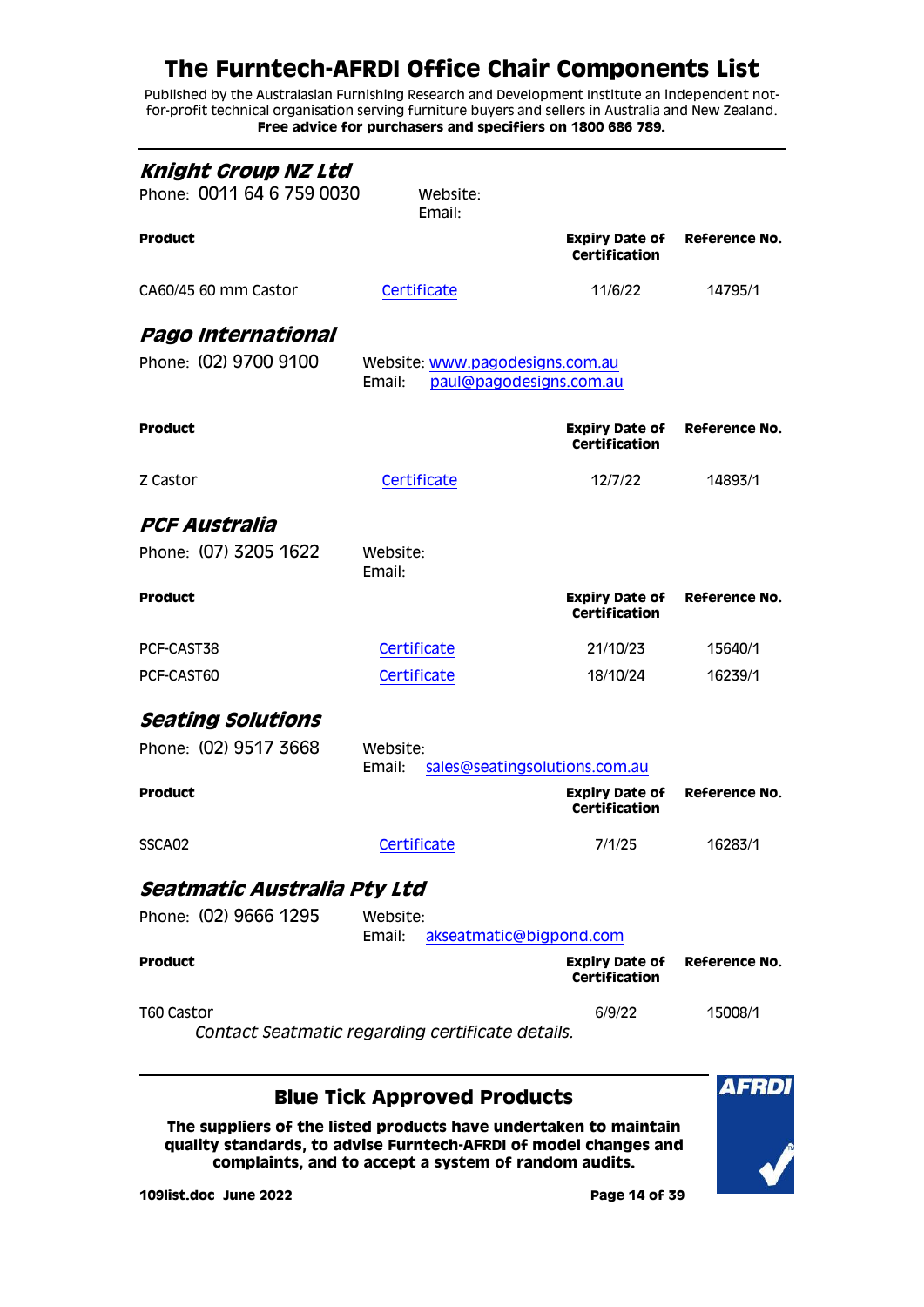Published by the Australasian Furnishing Research and Development Institute an independent notfor-profit technical organisation serving furniture buyers and sellers in Australia and New Zealand. **Free advice for purchasers and specifiers on 1800 686 789.**

#### <span id="page-14-0"></span>**Stateline Furniture Sales**

| Phone: (03) 5940 5960 | Website:<br>Email: info@statelinefurniture.com             |                                        |                      |
|-----------------------|------------------------------------------------------------|----------------------------------------|----------------------|
| Product               |                                                            | <b>Expiry Date of</b><br>Certification | <b>Reference No.</b> |
| 50RUB                 |                                                            | 8/8/22                                 | 14913/1              |
| 60RUB                 |                                                            | 6/2/23                                 | 15236/1              |
|                       | Contact Stateline Furniture regarding certificate details. |                                        |                      |

#### <span id="page-14-1"></span>**Style Ergonomics Australia Pty Ltd**

<span id="page-14-2"></span>

| Phone: (02) 9757 2515       | Website:<br>Email: sam@styleergonomics.com.au   |                                               |                                     |
|-----------------------------|-------------------------------------------------|-----------------------------------------------|-------------------------------------|
| <b>Product</b>              |                                                 | <b>Expiry Date of</b><br><b>Certification</b> | Reference No.                       |
| Style CAST11 Black Castor   | Certificate                                     | 2/9/22                                        | 14988/1                             |
| Style CAST1 Black Castor    | Certificate                                     | 2/9/22                                        | 14989/1                             |
| <b>Transfurn Components</b> |                                                 |                                               |                                     |
| Phone: (02) 9790 3500       | Website:<br>Email:                              |                                               |                                     |
| <b>Product</b>              |                                                 | Certification                                 | <b>Expiry Date of Reference No.</b> |
| 2420-STD                    | Cantact Transfirm reserving contificate details | 6/6/24                                        | 15998/1                             |

*Contact Transfurn regarding certificate details.*

**Blue Tick Approved Products**

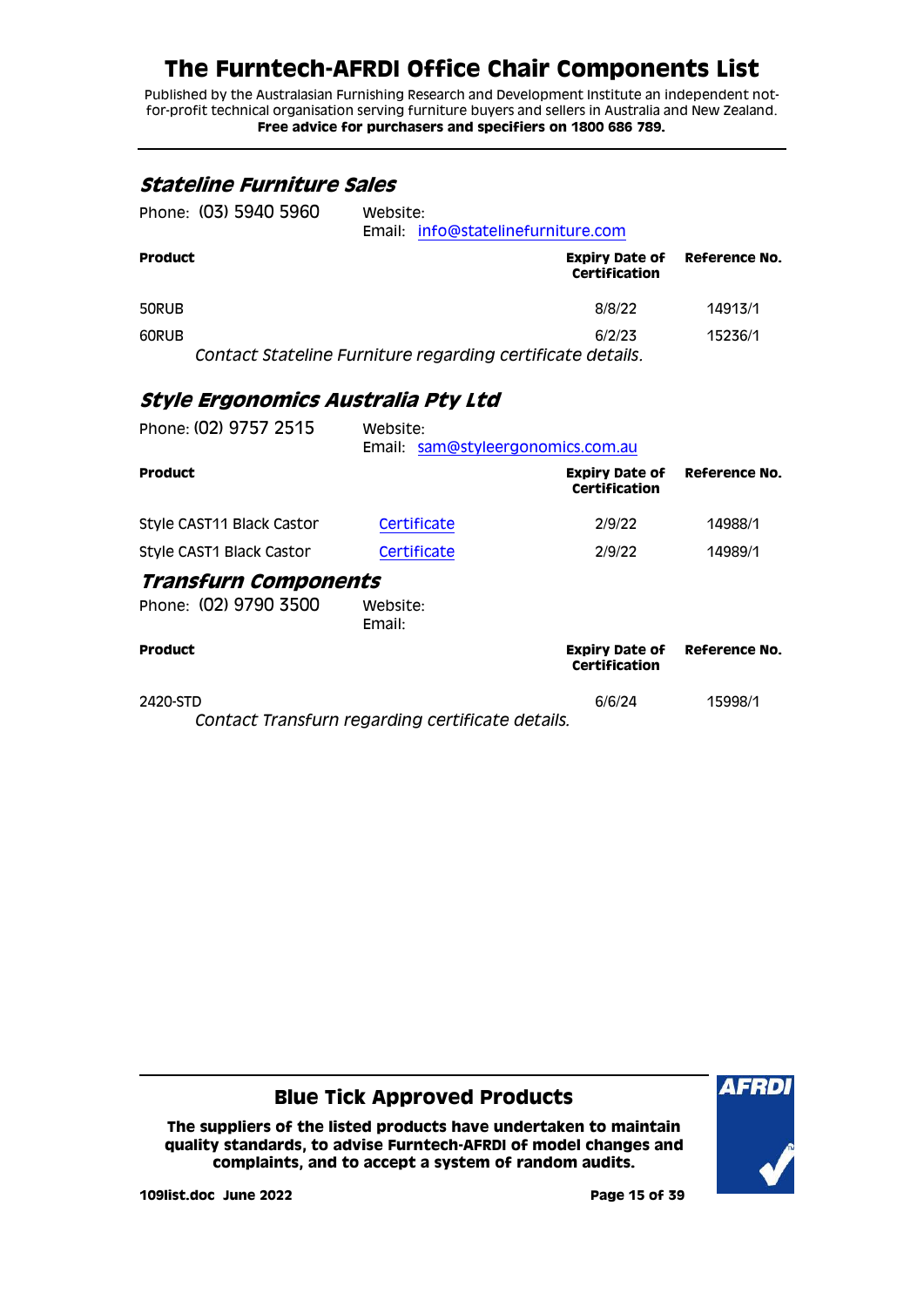Published by the Australasian Furnishing Research and Development Institute an independent notfor-profit technical organisation serving furniture buyers and sellers in Australia and New Zealand. **Free advice for purchasers and specifiers on 1800 686 789.**

# <span id="page-15-0"></span>**Friction Castors AFRDI Standard 109.4**

<span id="page-15-3"></span><span id="page-15-2"></span><span id="page-15-1"></span>

| Caford Australia                          |                                                                            |                                               |               |
|-------------------------------------------|----------------------------------------------------------------------------|-----------------------------------------------|---------------|
| Phone: (03) 9799 9301                     | Website: www.caford.com<br>sales@caford.com<br>Email:                      |                                               |               |
| <b>Product</b>                            |                                                                            | <b>Expiry Date of</b><br>Certification        | Reference No. |
| <b>TCTW5038GBC-77PU</b>                   | Certificate                                                                | 1/12/24                                       | 16234/1       |
| <b>Chair Solutions Pty Ltd</b>            |                                                                            |                                               |               |
| Phone: (07) 3267 6233                     | Website: www.chairsolutions.com.au<br>Email:<br>info@chairsolutions.com.au |                                               |               |
| Product                                   |                                                                            | <b>Expiry Date of</b><br>Certification        | Reference No. |
| CS Soft Tyre                              | Certificate                                                                | 4/2/25                                        | 16314/1       |
| Eccosit Pty Ltd                           |                                                                            |                                               |               |
| Phone: (02) 9516 4577                     | Website:<br>Email:                                                         |                                               |               |
| <b>Product</b>                            |                                                                            | <b>Expiry Date of</b><br><b>Certification</b> | Reference No. |
| EMI Castor CA441399                       | Contact Eccosit regarding certificate details.                             | 1/10/24                                       | 16164/1       |
| Style Ergonomics Australia Pty Ltd        |                                                                            |                                               |               |
| Phone: (02) 9757 2515                     | Website:<br>Email: sam@styleergonomics.com.au                              |                                               |               |
| <b>Product</b>                            |                                                                            | <b>Expiry Date of</b><br><b>Certification</b> | Reference No. |
| Style CAST1-OFF/SF<br>Style CAST11-OFF/SF | Certificate                                                                | 2/9/22                                        | 14990/1       |

Style CAST1-OFF/HF Style CAST11-OFF/HF Black Brake Castor (Hard Floor)

<span id="page-15-4"></span>Black Brake Castor (Soft Floor)

### **Blue Tick Approved Products**

**The suppliers of the listed products have undertaken to maintain quality standards, to advise Furntech-AFRDI of model changes and complaints, and to accept a system of random audits.**



**109list.doc June 2022 Page 16 of 39**

[Certificate](http://www.furntech.org.au/fs/index.php?dir=14000/14900/&file=14991-1_191218_ct.pdf) 2/9/22 14991/1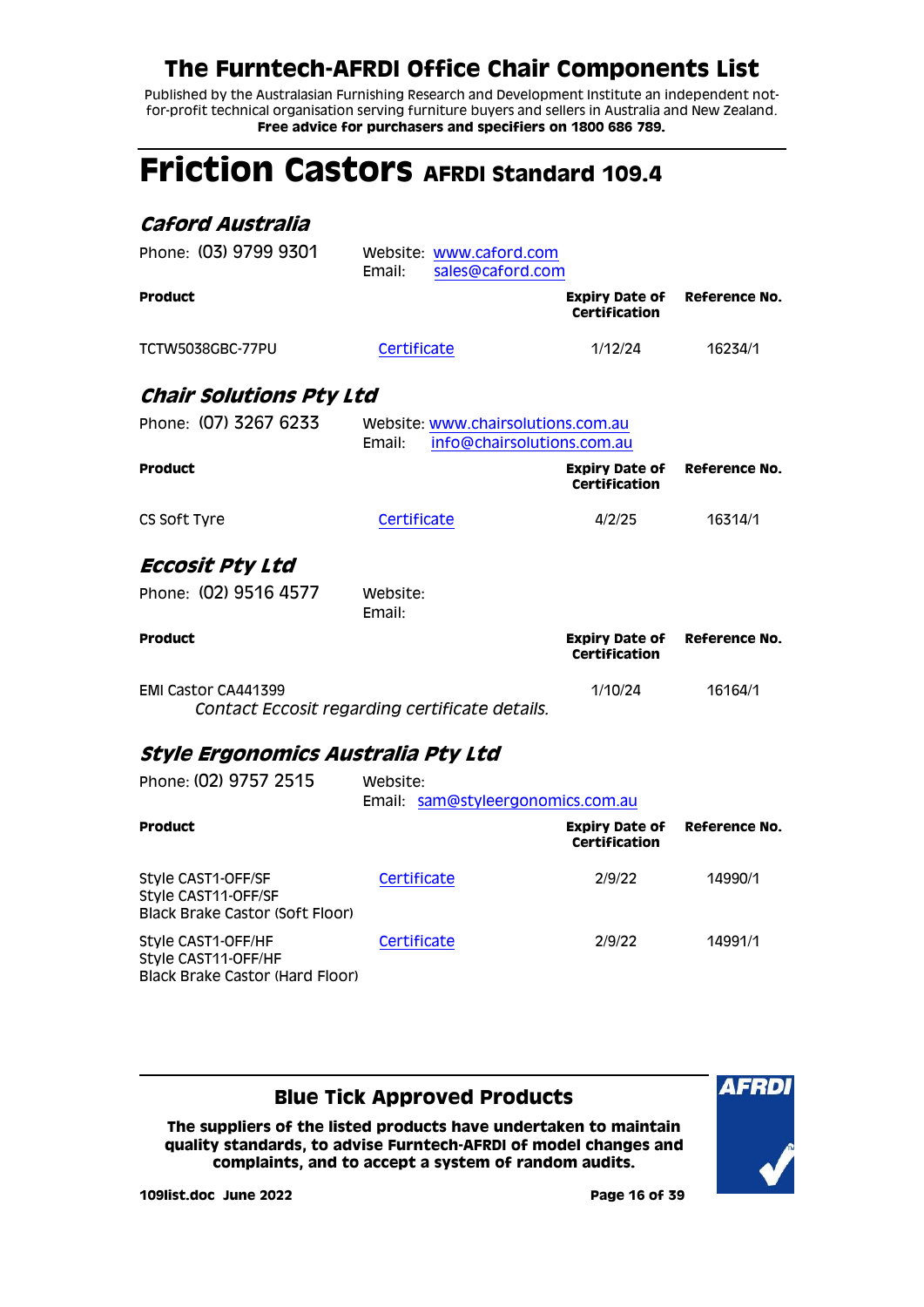Published by the Australasian Furnishing Research and Development Institute an independent notfor-profit technical organisation serving furniture buyers and sellers in Australia and New Zealand. **Free advice for purchasers and specifiers on 1800 686 789.**

#### <span id="page-16-0"></span>**Transfurn Components**

| Website:<br>Email: |                                                      |                                                 |
|--------------------|------------------------------------------------------|-------------------------------------------------|
|                    | <b>Expiry Date of Reference No.</b><br>Certification |                                                 |
|                    | 6/6/24                                               | 15998/2                                         |
|                    | 6/6/24                                               | 15998/3                                         |
|                    |                                                      | Contact Transfurn regarding certificate details |

*Contact Transfurn regarding certificate details.*

#### **Blue Tick Approved Products**

**The suppliers of the listed products have undertaken to maintain quality standards, to advise Furntech-AFRDI of model changes and complaints, and to accept a system of random audits.**



**109list.doc June 2022 Page 17 of 39**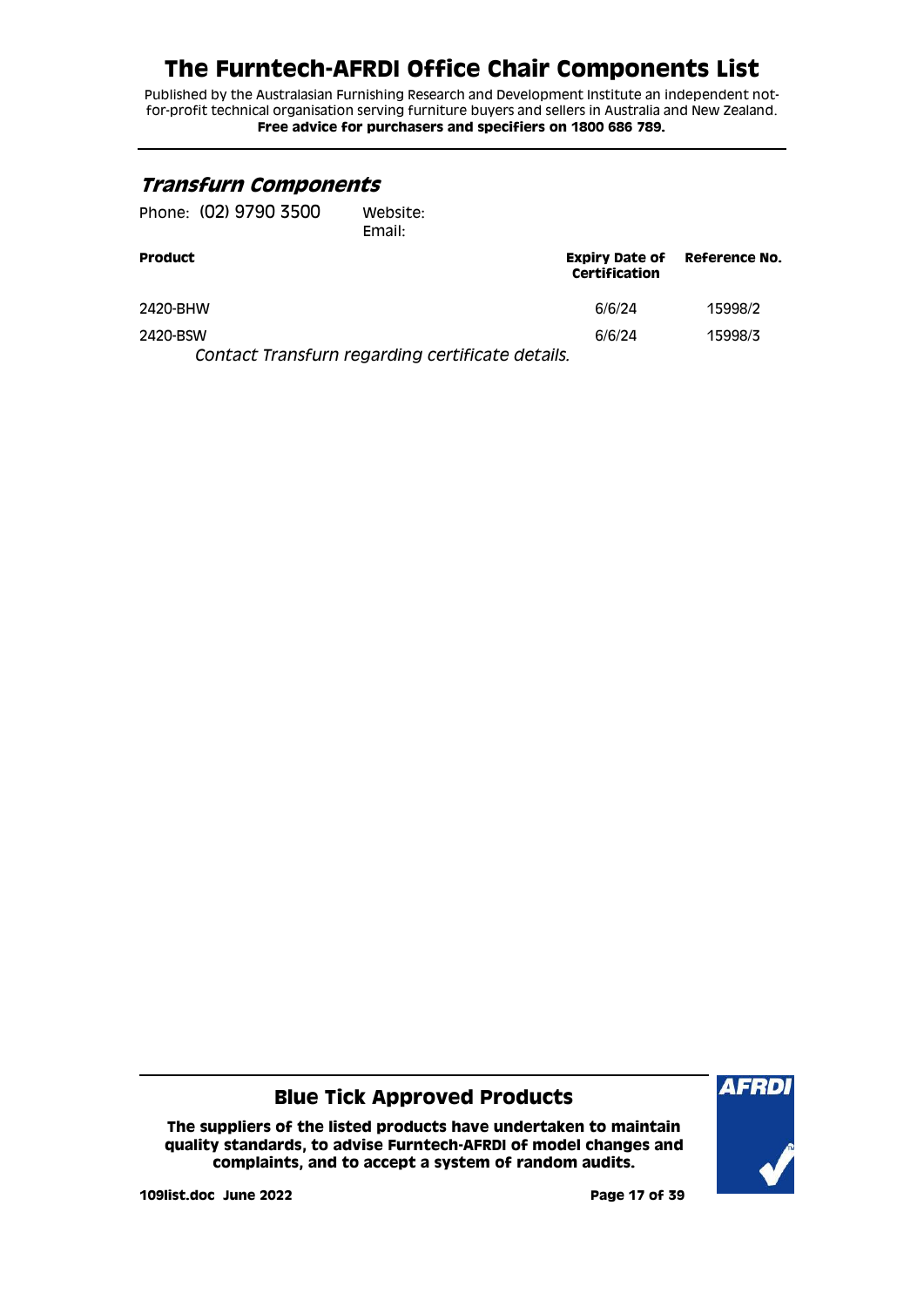Published by the Australasian Furnishing Research and Development Institute an independent notfor-profit technical organisation serving furniture buyers and sellers in Australia and New Zealand. **Free advice for purchasers and specifiers on 1800 686 789.**

# <span id="page-17-0"></span>**Mechanisms AFRDI Standard 109.5**

#### <span id="page-17-1"></span>**Bambach Saddle Seat Pty Ltd**

| Phone: (02) 8966 4800                      | Website: www.bambach.com.au<br>Email: | sjohnston@bambach.com.au               |               |
|--------------------------------------------|---------------------------------------|----------------------------------------|---------------|
| <b>Product</b>                             |                                       | <b>Expiry Date of</b><br>Certification | Reference No. |
| Saddle Seat Mechanism                      | Certificate                           | 10/2/24                                | 15842/1       |
| Saddle Seat Mechanism<br>(No Back Upright) | Certificate                           | 10/2/24                                | 15842/2       |

#### <span id="page-17-2"></span>**Buro Seating LP**

| Phone: 0011 64 9271 5999                                 | Email:      | Website: www.buroseating.com<br>chris.phillips@buroseating.com |               |  |
|----------------------------------------------------------|-------------|----------------------------------------------------------------|---------------|--|
| <b>Product</b>                                           |             | <b>Expiry Date of</b><br>Certification                         | Reference No. |  |
| <b>BOL 3 Lever Multifunction</b><br>Backpost – B34211p   | Certificate | 2/6/23                                                         | 15419/1       |  |
| <b>BOL B34843P 3 Lever</b><br><b>BOL B38003P 4 Lever</b> | Certificate | 2/2/25                                                         | 16260/1       |  |
| BOL B34893P 3 Lever SS<br>BOL B38093P 4 Lever SS         | Certificate | 2/2/25                                                         | 16261/1       |  |

### <span id="page-17-3"></span>**Caford Australia**

(large backrest recline)

| Phone: (03) 9799 9301                                | Website: www.caford.com<br>sales@caford.com<br>Email: |                                        |                      |
|------------------------------------------------------|-------------------------------------------------------|----------------------------------------|----------------------|
| Product                                              |                                                       | <b>Expiry Date of</b><br>Certification | <b>Reference No.</b> |
| Mech-T324                                            | Certificate                                           | 2/12/22                                | 15128/1              |
| Mech-T314                                            | Certificate                                           | 12/6/23                                | 15450/1              |
| MECH-T413<br>(small backrest recline)<br>MECH-T413-1 | Certificate                                           | 20/11/23                               | 15684/1              |

### **Blue Tick Approved Products**

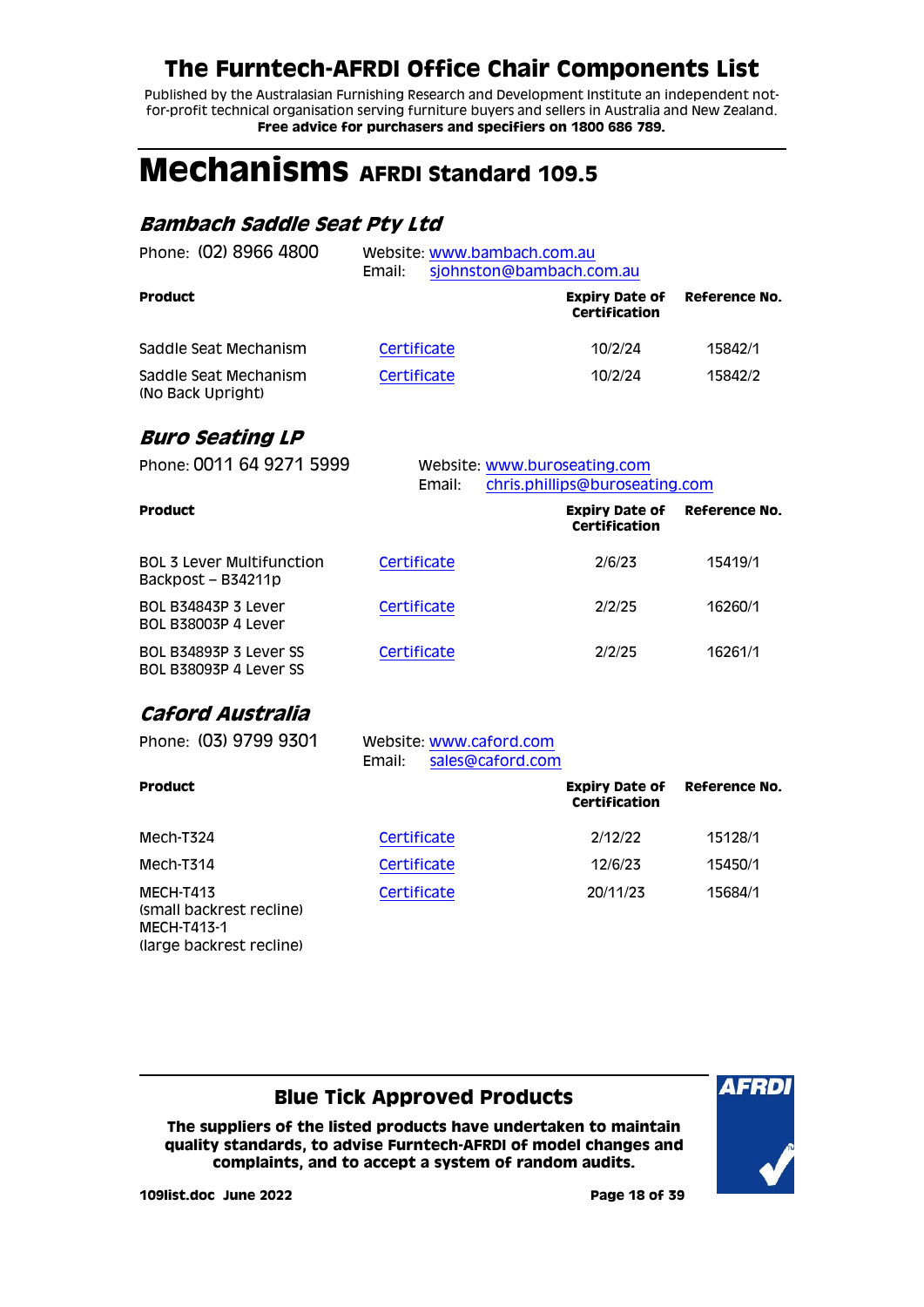Published by the Australasian Furnishing Research and Development Institute an independent notfor-profit technical organisation serving furniture buyers and sellers in Australia and New Zealand. **Free advice for purchasers and specifiers on 1800 686 789.**

#### <span id="page-18-0"></span>**Chair Solutions Pty Ltd**

| Phone: (07) 3267 6233                                                                                    | Website: www.chairsolutions.com.au<br>Email: | info@chairsolutions.com.au                    |               |  |  |
|----------------------------------------------------------------------------------------------------------|----------------------------------------------|-----------------------------------------------|---------------|--|--|
| <b>Product</b>                                                                                           |                                              | <b>Expiry Date of</b><br><b>Certification</b> | Reference No. |  |  |
| Mechanisms CS2101, CS2103                                                                                | Certificate                                  | 23/3/22                                       | 14682/1       |  |  |
| Mechanisms CS4301, CS4303                                                                                | Certificate                                  | 23/3/22                                       | 14682/2       |  |  |
| Mechanisms CS4101, CS4103                                                                                | Certificate                                  | 23/3/22                                       | 14682/3       |  |  |
| CS 2LVR & CS 3LVR Ratchet                                                                                | Certificate                                  | 23/3/22                                       | 14682/4       |  |  |
| CS 4301 Seat Slide<br>CS 4303 Seat Slide                                                                 | Certificate                                  | 23/3/22                                       | 14682/5       |  |  |
| 34.700045.01 Synchron<br>Mechanism 36.222144.01,<br>36.222134.01 & 36.222034.01<br>Ratchet Back Uprights | Certificate                                  | 9/9/22                                        | 14971/1       |  |  |
| CS Mechanism Syncro Slider 1                                                                             | Certificate                                  | 17/12/24                                      | 16263/1       |  |  |

#### **Blue Tick Approved Products**

**The suppliers of the listed products have undertaken to maintain quality standards, to advise Furntech-AFRDI of model changes and complaints, and to accept a system of random audits.**



**109list.doc June 2022 Page 19 of 39**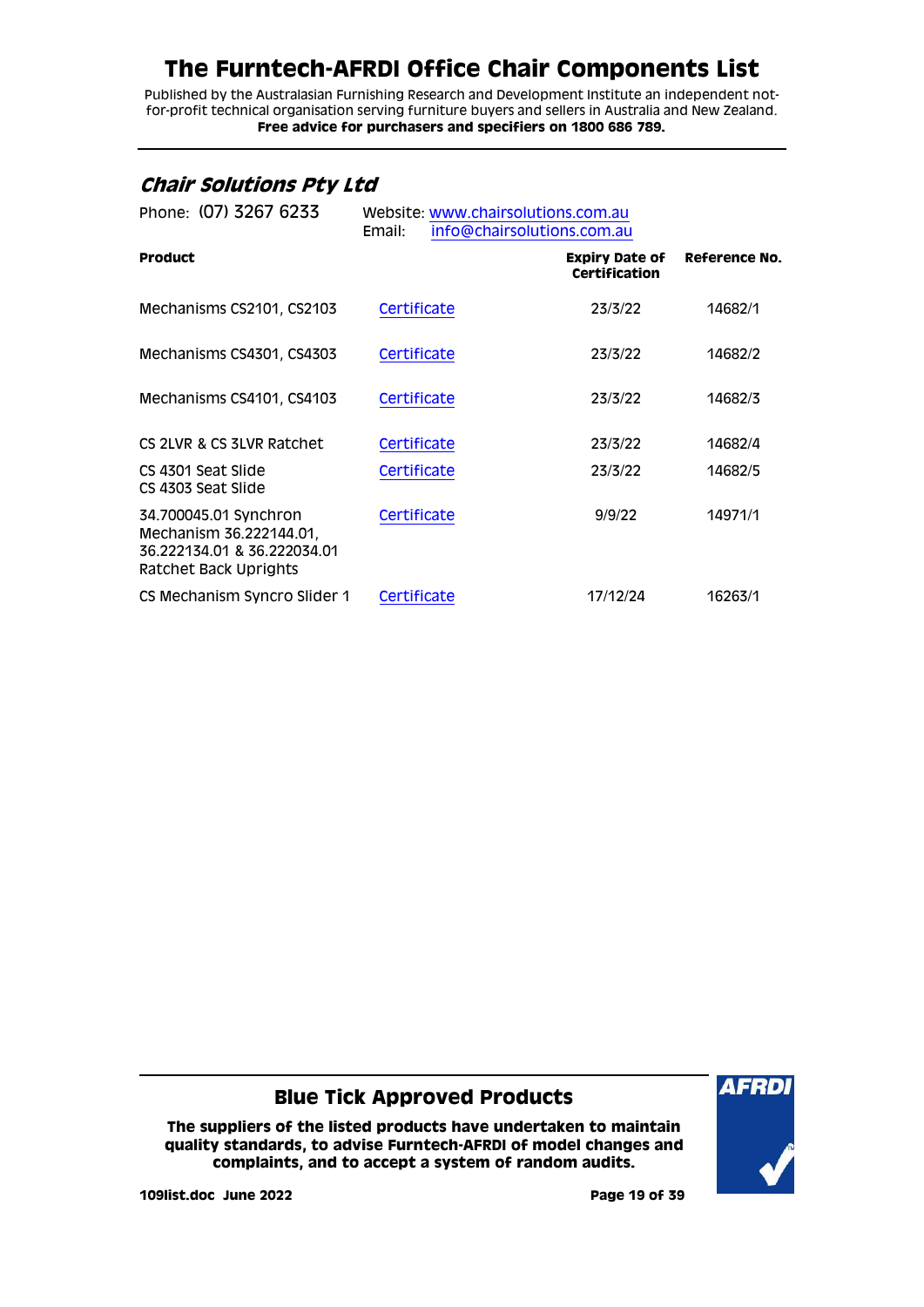Published by the Australasian Furnishing Research and Development Institute an independent notfor-profit technical organisation serving furniture buyers and sellers in Australia and New Zealand. **Free advice for purchasers and specifiers on 1800 686 789.**

#### <span id="page-19-0"></span>**Corporate Components (Australia) Pty Ltd**

| Phone: (03) 9357 6015                                                                                | Website:<br>Email: alex@corporatecomponents.com.au                      |               |
|------------------------------------------------------------------------------------------------------|-------------------------------------------------------------------------|---------------|
| <b>Product</b>                                                                                       | <b>Expiry Date of</b><br>Certification                                  | Reference No. |
| 31.310286.01                                                                                         | 5/9/22                                                                  | 14770/1       |
| 31.300286.01                                                                                         | 5/9/22                                                                  | 14770/2       |
| 31.310284.01                                                                                         | 5/9/22                                                                  | 14770/3       |
| 31.310281.01                                                                                         | 5/9/22                                                                  | 14770/4       |
| Light Duty Hand Wheel Euro<br>31.200111.01, 31.200121.01 &<br>31.200131.01                           | 25/10/24                                                                | 15630/2       |
| Heavy Duty Ratchet<br>31.300024.01, 31.300034.01,<br>31.300084.01, & 31.300284.01                    | 25/10/24                                                                | 15630/4       |
| Heavy Duty Hand Wheel<br>31.300021.01, 31.300031.01,<br>31.300081.01, 31.300181.01 &<br>31.300281.01 | 25/10/24<br>Contact Corporate Components regarding certificate details. | 15630/5       |

**Blue Tick Approved Products**

**The suppliers of the listed products have undertaken to maintain quality standards, to advise Furntech-AFRDI of model changes and complaints, and to accept a system of random audits.**



**109list.doc June 2022 Page 20 of 39**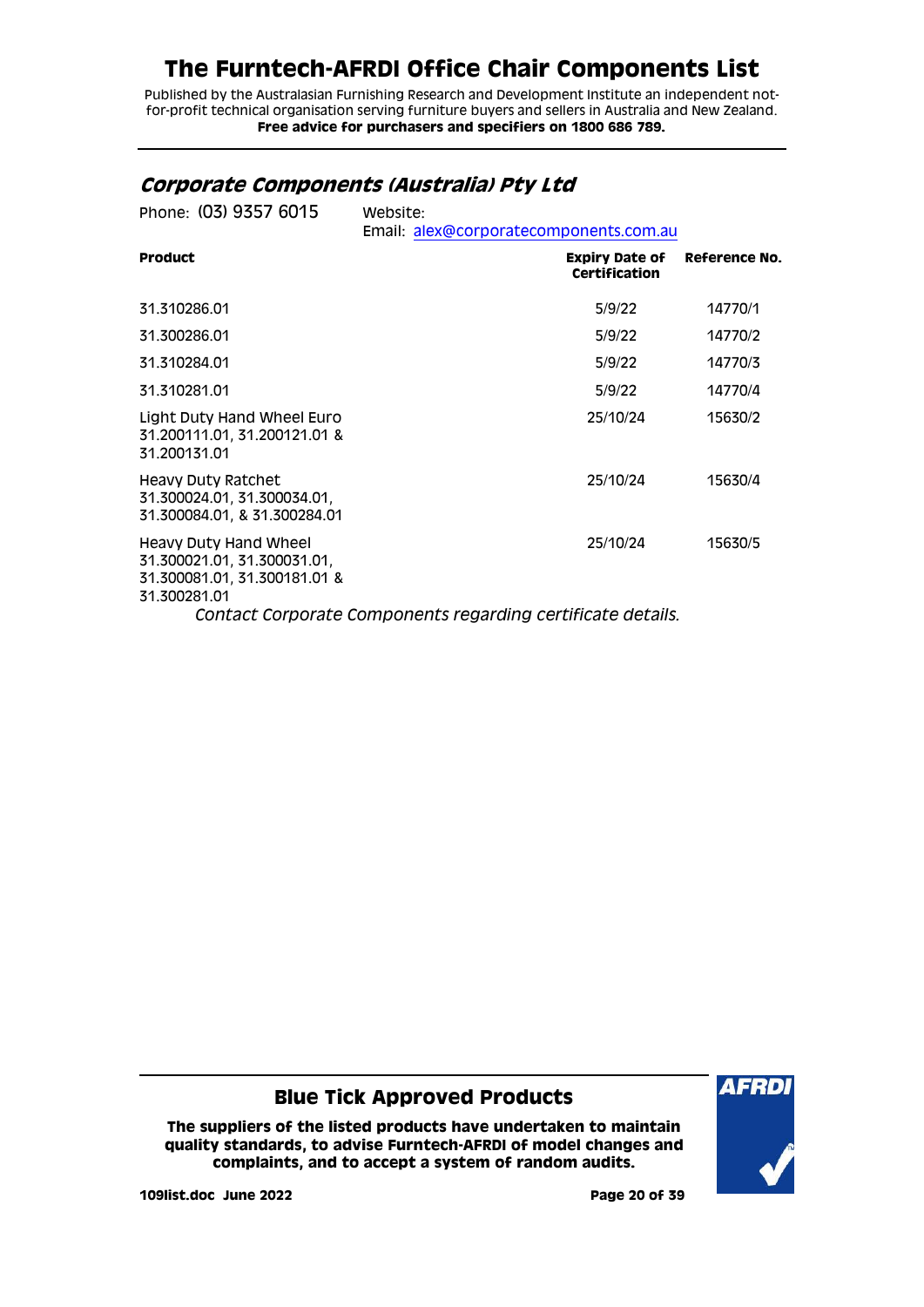Published by the Australasian Furnishing Research and Development Institute an independent notfor-profit technical organisation serving furniture buyers and sellers in Australia and New Zealand. **Free advice for purchasers and specifiers on 1800 686 789.**

### <span id="page-20-0"></span>**Eccosit Pty Ltd**

| Phone: (02) 9516 4577                                                   | Website:<br>Email:                             |                                               |               |
|-------------------------------------------------------------------------|------------------------------------------------|-----------------------------------------------|---------------|
| <b>Product</b>                                                          |                                                | <b>Expiry Date of</b><br><b>Certification</b> | Reference No. |
| SM1161600 Donati Epron Plus                                             |                                                | 31/1/23                                       | 15209/1       |
| SM1161650 Donati Epron Plus<br>Sliding                                  |                                                | 31/1/23                                       | 15209/2       |
| SMT453 (small backrest recline)<br>SMT453-1 (large backrest<br>recline) |                                                | 28/5/23                                       | 15425/1       |
| SMT611SYNSS Synchron Seat<br>Slider                                     |                                                | 28/5/23                                       | 15426/2       |
| <b>B5 Mechanism</b>                                                     |                                                | 2/6/23                                        | 15428/3       |
| C <sub>23</sub> /S <sub>14</sub> Mechanism & Slider                     |                                                | 20/7/23                                       | 15487/1       |
| SM400HSBR                                                               |                                                | 25/6/24                                       | 16006/1       |
| <b>SM400B &amp; SM400HSB</b>                                            |                                                | 25/6/24                                       | 16006/2       |
| SMT512 and SMT513                                                       |                                                | 24/7/24                                       | 16053/1       |
| <b>MPD 38</b>                                                           |                                                | 4/1/25                                        | 16282/1       |
| SMT513LS                                                                | Contact Eccosit regarding certificate details. | 17/6/25                                       | 16426/1       |

### <span id="page-20-1"></span>**Eden Office Seating**

| Phone: 0011 64 9 634 0330                                                                | Email: | Website: www.edenoffice.co.nz<br>sales@edenoffice.co.nz |         |
|------------------------------------------------------------------------------------------|--------|---------------------------------------------------------|---------|
| <b>Product</b>                                                                           |        | <b>Expiry Date of Reference No.</b><br>Certification    |         |
| Spectrum Mechanism<br>2 & 3 Lever                                                        |        | 23/10/23                                                | 15642/1 |
| EOS HD 2 & 3 Lever Ratchet<br>Contact Eden Office Seating regarding certificate details. |        | 12/5/25                                                 | 16392/1 |

### **Blue Tick Approved Products**

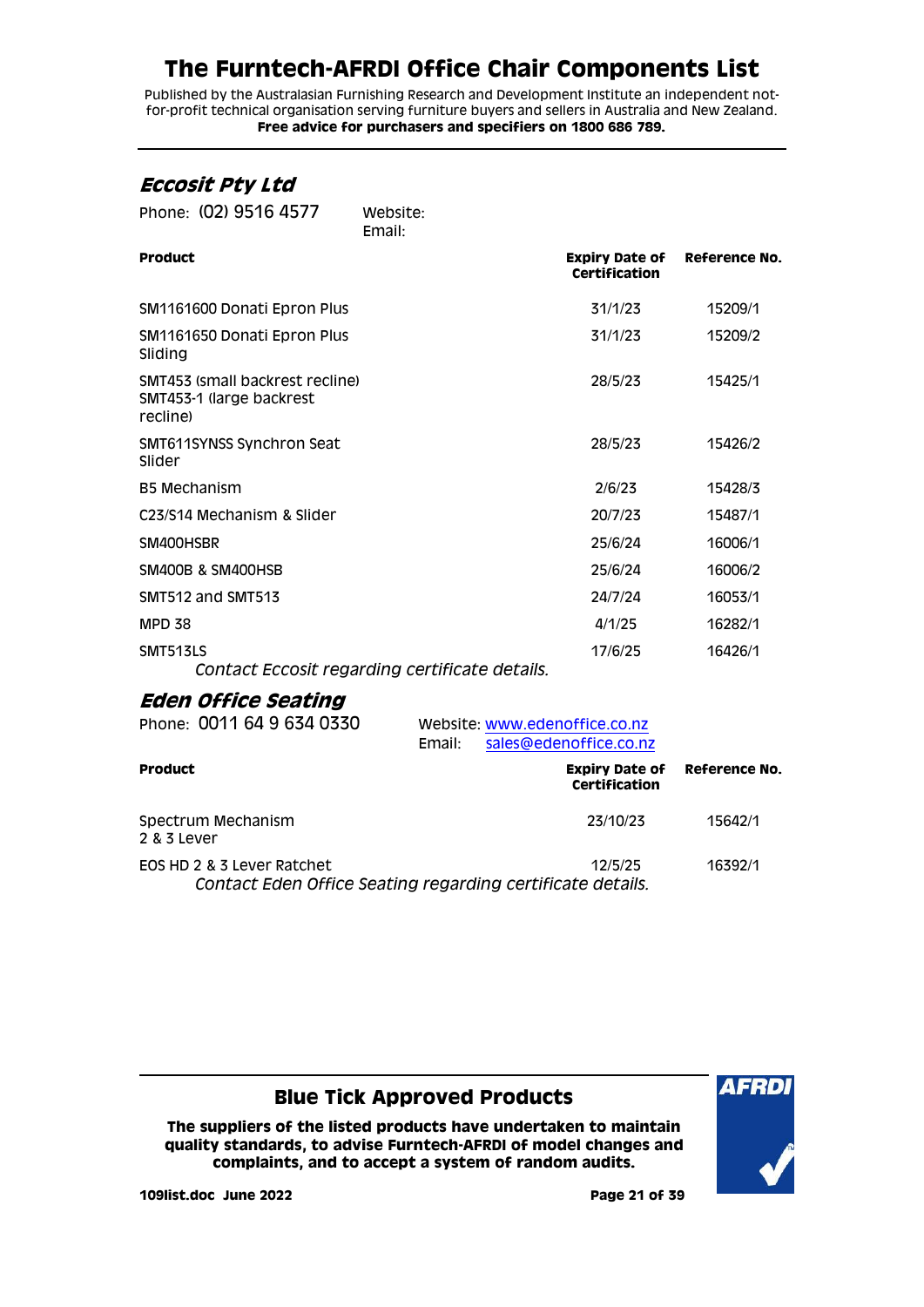Published by the Australasian Furnishing Research and Development Institute an independent notfor-profit technical organisation serving furniture buyers and sellers in Australia and New Zealand. **Free advice for purchasers and specifiers on 1800 686 789.**

#### <span id="page-21-0"></span>**Gregory Commercial Furniture Pty Ltd**

| Product               |        | <b>Expiry Date of</b><br>$A = 1.101 - 1.12 - 1.1$ |
|-----------------------|--------|---------------------------------------------------|
|                       | Email: | phillipd@gcfau.com.au                             |
| Phone: (02) 8916 6849 |        | Website: www.gcfau.com.au                         |

**Certification Reference No.**

T-354 Mechanism 31/10/21 14547/1 *Contact Gregory Commercial Furniture regarding certificate details.*

### <span id="page-21-1"></span>**K2 Office Pty Ltd**

<span id="page-21-2"></span>

| Phone: (08) 8268 1122                                 | Website: www.k2office.com.au<br>paulb@k2office.com.au<br>Email: |                                               |               |
|-------------------------------------------------------|-----------------------------------------------------------------|-----------------------------------------------|---------------|
| <b>Product</b>                                        |                                                                 | <b>Expiry Date of</b><br><b>Certification</b> | Reference No. |
| Seat Mechanism T300-SLRB                              | Certificate                                                     | 26/9/22                                       | 15027/1       |
| Seat Mechanism T214-3SL<br>(Formerly known as T214ZT) | Certificate                                                     | 26/9/22                                       | 15027/2       |
| T718A Synchron/Seat Slider                            | Certificate                                                     | 30/11/23                                      | 15724/1       |
| UNI-HD3                                               | Certificate                                                     | 22/12/24                                      | 16144/1       |
| UNI-HD LL                                             | Certificate                                                     | 22/12/24                                      | 16144/2       |
| UNI-HD SLRB                                           | Certificate                                                     | 22/12/24                                      | 16144/3       |
| SF-HD3                                                | Certificate                                                     | 3/2/25                                        | 16313/1       |
| T433-1ZL                                              | Certificate                                                     | 30/4/25                                       | 16145/1       |
| T413                                                  | Certificate                                                     | 30/4/25                                       | 16145/2       |
| Multivic Pty Ltd<br>Phone: (03) 9702 4588             | Website:<br>Email:                                              |                                               |               |
| <b>Product</b>                                        |                                                                 | <b>Expiry Date of</b><br>Certification        | Reference No. |
| T322, T323 and T324                                   | Certificate                                                     | 24/1/22                                       | 14616/1       |

**Blue Tick Approved Products**

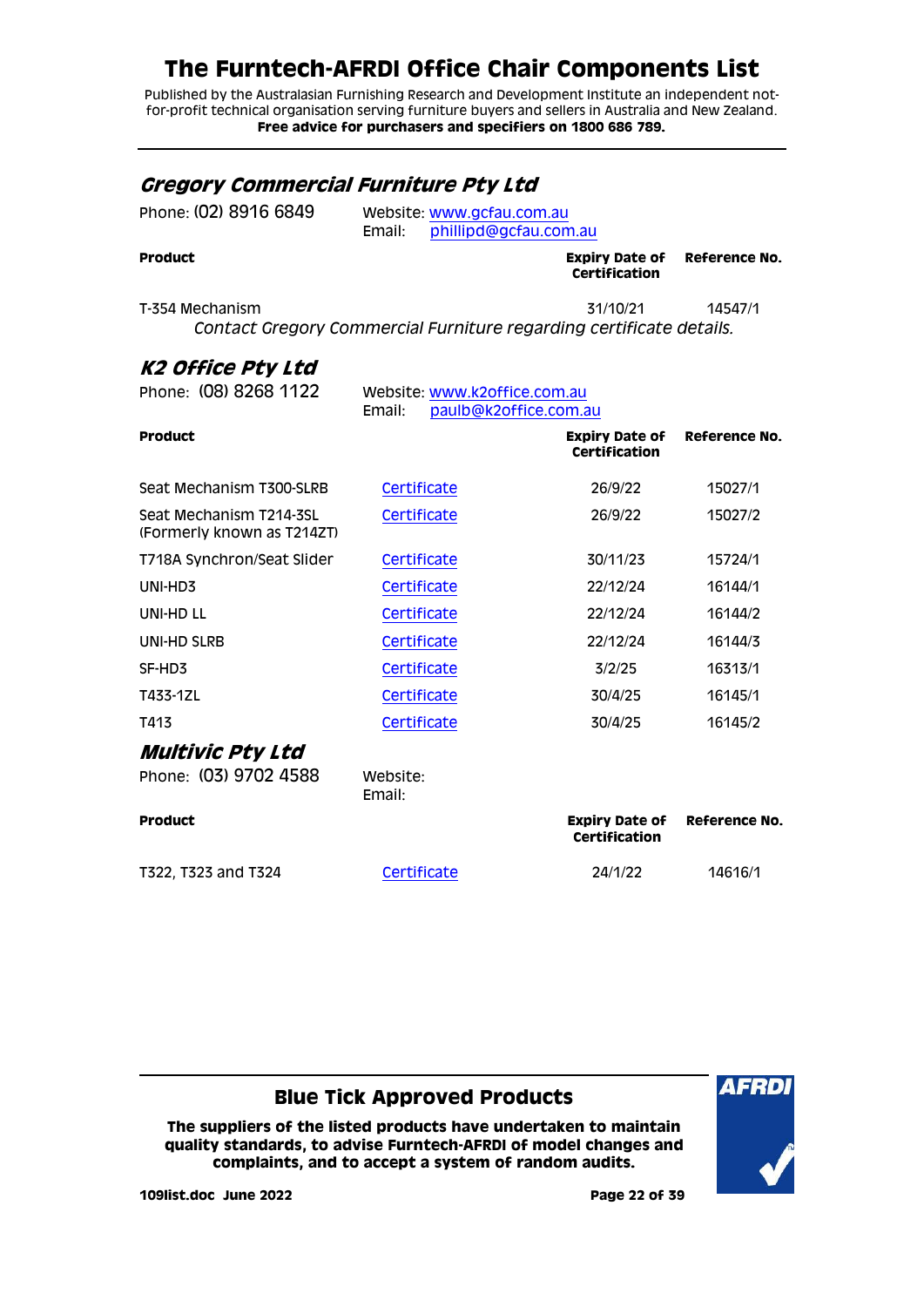Published by the Australasian Furnishing Research and Development Institute an independent notfor-profit technical organisation serving furniture buyers and sellers in Australia and New Zealand. **Free advice for purchasers and specifiers on 1800 686 789.**

#### <span id="page-22-0"></span>**Pago International**

<span id="page-22-1"></span>

| Phone: (02) 9700 9100       | Website: www.pagodesigns.com.au<br>paul@pagodesigns.com.au<br>Email: |                                               |               |
|-----------------------------|----------------------------------------------------------------------|-----------------------------------------------|---------------|
| <b>Product</b>              |                                                                      | <b>Expiry Date of</b><br><b>Certification</b> | Reference No. |
| T322                        | Certificate                                                          | 24/6/22                                       | 14815/1       |
| T357                        | Certificate                                                          | 24/6/22                                       | 14815/2       |
| Pago 3LR Mechanism          | Certificate                                                          | 11/2/25                                       | 16321/1       |
| PCF Australia               |                                                                      |                                               |               |
| Phone: (07) 3205 1622       | Website:<br>Email:                                                   |                                               |               |
| <b>Product</b>              |                                                                      | <b>Expiry Date of</b><br><b>Certification</b> | Reference No. |
| PCF-4                       | Certificate                                                          | 24/6/24                                       | 15582/1       |
| <b>Seating Solutions</b>    |                                                                      |                                               |               |
| Phone: (02) 9517 3668       | Website:<br>sales@seatingsolutions.com.au<br>Email:                  |                                               |               |
| <b>Product</b>              |                                                                      | <b>Expiry Date of</b><br><b>Certification</b> | Reference No. |
| SS Mech 2 and SS Mech 3     | Certificate                                                          | 8/2/24                                        | 15833/1       |
| <b>SS-03</b>                | Certificate                                                          | 3/6/24                                        | 16000/1       |
| Seatmatic Australia Pty Ltd |                                                                      |                                               |               |
| Phone: (02) 9666 1295       | Website:<br>Email:<br>akseatmatic@bigpond.com                        |                                               |               |

<span id="page-22-3"></span><span id="page-22-2"></span>

| <b>Product</b>                                                        | <b>Expiry Date of</b><br><b>Certification</b> | <b>Reference No.</b> |
|-----------------------------------------------------------------------|-----------------------------------------------|----------------------|
| SMA 170 ML Mechanism                                                  | 6/9/22                                        | 15006/1              |
| S5 Mono Mechanism<br>Contact Seatmatic regarding certificate details. | 13/5/23                                       | 15402/2              |

#### **Blue Tick Approved Products**

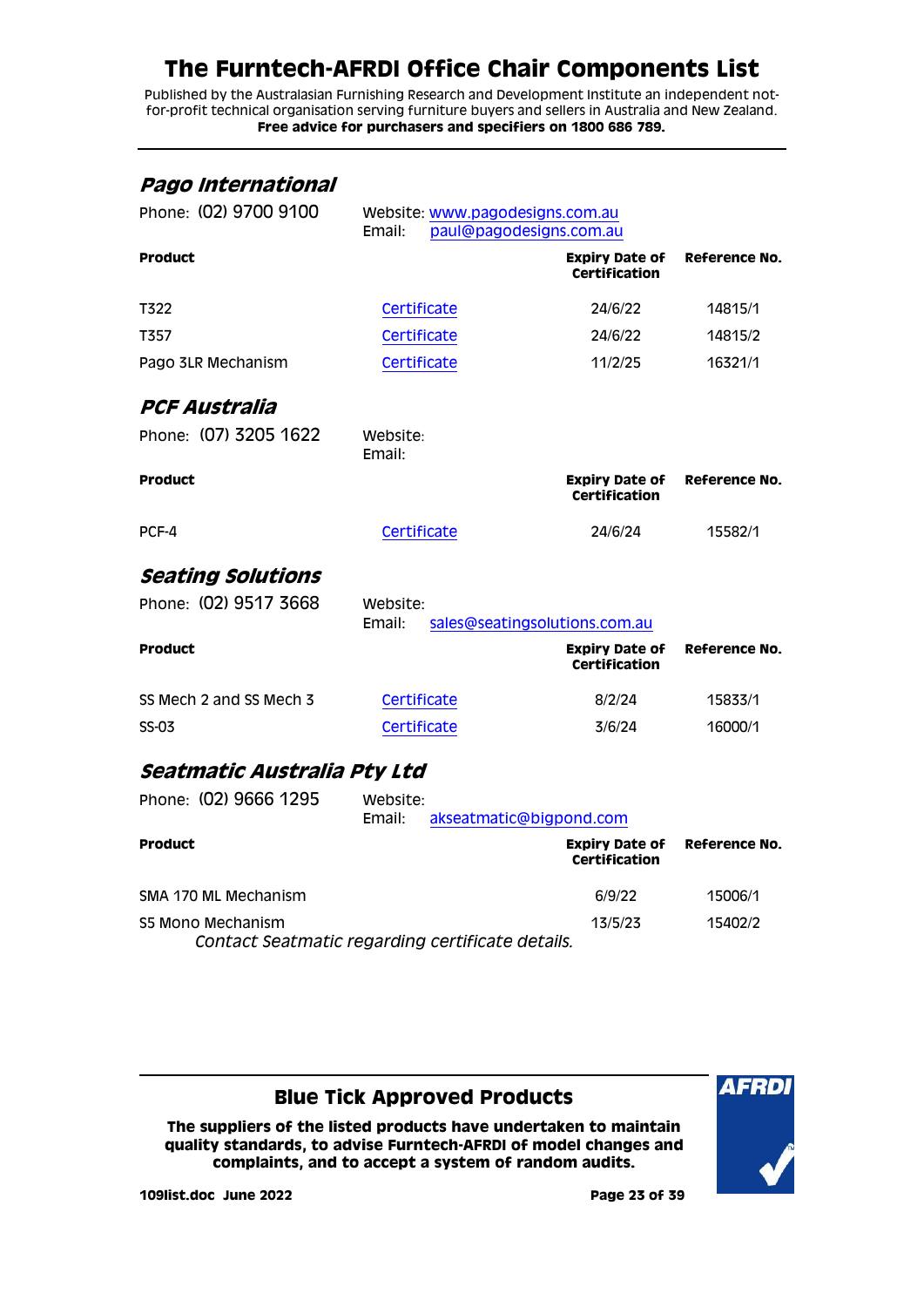Published by the Australasian Furnishing Research and Development Institute an independent notfor-profit technical organisation serving furniture buyers and sellers in Australia and New Zealand. **Free advice for purchasers and specifiers on 1800 686 789.**

#### <span id="page-23-0"></span>**Stateline Furniture Sales**

| Phone: (03) 5940 5960 | Website:<br>Email: info@statelinefurniture.com            |                                                      |         |
|-----------------------|-----------------------------------------------------------|------------------------------------------------------|---------|
| <b>Product</b>        |                                                           | <b>Expiry Date of Reference No.</b><br>Certification |         |
| 489-1G                |                                                           | 8/8/22                                               | 14914/1 |
| 489-2B & 489-MC       | Contact Stateline Furniture regarding certificate details | 8/8/22                                               | 14914/2 |

### <span id="page-23-1"></span>**Sturdy Components Pty Ltd**

| Phone: (02) 9790 3500         | Email: | Website: www.sturdy.com.au<br>sales@sturdy.com.au        |                                        |                      |
|-------------------------------|--------|----------------------------------------------------------|----------------------------------------|----------------------|
| <b>Product</b>                |        |                                                          | <b>Expiry Date of</b><br>Certification | <b>Reference No.</b> |
| 2600 Series Ratchet           |        |                                                          | 4/8/23                                 | 15540/1              |
| 2600 Series Hand Wheel        |        |                                                          | 4/8/23                                 | 15540/2              |
| 2600 Series Ratchet Slider    |        |                                                          | 8/8/23                                 | 15540/3              |
| 2600 Series Hand Wheel Slider |        | Contact Sturdy Components regarding certificate details. | 8/8/23                                 | 15540/4              |

#### <span id="page-23-2"></span>**Style Ergonomics Australia Pty Ltd**

| Website:<br>Email: |                                               |                            |
|--------------------|-----------------------------------------------|----------------------------|
|                    | <b>Expiry Date of</b><br><b>Certification</b> | Reference No.              |
| Certificate        | 2/9/22                                        | 14993/1                    |
| Certificate        | 2/9/22                                        | 14994/1                    |
| Certificate        | 2/9/22                                        | 14995/1                    |
| Certificate        | 25/11/24                                      | 16270/1                    |
|                    |                                               | sam@styleergonomics.com.au |

### **Blue Tick Approved Products**

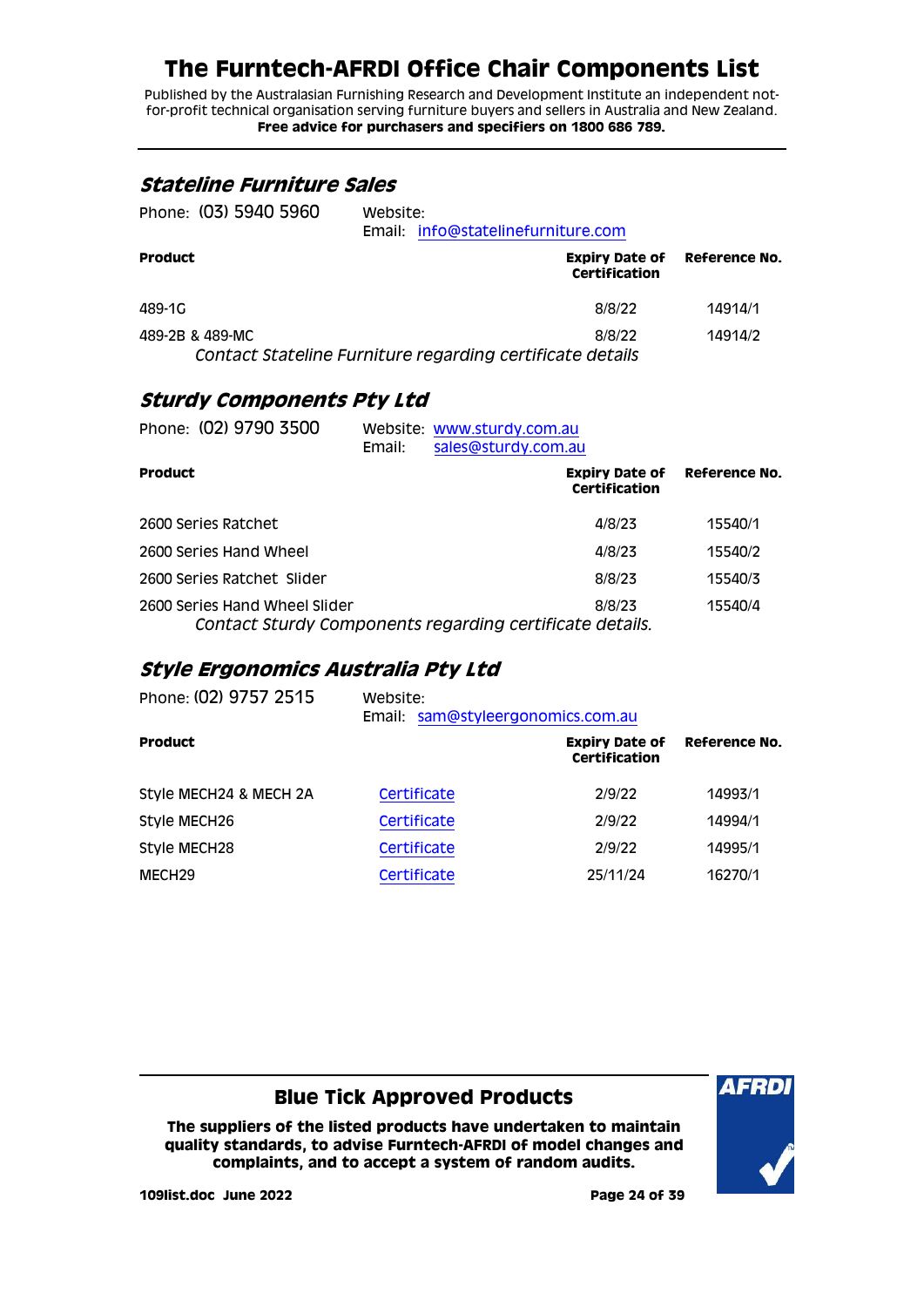Published by the Australasian Furnishing Research and Development Institute an independent notfor-profit technical organisation serving furniture buyers and sellers in Australia and New Zealand. **Free advice for purchasers and specifiers on 1800 686 789.**

### <span id="page-24-0"></span>**Young Hangzhou Industry Co Ltd**

| Phone: 0011 62 21 53653600                                                    | Website:<br>Email: | stephanie@youngcorporation.com                |               |
|-------------------------------------------------------------------------------|--------------------|-----------------------------------------------|---------------|
| <b>Product</b>                                                                |                    | <b>Expiry Date of</b><br><b>Certification</b> | Reference No. |
| YM2703 Mechanism                                                              | Certificate        | 31/7/22                                       | 14961/1       |
| Mechanisms YM 4403 & YM<br>4443 Back Uprights<br>YU 2702 & YU 2703            | Certificate        | 11/12/22                                      | 15151/1       |
| Mechanism YM 4303<br>Back Uprights YU 4612 -<br>380 mm & YU 4612 - 430 mm     | Certificate        | 11/12/22                                      | 15151/2       |
| Mechanisms YM 2401, YM 2402<br>& YM 2403 - Back Uprights<br>YU 2702 & YU 2703 | Certificate        | 11/12/22                                      | 15151/3       |
| Mechanism YM 2903<br>Back Upright YU 4527                                     | Certificate        | 11/12/22                                      | 15151/4       |
| Mechanisms YM 2101 & YM<br>2103 Back Uprights<br>YU 2702 & YU 2703            | Certificate        | 11/12/22                                      | 15151/5       |
| Mechanism YM 4503<br>Back Upright YU 4225                                     | Certificate        | 11/12/22                                      | 15151/6       |

#### **Blue Tick Approved Products**

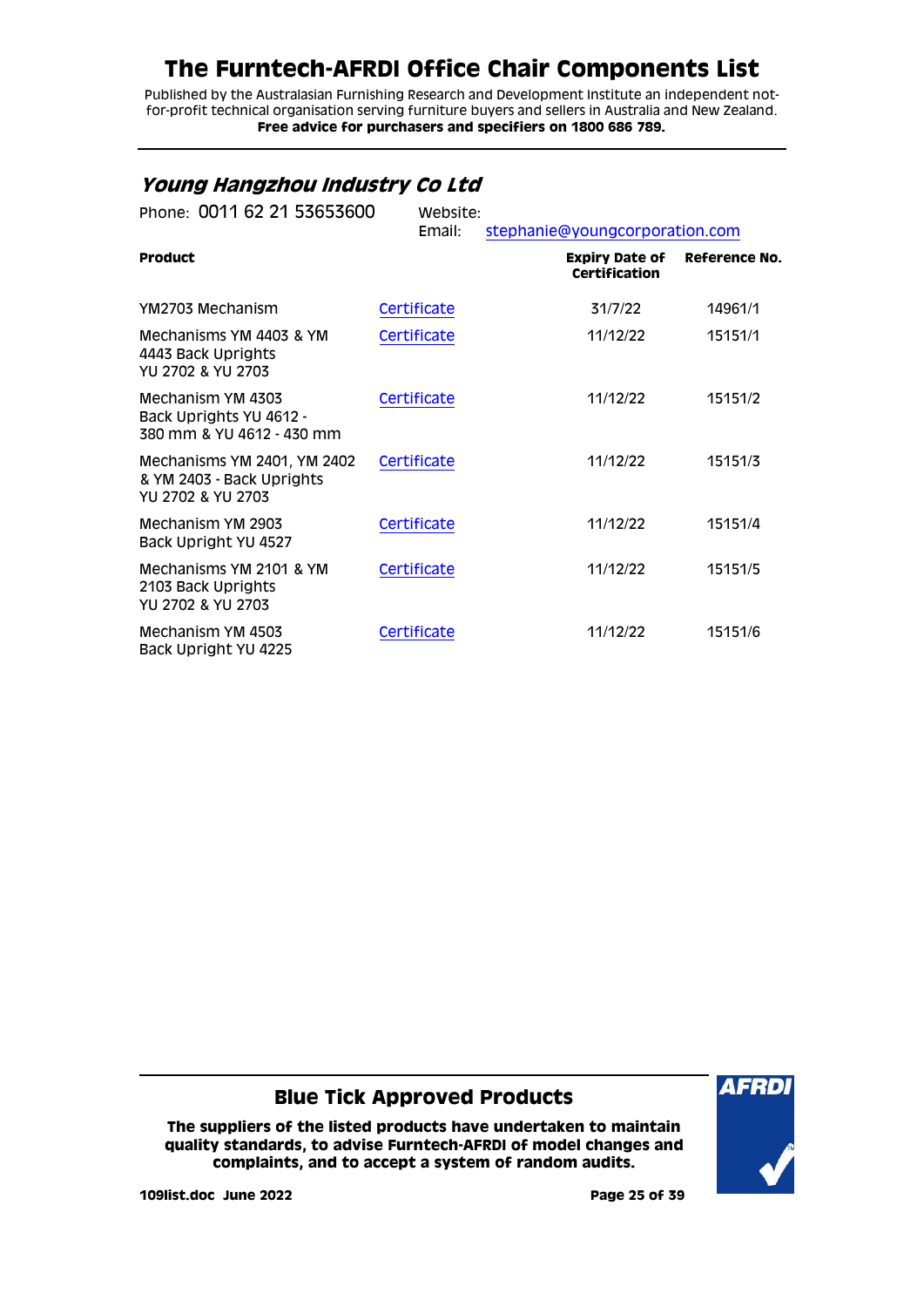Published by the Australasian Furnishing Research and Development Institute an independent notfor-profit technical organisation serving furniture buyers and sellers in Australia and New Zealand. **Free advice for purchasers and specifiers on 1800 686 789.**

# <span id="page-25-0"></span>**Gas Struts AFRDI Standard 109.6**

### <span id="page-25-1"></span>**ANDCOREA Gas Spring Co Ltd**

<span id="page-25-3"></span><span id="page-25-2"></span>

| Phone: 0011 86 757 2366 0168                              | Website:<br>Email:<br>info@andco.cn                     |                                               |               |
|-----------------------------------------------------------|---------------------------------------------------------|-----------------------------------------------|---------------|
| <b>Product</b>                                            |                                                         | <b>Expiry Date of</b><br><b>Certification</b> | Reference No. |
| GS80, GS100, GS140, GS200,<br>GS260                       | Certificate                                             | 16/7/22                                       | 14885/1       |
| <b>Ausware Products Pty Ltd</b>                           |                                                         |                                               |               |
| Phone: (02) 9642 3376                                     | Website:<br>Email:                                      |                                               |               |
| <b>Product</b>                                            |                                                         | <b>Expiry Date of</b><br><b>Certification</b> | Reference No. |
| <b>WDF Gas Lift</b><br>80, 100, 120, 140, 160, 200, 270   |                                                         | 1/10/24                                       | 16165/1       |
|                                                           | Contact Ausware Products regarding certificate details. |                                               |               |
| <b>Buro Seating LP</b>                                    |                                                         |                                               |               |
| Phone: 0011 64 9271 5999     Website: www.buroseating.com | chris.phillips@buroseating.com<br>Email:                |                                               |               |
| <b>Product</b>                                            |                                                         | <b>Expiry Date of</b><br>Certification        | Reference No. |
| BOL 130x48 mm Gas Lift<br>B21311P                         | Certificate                                             | 2/2/25                                        | 16258/1       |
| Caford Australia                                          |                                                         |                                               |               |
| Phone: (03) 9799 9301                                     | Website: www.caford.com<br>Email:<br>sales@caford.com   |                                               |               |
| <b>Product</b>                                            |                                                         | <b>Expiry Date of</b><br><b>Certification</b> | Reference No. |
| Samhongsa Gas Spring<br>80, 100, 140, 160, 200, 270       | Certificate                                             | 12/3/23                                       | 15290/1       |

### <span id="page-25-4"></span>**Blue Tick Approved Products**

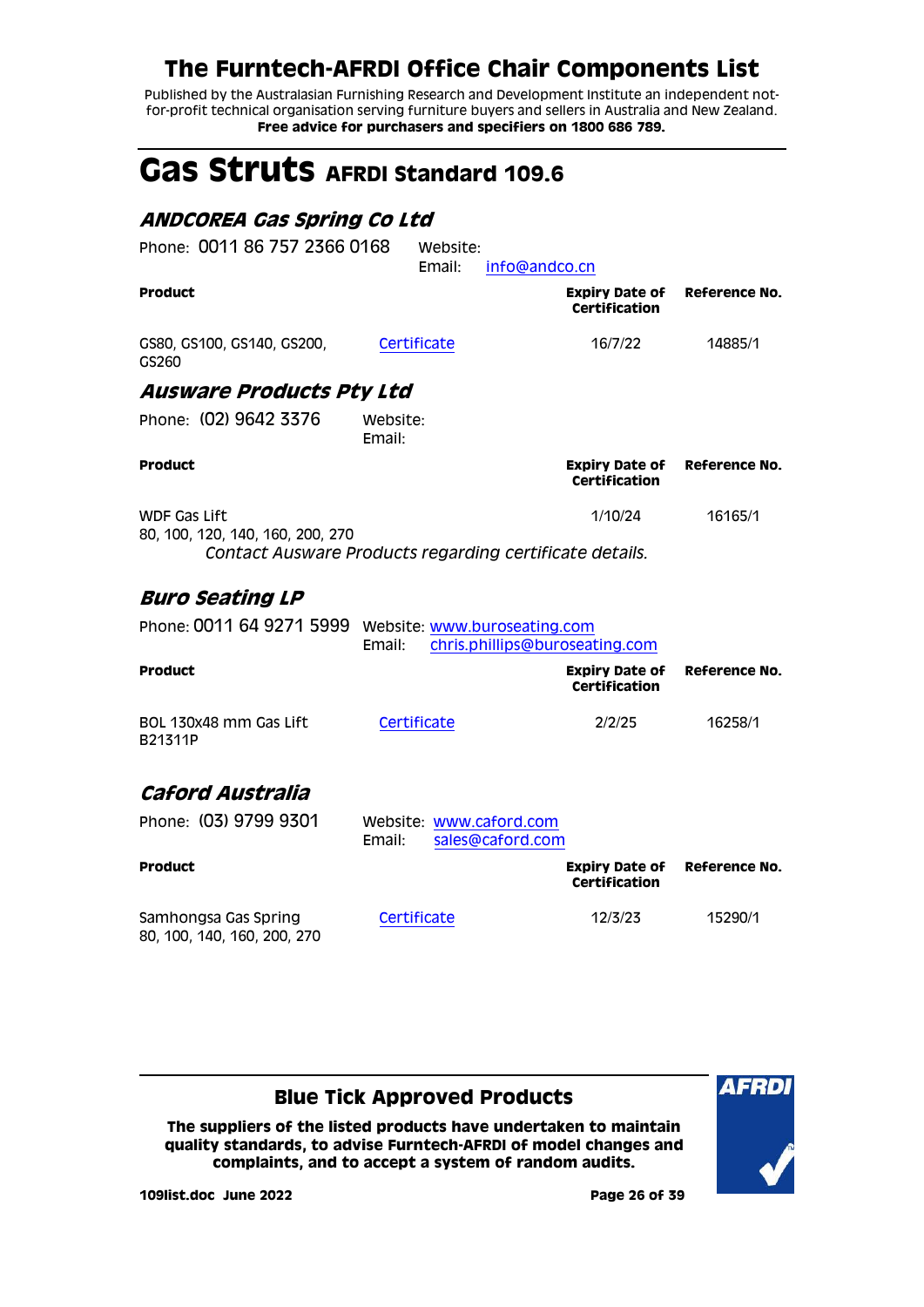Published by the Australasian Furnishing Research and Development Institute an independent notfor-profit technical organisation serving furniture buyers and sellers in Australia and New Zealand. **Free advice for purchasers and specifiers on 1800 686 789.**

#### <span id="page-26-0"></span>**Chair Solutions Pty Ltd**

| Phone: (07) 3267 6233          | Website: www.chairsolutions.com.au<br>info@chairsolutions.com.au<br>Email: |                                        |               |  |
|--------------------------------|----------------------------------------------------------------------------|----------------------------------------|---------------|--|
| <b>Product</b>                 |                                                                            | <b>Expiry Date of</b><br>Certification | Reference No. |  |
| CS Gas Lift 1<br>140, 200, 270 | Certificate                                                                | 5/3/25                                 | 16334/1       |  |
| CS Gas Lift 2<br>140, 200, 270 | Certificate                                                                | 5/3/25                                 | 16334/2       |  |

#### <span id="page-26-1"></span>**Corporate Components (Australia) Pty Ltd**

| Phone: (03) 9357 6015                           | Website:<br>Email: alex@corporatecomponents.com.au                    |         |
|-------------------------------------------------|-----------------------------------------------------------------------|---------|
| <b>Product</b>                                  | <b>Expiry Date of Reference No.</b><br>Certification                  |         |
| Daomtec Gas Lift<br>80, 100, 120, 140, 200, 265 | 5/3/24<br>Contact Corporate Components regarding certificate details. | 15277/1 |

#### <span id="page-26-2"></span>**Eccosit Pty Ltd**

| Phone: (02) 9516 4577                                                                    | Website:<br>Email: |                                                             |               |
|------------------------------------------------------------------------------------------|--------------------|-------------------------------------------------------------|---------------|
| <b>Product</b>                                                                           |                    | <b>Expiry Date of Reference No.</b><br><b>Certification</b> |               |
| KGS Gas Lift<br>80, 100, 140, 200, 270<br>Contact Eccosit regarding certificate details. |                    | 28/6/25                                                     | 16449/1       |
| <b>Eden Office Seating</b>                                                               |                    |                                                             |               |
| Phone: 0011 64 9 634 0330                                                                | Email:             | Website: www.edenoffice.co.nz<br>sales@edenoffice.co.nz     |               |
| <b>Product</b>                                                                           |                    | Expiry Date of<br>Certification                             | Reference No. |

<span id="page-26-3"></span>Spectrum Gas Lift A 2/10/22 15048/1

*Contact Eden Office Seating regarding certificate details.*

#### **Blue Tick Approved Products**

**The suppliers of the listed products have undertaken to maintain quality standards, to advise Furntech-AFRDI of model changes and complaints, and to accept a system of random audits.**



**109list.doc June 2022 Page 27 of 39**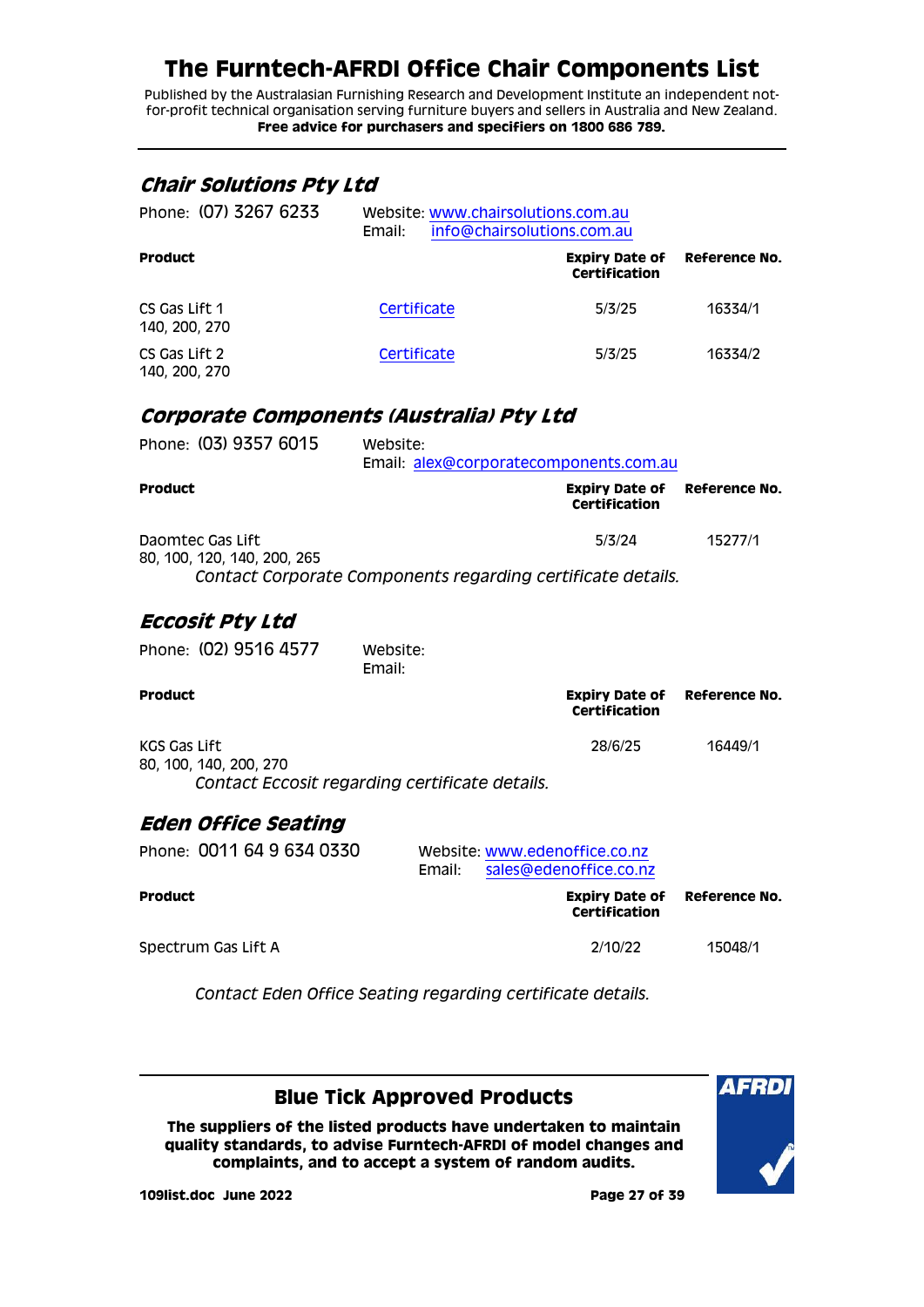Published by the Australasian Furnishing Research and Development Institute an independent notfor-profit technical organisation serving furniture buyers and sellers in Australia and New Zealand. **Free advice for purchasers and specifiers on 1800 686 789.**

<span id="page-27-2"></span><span id="page-27-1"></span><span id="page-27-0"></span>

| <i><b>Gregory Commercial Furniture Pty Ltd</b></i>                                                                                                                                           |                    |                                                   |                                               |               |
|----------------------------------------------------------------------------------------------------------------------------------------------------------------------------------------------|--------------------|---------------------------------------------------|-----------------------------------------------|---------------|
| Phone: (02) 8916 6849                                                                                                                                                                        | Email:             | Website www.gcfau.com.au<br>phillipd@gcfau.com.au |                                               |               |
| <b>Product</b>                                                                                                                                                                               |                    | <b>Standard</b>                                   | <b>Expiry Date of</b><br>Certification        | Reference No. |
| Specco XQD4140-5030G                                                                                                                                                                         |                    |                                                   | 3/11/22                                       | 15101/1       |
| Contact Gregory Commercial Furniture regarding certificate details.                                                                                                                          |                    |                                                   |                                               |               |
| K2 Office Pty Ltd                                                                                                                                                                            |                    |                                                   |                                               |               |
| Phone: (08) 8344 2144                                                                                                                                                                        |                    | Website: www.k2office.com.au                      |                                               |               |
|                                                                                                                                                                                              | Email:             | paulb@k2office.com.au                             |                                               |               |
| <b>Product</b>                                                                                                                                                                               |                    |                                                   | <b>Expiry Date of</b><br><b>Certification</b> | Reference No. |
| Lant Gas Spring<br>100, 140, 200 & 270 mm                                                                                                                                                    | Certificate        |                                                   | 16/12/24                                      | 16251/1       |
| <b>Multivic Pty Ltd</b>                                                                                                                                                                      |                    |                                                   |                                               |               |
| Phone: (03) 9702 4588                                                                                                                                                                        | Website:<br>Email: | info@multivic.com.au                              |                                               |               |
| <b>Product</b>                                                                                                                                                                               |                    |                                                   | Expiry Date of<br>Certification               | Reference No. |
| GS80, GS100, GS140, GS200,<br>GS260                                                                                                                                                          | Certificate        |                                                   | 16/7/22                                       | 14886/1       |
| <b>Seating Solutions</b>                                                                                                                                                                     |                    |                                                   |                                               |               |
| Phone: (02) 9517 3668                                                                                                                                                                        | Website:<br>Email: | sales@seatingsolutions.com.au                     |                                               |               |
| <b>Product</b>                                                                                                                                                                               |                    |                                                   | <b>Expiry Date of</b><br><b>Certification</b> | Reference No. |
| SSGB140 Gas Spring                                                                                                                                                                           | Certificate        |                                                   | 16/3/24                                       | 15882/1       |
| Seatmatic Australia Pty Ltd                                                                                                                                                                  |                    |                                                   |                                               |               |
| Phone: (02) 9666 1295                                                                                                                                                                        | Website:<br>Email: | akseatmatic@bigpond.com                           |                                               |               |
| <b>Product</b>                                                                                                                                                                               |                    |                                                   | <b>Expiry Date of</b><br>Certification        | Reference No. |
| Samhongsa Gas Strut 100 mm<br>Contact Seatmatic regarding certificate details.                                                                                                               |                    |                                                   | 10/7/24                                       | 16049/1       |
|                                                                                                                                                                                              |                    | <b>Blue Tick Approved Products</b>                |                                               | AFRD          |
| The suppliers of the listed products have undertaken to maintain<br>quality standards, to advise Furntech-AFRDI of model changes and<br>complaints, and to accept a system of random audits. |                    |                                                   |                                               |               |

<span id="page-27-4"></span><span id="page-27-3"></span>**109list.doc June 2022 Page 28 of 39**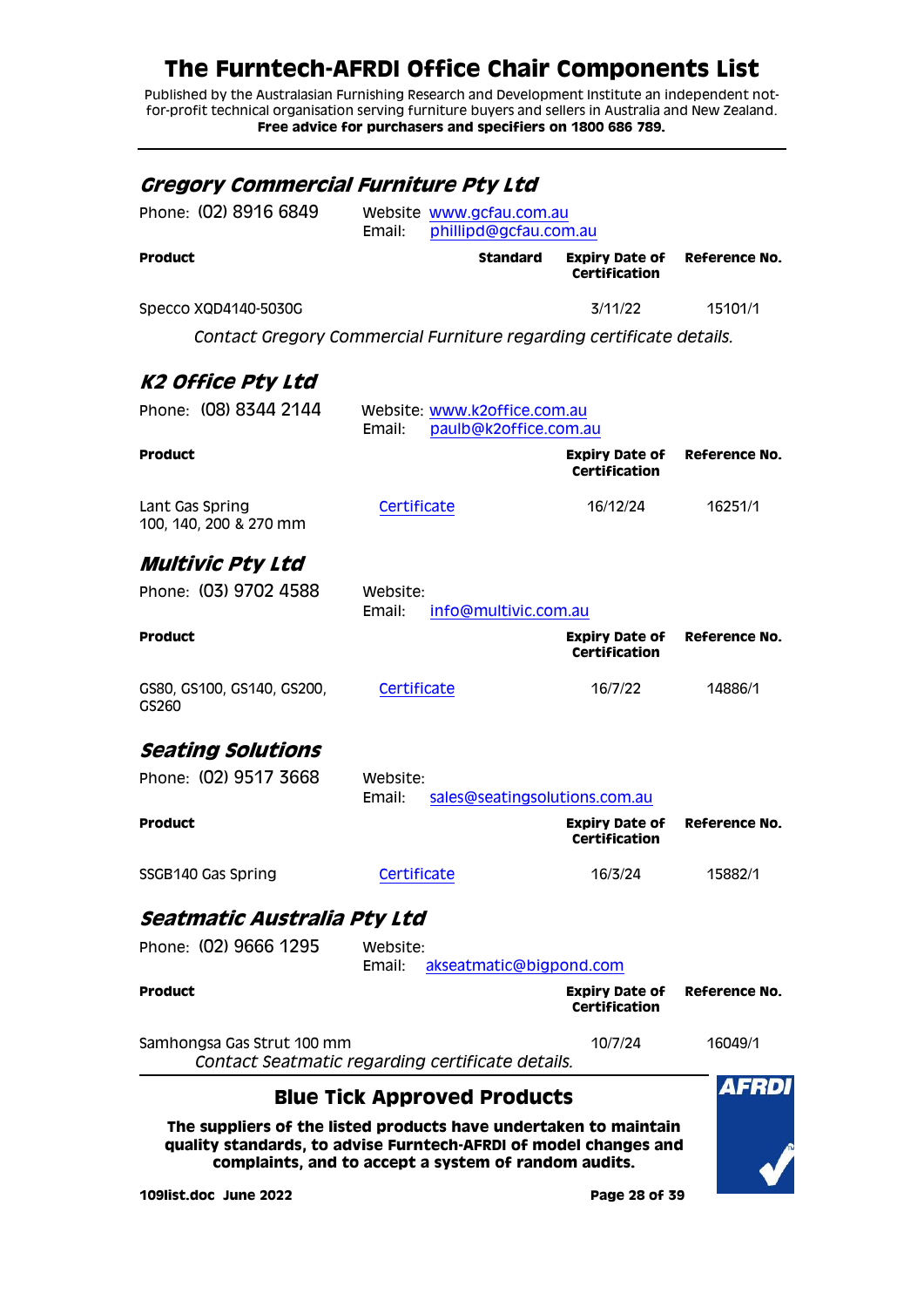Published by the Australasian Furnishing Research and Development Institute an independent notfor-profit technical organisation serving furniture buyers and sellers in Australia and New Zealand. **Free advice for purchasers and specifiers on 1800 686 789.**

<span id="page-28-1"></span><span id="page-28-0"></span>

| Stabilus Pty Ltd                        |                                                             |                                        |               |
|-----------------------------------------|-------------------------------------------------------------|----------------------------------------|---------------|
| Phone: (03) 9552 1403                   | Website: www.stabilus.com<br>Email:<br>info@au.stabilus.com |                                        |               |
| <b>Product</b>                          |                                                             | <b>Expiry Date of</b><br>Certification | Reference No. |
| Stab-O-Mat G09/K2                       | Certificate                                                 | 1/10/24                                | 16160/1       |
| <i><b>Stateline Furniture Sales</b></i> |                                                             |                                        |               |
| Phone: (03) 5940 5960                   | Website:<br>Email: info@statelinefurniture.com              |                                        |               |
| <b>Product</b>                          |                                                             | Expiry Date of<br><b>Certification</b> | Reference No. |
| B21311                                  | Contact Stateline Furniture regarding certificate details   | 8/8/22                                 | 14912/1       |
| Style Ergonomics Australia Pty Ltd      |                                                             |                                        |               |
| Phone: (02) 9757 2515                   | Website:<br>Email: sam@styleergonomics.com.au               |                                        |               |
| <b>Product</b>                          |                                                             | <b>Expiry Date of</b><br>Certification | Reference No. |

<span id="page-28-2"></span>Style Gas Spring GAS1A (140mm), GAS2A (100mm), GAS3A (200mm), GAS4A (265mm), GAS5A-ND (80mm) [Certificate](http://www.furntech.org.au/fs/index.php?dir=14000/14900/&file=14992-1_191112_ct.pdf) 2/9/22 14992/1

**Blue Tick Approved Products**

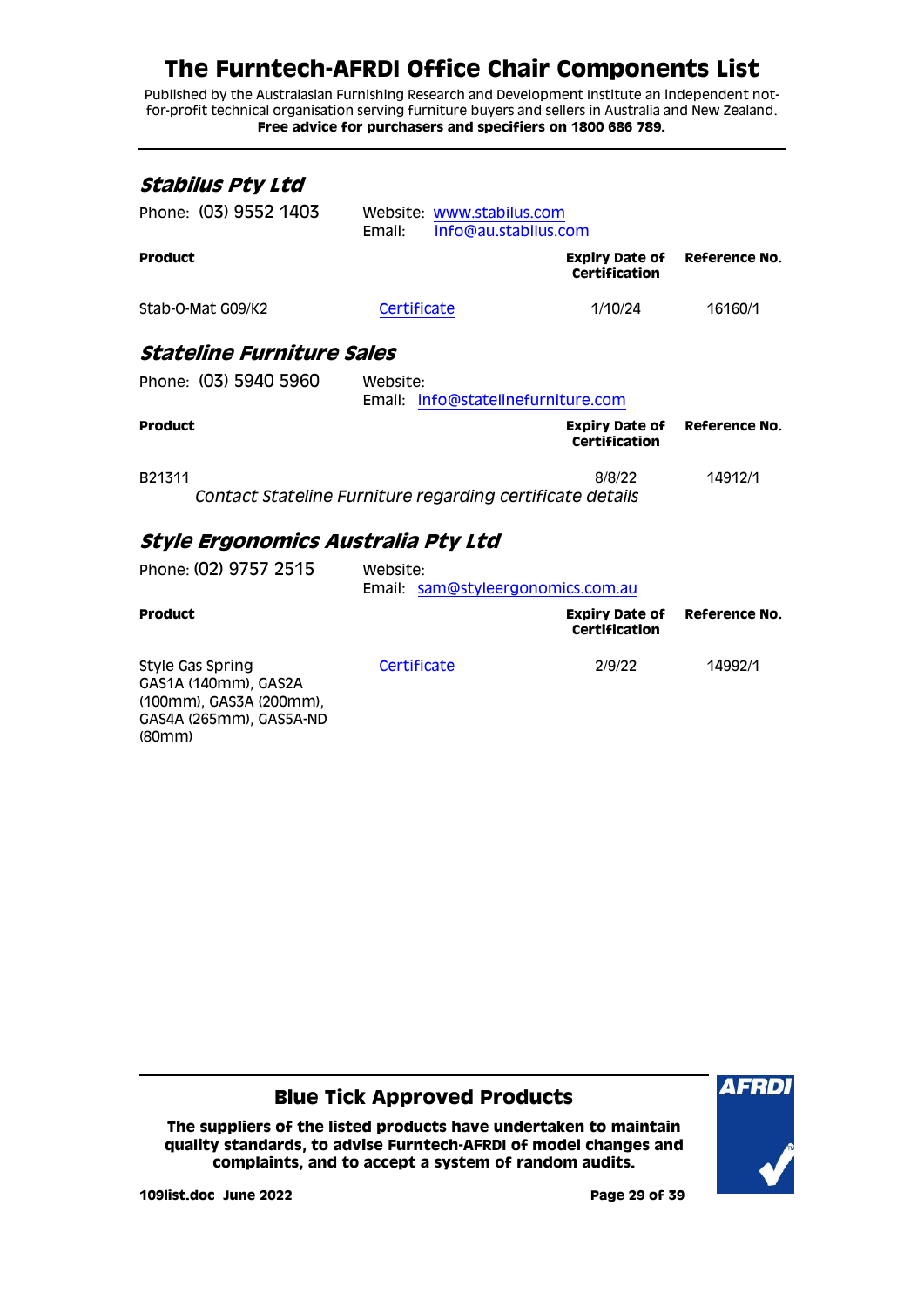Published by the Australasian Furnishing Research and Development Institute an independent notfor-profit technical organisation serving furniture buyers and sellers in Australia and New Zealand. **Free advice for purchasers and specifiers on 1800 686 789.**

# <span id="page-29-0"></span>**Arms AFRDI Standard 109.8**

The following fixed height/adjustable height arms have been tested and found to comply with the relevant requirements of AS/NZS 4438 when fitted to a rigid test frame. The performance of these arms when attached to a particular chair will depend on the strength of the anchor point, connections and brackets.

# <span id="page-29-1"></span>**Arms (Adjustable)**

### <span id="page-29-2"></span>**Eccosit Pty Ltd**

<span id="page-29-4"></span><span id="page-29-3"></span>

| Phone: 02 9517 3668                                               | Website:<br>Email: | sales@seatingsolutions.com.au                              |                                               |                     |
|-------------------------------------------------------------------|--------------------|------------------------------------------------------------|-----------------------------------------------|---------------------|
| <b>Product</b>                                                    |                    |                                                            | <b>Expiry Date of</b><br><b>Certification</b> | Reference No        |
| AMCH631 Armrest<br>Contact Eccosit regarding certificate details. |                    |                                                            | 20/9/22                                       | 15022/1             |
| Pago International                                                |                    |                                                            |                                               |                     |
| Phone: (02) 9700 9100                                             | Email:             | Website: www.pagodesigns.com.au<br>paul@pagodesigns.com.au |                                               |                     |
| <b>Product</b>                                                    |                    |                                                            | <b>Expiry Date of</b><br>Certification        | Reference No        |
| Pago Foldaway Arm                                                 | Certificate        |                                                            | 12/1/25                                       | 16311/1             |
| <i>Seating Solutions</i>                                          |                    |                                                            |                                               |                     |
| Phone: 02 9517 3668                                               | Website:<br>Email: | sales@seatingsolutions.com.au                              |                                               |                     |
| <b>Product</b>                                                    |                    |                                                            | <b>Expiry Date of</b><br>Certification        | <b>Reference No</b> |
| SS ADJ02                                                          | Certificate        |                                                            | 21/11/23                                      | 15685/1             |

### **Blue Tick Approved Products**

**The suppliers of the listed products have undertaken to maintain quality standards, to advise Furntech-AFRDI of model changes and complaints, and to accept a system of random audits.**



**109list.doc June 2022 Page 30 of 39**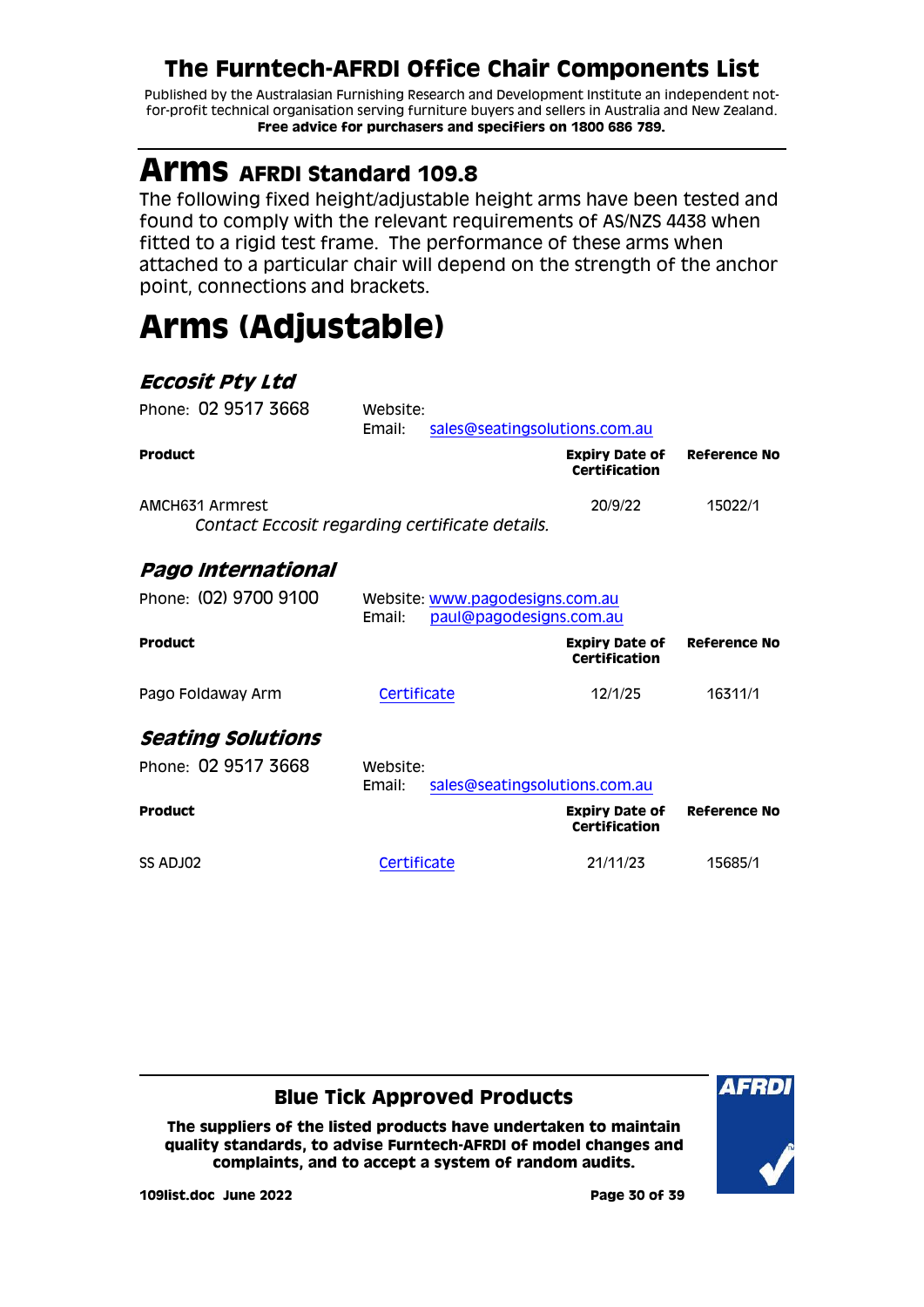Published by the Australasian Furnishing Research and Development Institute an independent notfor-profit technical organisation serving furniture buyers and sellers in Australia and New Zealand. **Free advice for purchasers and specifiers on 1800 686 789.**

# <span id="page-30-0"></span>**Foams**

### <span id="page-30-1"></span>**Acma Industries Pty Ltd**

| Phone: (07) 3817 8100    | Website:<br>Email: | info@acmaindustries.com       |                                        |               |
|--------------------------|--------------------|-------------------------------|----------------------------------------|---------------|
| <b>Product</b>           |                    | <b>Standard</b>               | <b>Expiry Date of</b><br>Certification | Reference No. |
| Plain Seat and Back Foam | Certificate        | AS/NZS<br>4088.1<br>AS 2282.3 | 20/10/24                               | 16179/1       |
| Duplex Seat Foam         | Certificate        | AS/NZS<br>4088.1<br>AS 2282.3 | 20/10/24                               | 16179/2       |

### <span id="page-30-2"></span>**Advanta Commercial Furniture**

| Phone: (08) 9359 6644                                              | Website:<br>Email: |                               |                                        |               |
|--------------------------------------------------------------------|--------------------|-------------------------------|----------------------------------------|---------------|
| <b>Product</b>                                                     |                    | <b>Standard</b>               | <b>Expiry Date of</b><br>Certification | Reference No. |
| Task Seat Foam FS1000                                              |                    | AS/NZS<br>4088.1<br>AS 2282.3 | 28/6/24                                | 16009/1       |
| Contact Advanta Commercial Eurniture regarding certificate details |                    |                               |                                        |               |

*Contact Advanta Commercial Furniture regarding certificate details.*

### <span id="page-30-3"></span>**Afro Foam Pty Ltd**

| Phone: (03) 9460 5300 | Website:<br>chris.muylle@putech.com.au<br>Email: |                               |                                        |               |
|-----------------------|--------------------------------------------------|-------------------------------|----------------------------------------|---------------|
| <b>Product</b>        |                                                  | <b>Standard</b>               | <b>Expiry Date of</b><br>Certification | Reference No. |
| <b>HR 36-130 HROC</b> | Certificate                                      | AS/NZS<br>4088.1<br>AS 2282.3 | 15/3/22                                | 14716/1       |
| <b>HR 38-200 HRJD</b> | Certificate                                      | AS/NZS<br>4088.1<br>AS 2282.3 | 16/3/24                                | 15883/1       |
| <b>HR 50-250 HRAU</b> | Certificate                                      | AS/NZS<br>4088.1<br>AS 2282.3 | 18/8/24                                | 16095/1       |

### **Blue Tick Approved Products**

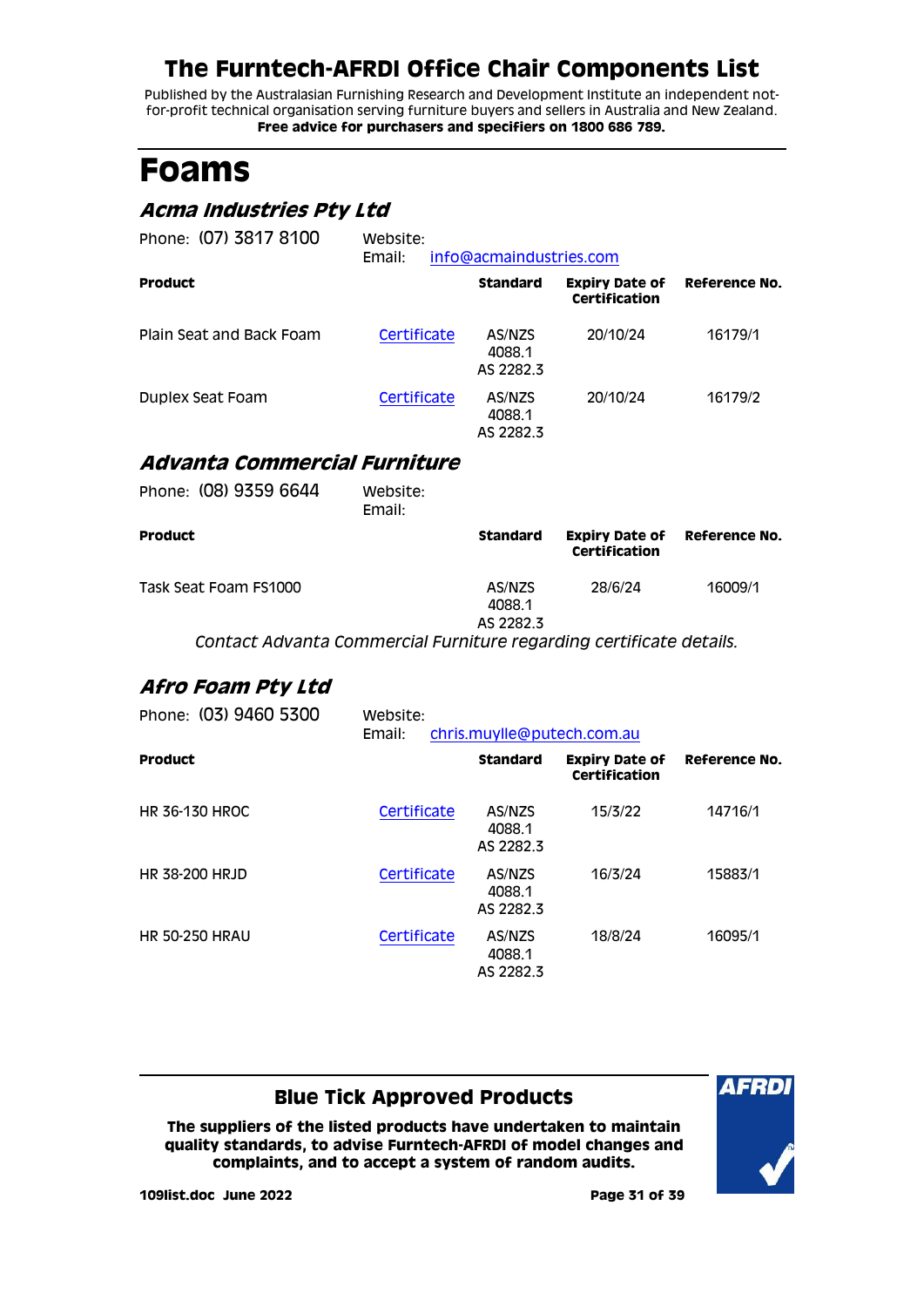Published by the Australasian Furnishing Research and Development Institute an independent notfor-profit technical organisation serving furniture buyers and sellers in Australia and New Zealand. **Free advice for purchasers and specifiers on 1800 686 789.**

#### <span id="page-31-0"></span>**Buro Seating LP**

| Phone: 0011 64 9271 5999             | Website: www.buroseating.com<br>Email: |                               | chris.phillips@buroseating.com         |               |
|--------------------------------------|----------------------------------------|-------------------------------|----------------------------------------|---------------|
| <b>Product</b>                       |                                        | <b>Standard</b>               | <b>Expiry Date of</b><br>Certification | Reference No. |
| BOL PU Moulded Seat and<br>Back Foam | Certificate                            | AS/NZS<br>4088.1<br>AS 2282.3 | 2/2/25                                 | 16259/1       |

### <span id="page-31-1"></span>**Chair Solutions Pty Ltd**

| Phone: (07) 3267 6233             | Website: www.chairsolutions.com.au<br>info@chairsolutions.com.au<br>Email: |                               |                                        |               |
|-----------------------------------|----------------------------------------------------------------------------|-------------------------------|----------------------------------------|---------------|
| <b>Product</b>                    |                                                                            | <b>Standard</b>               | <b>Expiry Date of</b><br>Certification | Reference No. |
| C/S Moulded Seat and Back<br>Foam | Certificate                                                                | AS/NZS<br>4088.1<br>AS 2282.3 | 24/8/24                                | 16100/1       |
| LAB300 Seat and Back Foam         | Certificate                                                                | AS/NZS<br>4088.1<br>AS 2282.3 | 15/12/24                               | 16250/1       |

#### <span id="page-31-2"></span>**CS Foam**

| Phone: (07) 3267 6233             | Website: www.chairsolutions.com.au<br>info@csfoam.com.au<br>Email: |                               |                                        |               |
|-----------------------------------|--------------------------------------------------------------------|-------------------------------|----------------------------------------|---------------|
| <b>Product</b>                    |                                                                    | <b>Standard</b>               | <b>Expiry Date of</b><br>Certification | Reference No. |
| Polyurethane Moulded Seat<br>Foam | Certificate                                                        | AS/NZS<br>4088.1<br>AS 2282.3 | 6/8/24                                 | 16297/1       |
| Polyurethane Moulded Back<br>Foam | Certificate                                                        | AS/NZS<br>4088.1<br>AS 2282.3 | 6/8/24                                 | 16297/2       |

### **Blue Tick Approved Products**

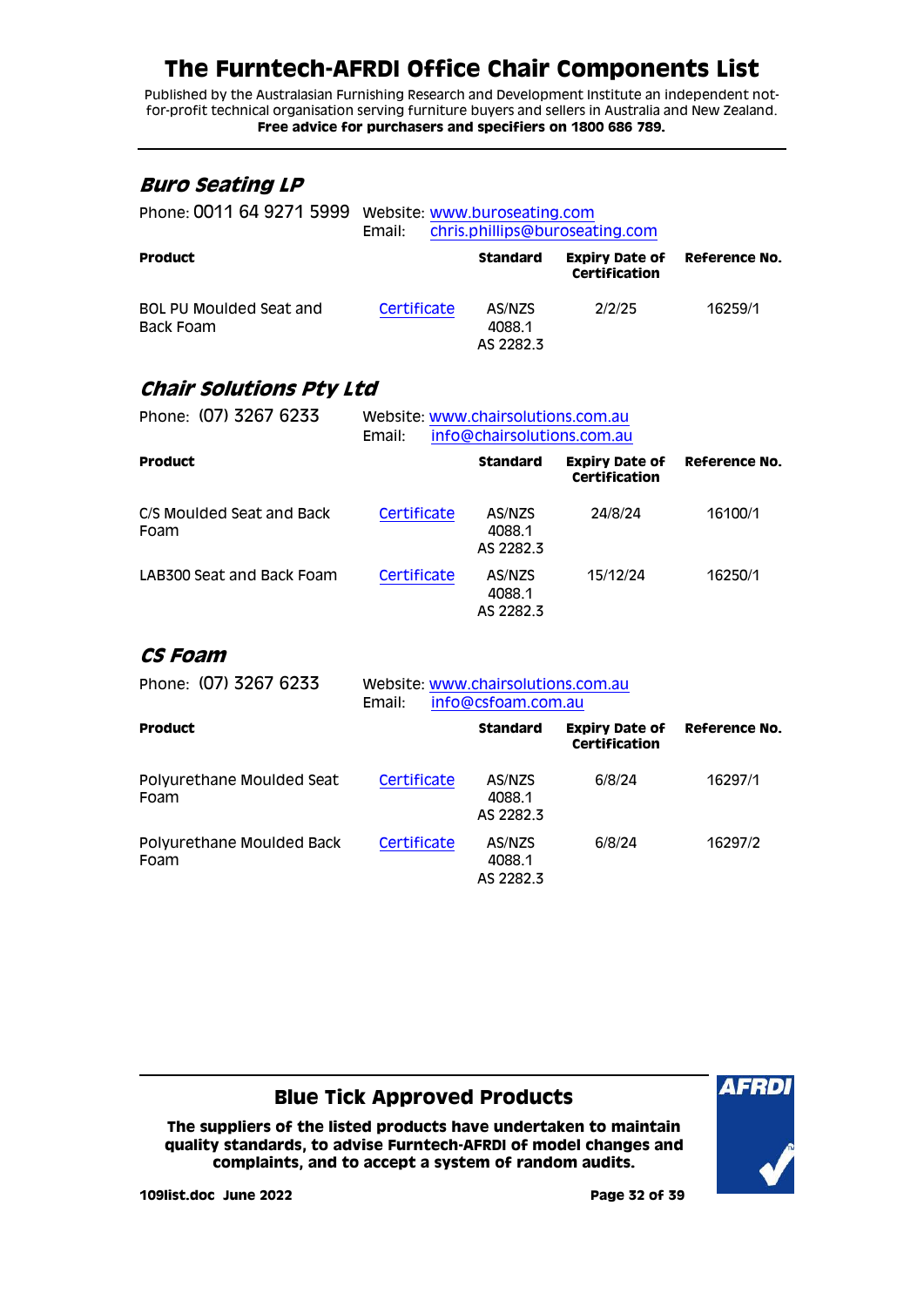Published by the Australasian Furnishing Research and Development Institute an independent notfor-profit technical organisation serving furniture buyers and sellers in Australia and New Zealand. **Free advice for purchasers and specifiers on 1800 686 789.**

#### <span id="page-32-0"></span>**Dunlop Foams**

| Phone: (03) 9215 2020 | Website:<br>Email: |                               |                                                             |         |
|-----------------------|--------------------|-------------------------------|-------------------------------------------------------------|---------|
| <b>Product</b>        |                    | <b>Standard</b>               | <b>Expiry Date of Reference No.</b><br><b>Certification</b> |         |
| EN36-90               | Certificate        | AS/NZS<br>4088.1<br>AS 2282.3 | 12/3/23                                                     | 15286/1 |
| EN36-100              | Certificate        | AS/NZS<br>4088.1<br>AS 2282.3 | 12/3/23                                                     | 15286/2 |
| EN36-130              | Certificate        | AS/NZS<br>4088.1<br>AS 2282.3 | 12/3/23                                                     | 15286/3 |
| EN40-230              | Certificate        | AS/NZS<br>4088.1<br>AS 2282.3 | 12/3/23                                                     | 15286/4 |
| EN50-250              | Certificate        | AS/NZS<br>4088.1<br>AS 2282.3 | 12/3/23                                                     | 15286/5 |

#### <span id="page-32-1"></span>**Eden Office Seating**

| Phone: 0011 64 9 634 0330                                                        | Email: | Website: www.edenoffice.co.nz<br>sales@edenoffice.co.nz |               |
|----------------------------------------------------------------------------------|--------|---------------------------------------------------------|---------------|
| <b>Product</b>                                                                   |        | <b>Expiry Date of</b><br>Certification                  | Reference No. |
| Z1 Seat Foam                                                                     |        | 19/7/22                                                 | 14888/1       |
| Spectrum Back Foam<br>Contact Eden Office Seating regarding certificate details. |        | 20/2/24                                                 | 15853/1       |

#### **Blue Tick Approved Products**

**The suppliers of the listed products have undertaken to maintain quality standards, to advise Furntech-AFRDI of model changes and complaints, and to accept a system of random audits.**



**109list.doc June 2022 Page 33 of 39**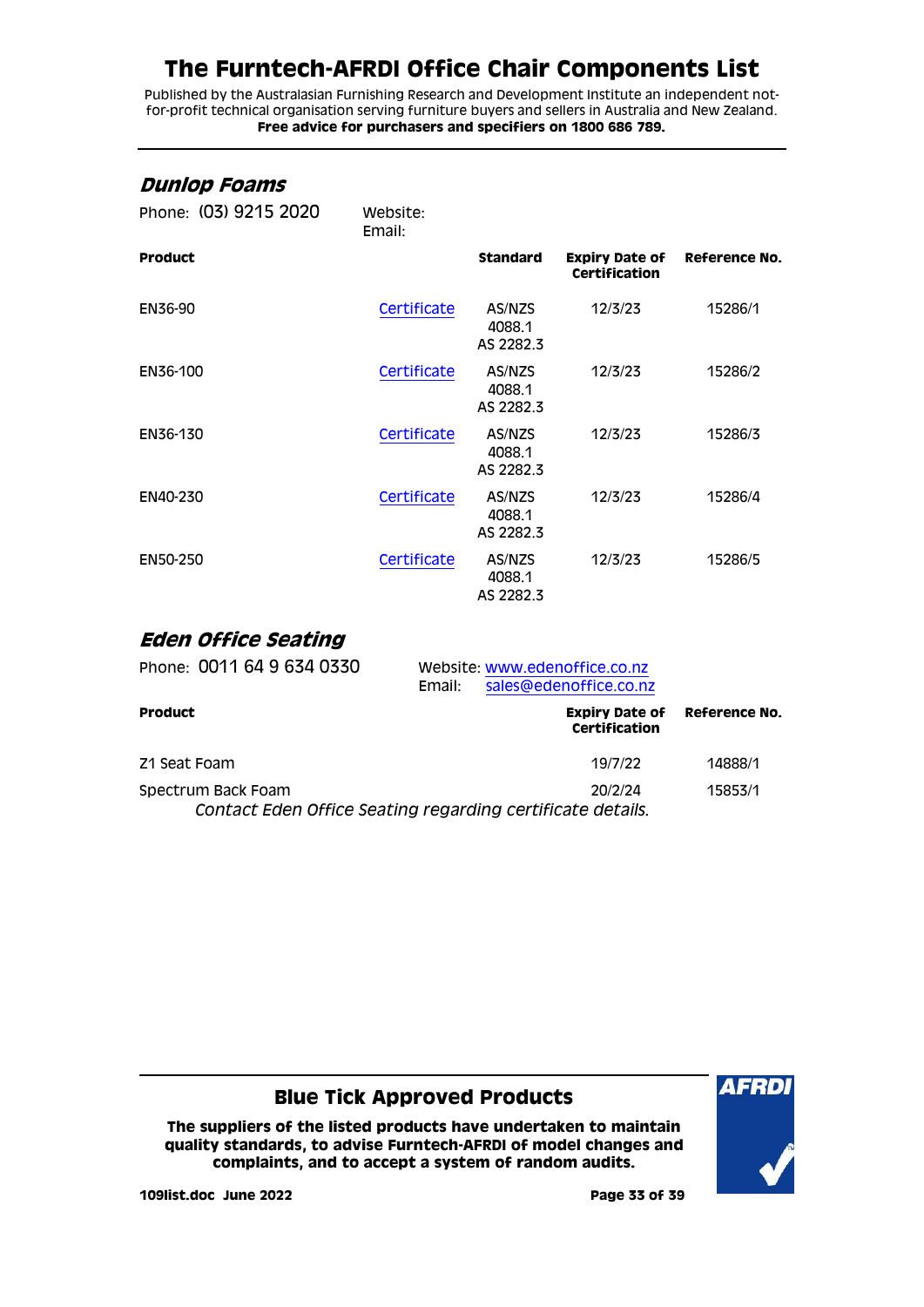Published by the Australasian Furnishing Research and Development Institute an independent notfor-profit technical organisation serving furniture buyers and sellers in Australia and New Zealand. **Free advice for purchasers and specifiers on 1800 686 789.**

### <span id="page-33-0"></span>**Foamco Industries Pty Ltd**

| Phone: (02) 9820 1922 | Website<br>Email: |                                                             |                                               |               |
|-----------------------|-------------------|-------------------------------------------------------------|-----------------------------------------------|---------------|
| <b>Product</b>        |                   | <b>Standard</b>                                             | <b>Expiry Date of</b><br><b>Certification</b> | Reference No. |
| HR 36-80              | Certificate       | AS/NZS<br>4088.1<br>AS 2282.3<br><b>BS 5852</b><br>Source 5 | 18/2/24                                       | 15852/1       |
| HR 36-110             | Certificate       | AS/NZS<br>4088.1<br>AS 2282.3<br><b>BS 5852</b><br>Source 5 | 18/2/24                                       | 15852/2       |
| HR 36-130             | Certificate       | AS/NZS<br>4088.1<br>AS 2282.3<br><b>BS 5852</b><br>Source 5 | 18/2/24                                       | 15852/3       |
| HR 36-200             | Certificate       | AS/NZS<br>4088.1<br>AS 2282.3<br><b>BS 5852</b><br>Source 5 | 18/2/24                                       | 15852/4       |
| HR 50-120             | Certificate       | AS/NZS<br>4088.1<br>AS 2282.3<br><b>BS 5852</b><br>Source 5 | 27/7/24                                       | 16061/1       |
| HR 40-230             | Certificate       | AS/NZS<br>4088.1<br>AS 2282.3<br><b>BS 5852</b><br>Source 5 | 27/7/24                                       | 16062/1       |

### **Blue Tick Approved Products**

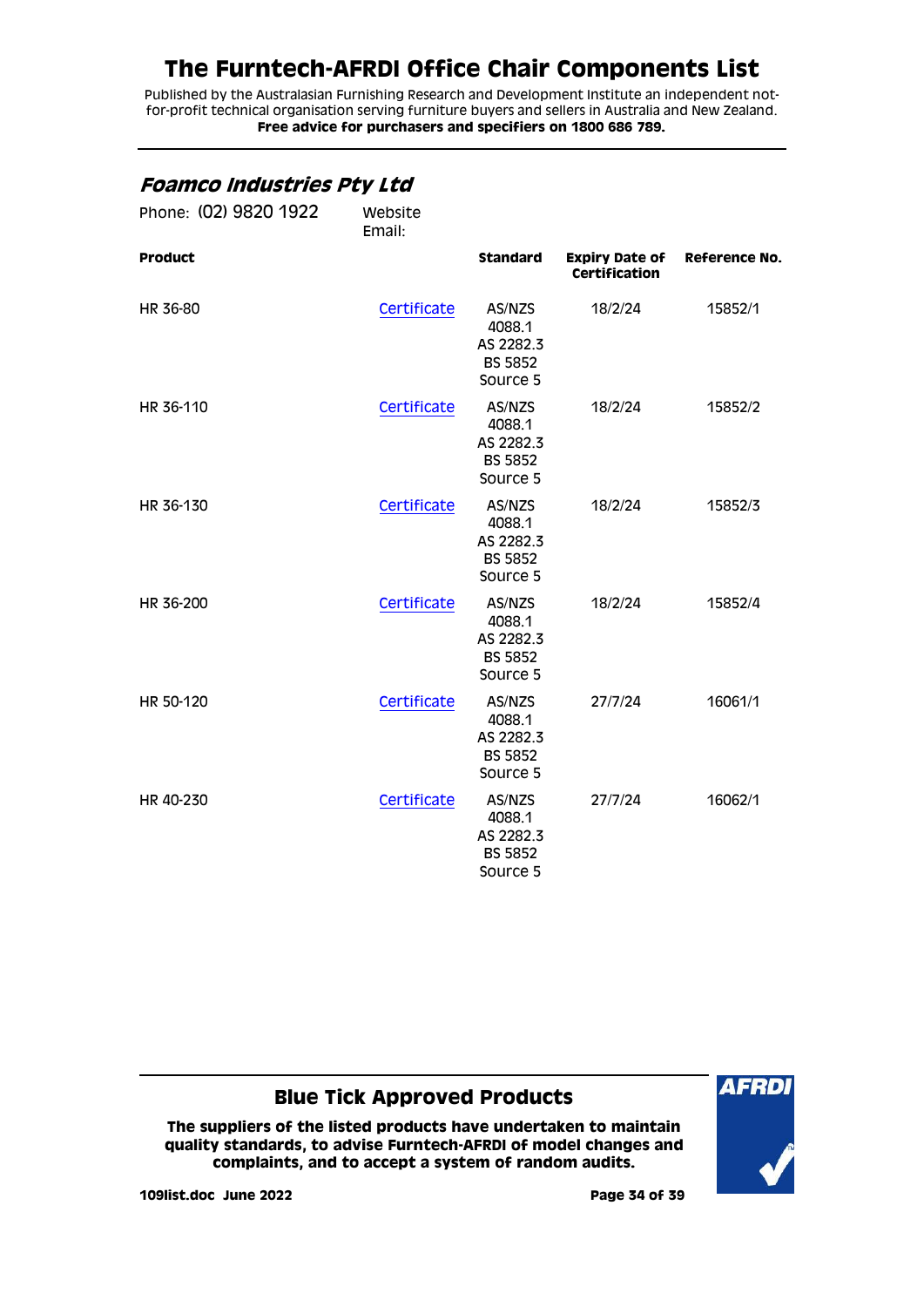Published by the Australasian Furnishing Research and Development Institute an independent notfor-profit technical organisation serving furniture buyers and sellers in Australia and New Zealand. **Free advice for purchasers and specifiers on 1800 686 789.**

#### <span id="page-34-0"></span>**Gregory Commercial Furniture Pty Ltd**

| Phone: (02) 8916 6849 | Email: | Website www.gcfau.com.au<br>phillipd@gcfau.com.au |                                        |               |  |
|-----------------------|--------|---------------------------------------------------|----------------------------------------|---------------|--|
| <b>Product</b>        |        | <b>Standard</b>                                   | <b>Expiry Date of</b><br>Certification | Reference No. |  |
| SC70/D38              |        | AS/NZS<br>4088.1<br>AS 2282.3                     | 30/11/22                               | 15104/1       |  |

*Contact Gregory Commercial Furniture regarding certificate details.*

### <span id="page-34-1"></span>**Hetin Foam Industries Pty Ltd**

| Phone: (03) 9768 2600 | Website:<br>Email: |                               |                                        |               |
|-----------------------|--------------------|-------------------------------|----------------------------------------|---------------|
| <b>Product</b>        |                    | <b>Standard</b>               | <b>Expiry Date of</b><br>Certification | Reference No. |
| Moulded Seat Foam     | Certificate        | AS/NZS<br>4088.1<br>AS 2282.3 | 4/4/24                                 | 15893/1       |
| Moulded Back Foam     | Certificate        | AS/NZS<br>4088.1<br>AS 2282.3 | 4/4/24                                 | 15893/2       |

#### **Blue Tick Approved Products**

**The suppliers of the listed products have undertaken to maintain quality standards, to advise Furntech-AFRDI of model changes and complaints, and to accept a system of random audits.**



**109list.doc June 2022 Page 35 of 39**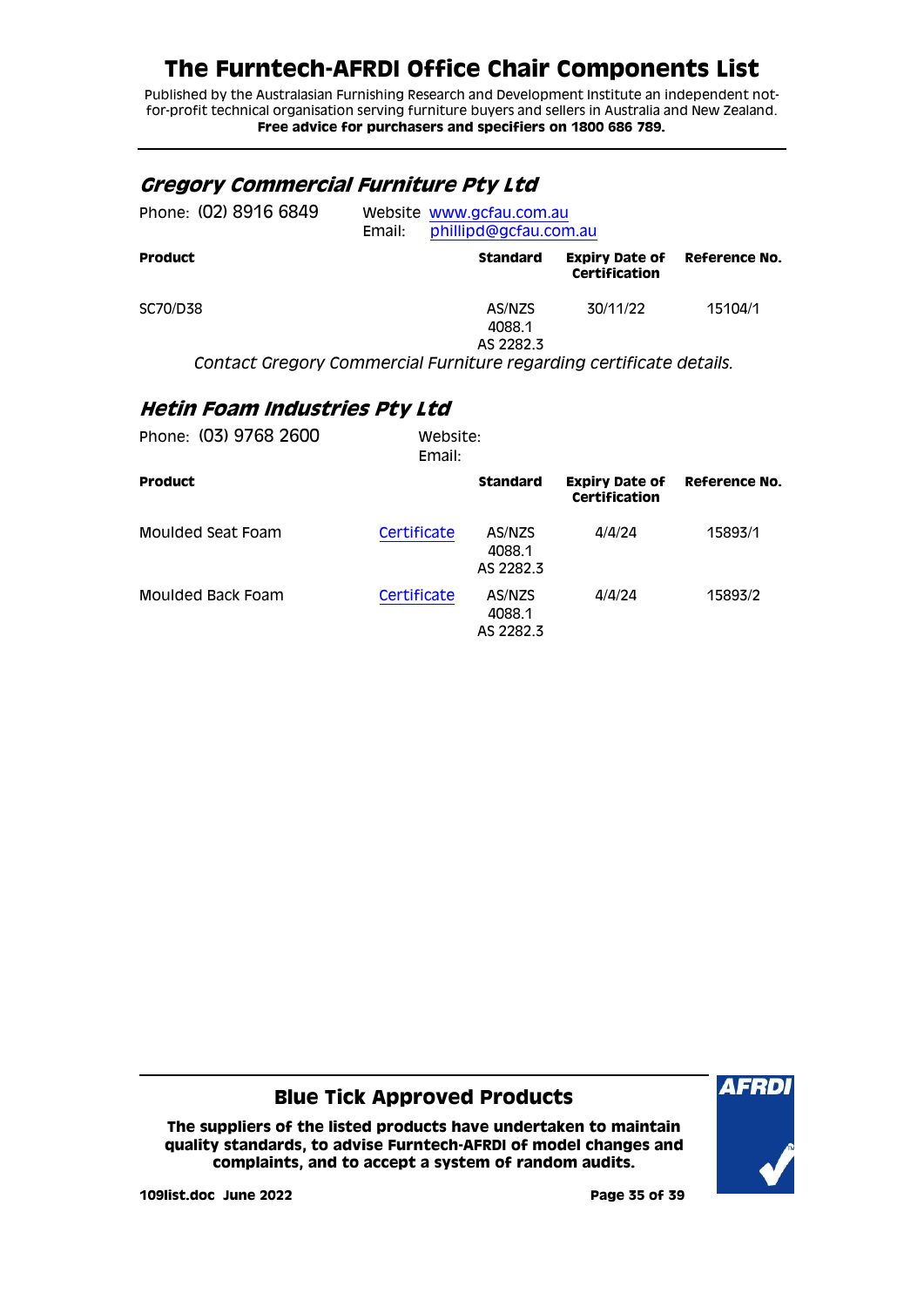Published by the Australasian Furnishing Research and Development Institute an independent notfor-profit technical organisation serving furniture buyers and sellers in Australia and New Zealand. **Free advice for purchasers and specifiers on 1800 686 789.**

#### <span id="page-35-0"></span>**Joyce Foam Products**

| Phone: (02) 9821 8777      | Website: www.joyce.com.au<br>Email:<br>technical@joyce.com.au |                               |                                        |               |  |
|----------------------------|---------------------------------------------------------------|-------------------------------|----------------------------------------|---------------|--|
| <b>Product</b>             |                                                               | <b>Standard</b>               | <b>Expiry Date of</b><br>Certification | Reference No. |  |
| HR50-120CM5 Seat/Back Foam | Certificate                                                   | AS/NZS<br>4088.1<br>AS 2282.3 | 10/5/24                                | 15939/1       |  |
| <b>HR50-320CM5 Foam</b>    | Certificate                                                   | AS/NZS<br>4088.1<br>AS 2282.3 | 18/8/24                                | 16094/1       |  |
| HR36-130CM5                | Certificate                                                   | AS/NZS<br>4088.1<br>AS 2282.3 | 15/4/25                                | 16302/1       |  |
| HR38-200CM5                | Certificate                                                   | AS/NZS<br>4088.1<br>AS 2282.3 | 15/4/25                                | 16302/2       |  |
| HR36-110CM5                | Certificate                                                   | AS/NZS<br>4088.1<br>AS 2282.3 | 15/4/25                                | 16354/1       |  |
| HR36-160CM5                | Certificate                                                   | AS/NZS<br>4088.1<br>AS 2282.3 | 15/4/25                                | 16354/2       |  |
| <b>HR36-80CM5</b>          | Certificate                                                   | AS/NZS<br>4088.1<br>AS 2282.3 | 15/4/25                                | 16382/1       |  |
|                            |                                                               |                               |                                        |               |  |

#### <span id="page-35-1"></span>**Knight Group NZ Ltd**

| Phone: 0015 64 6 759 0030 | Website<br>Email: |                               |                                        |               |
|---------------------------|-------------------|-------------------------------|----------------------------------------|---------------|
| <b>Product</b>            |                   | <b>Standard</b>               | <b>Expiry Date of</b><br>Certification | Reference No. |
| Foam01 Seat Foam          | Certificate       | AS/NZS<br>4088.1<br>AS 2282.3 | 25/5/23                                | 15411/1       |
| Foam 51 Back Foam         | Certificate       | AS/NZS<br>4088.1<br>AS 2282.3 | 25/5/23                                | 15411/2       |

### **Blue Tick Approved Products**

**The suppliers of the listed products have undertaken to maintain quality standards, to advise Furntech-AFRDI of model changes and complaints, and to accept a system of random audits.**



**109list.doc June 2022 Page 36 of 39**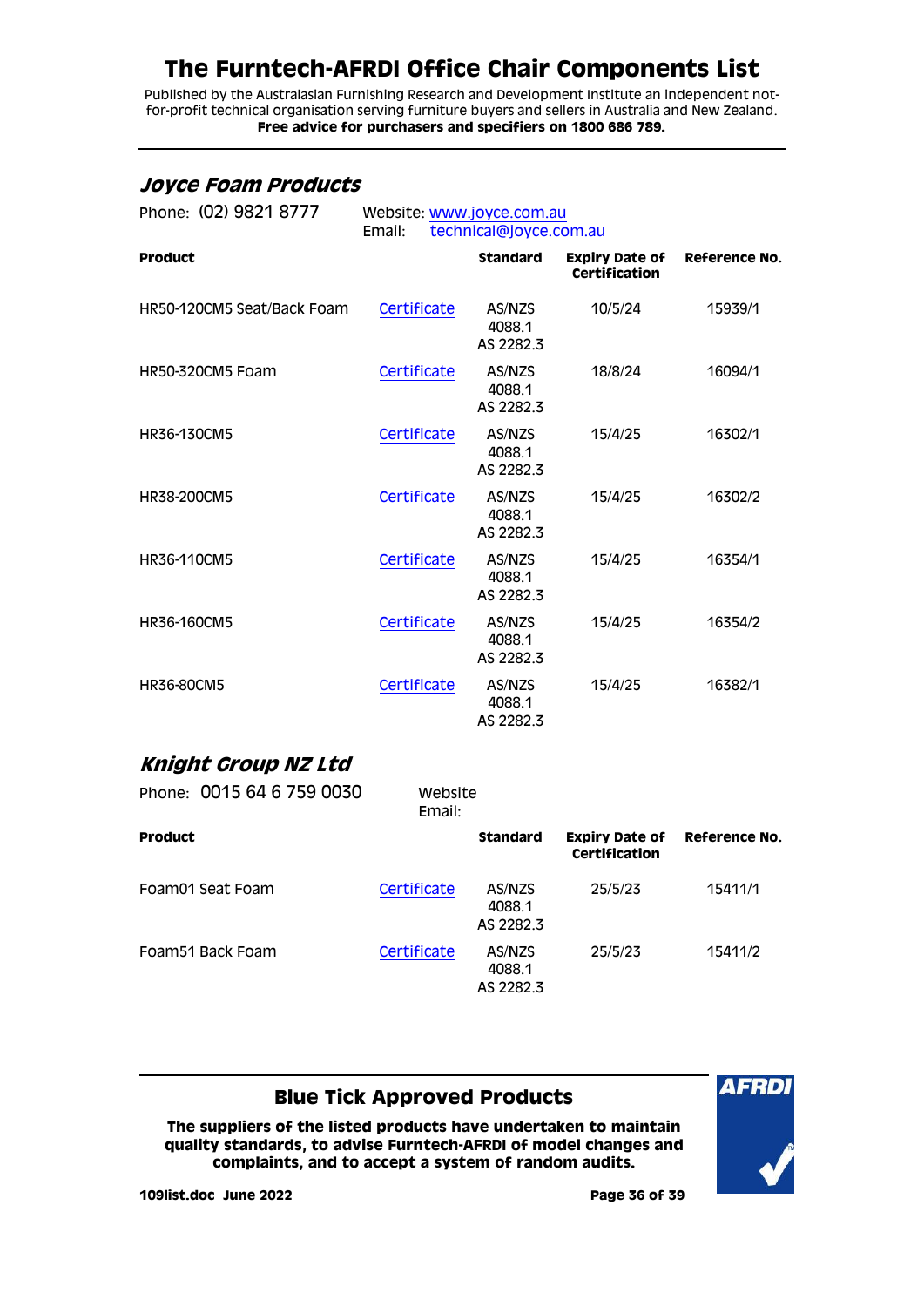Published by the Australasian Furnishing Research and Development Institute an independent notfor-profit technical organisation serving furniture buyers and sellers in Australia and New Zealand. **Free advice for purchasers and specifiers on 1800 686 789.**

#### <span id="page-36-0"></span>**Pago International**

| Phone: (02) 9700 9100 | Website: www.pagodesigns.com.au<br>paul@pagointernational.com.au<br>Email: |                               |                                        |               |
|-----------------------|----------------------------------------------------------------------------|-------------------------------|----------------------------------------|---------------|
| <b>Product</b>        |                                                                            | <b>Standard</b>               | <b>Expiry Date of</b><br>Certification | Reference No. |
| Maxi Seat Foam        | Certificate                                                                | AS/NZS<br>4088.1<br>AS 2282.3 | 12/7/22                                | 14877/1       |
| Maxi Back Foam        | Certificate                                                                | AS/NZS<br>4088.1<br>AS 2282.3 | 12/7/22                                | 14877/2       |
| Ruide 4665 Foam       | Certificate                                                                | AS/NZS<br>4088.1<br>AS 2282.3 | 12/7/22                                | 14877/3       |
| Poly Cushion          | Certificate                                                                | AS/NZS<br>4088.1<br>AS 2282.3 | 6/11/22                                | 15105/1       |

#### <span id="page-36-1"></span>**Posture Balance**

| Phone: (03) 9353 0500                                          | Website: www.posturebalance.com.au<br>sales@posturebalance.com.au<br>Email: |                               |                                        |               |
|----------------------------------------------------------------|-----------------------------------------------------------------------------|-------------------------------|----------------------------------------|---------------|
| <b>Product</b>                                                 |                                                                             | <b>Standard</b>               | <b>Expiry Date of</b><br>Certification | Reference No. |
| G <sub>2</sub> Cushion Foam<br>(formerly Gel-Teg Cushion Foam) | Certificate                                                                 | AS/NZS<br>4088.1<br>AS 2282.3 | 14/8/23                                | 15560/1       |
| High Back Prestige/Plush                                       | Certificate                                                                 | AS/NZS<br>4088.1<br>AS 2282.3 | 14/8/23                                | 15560/2       |

#### **Blue Tick Approved Products**

**The suppliers of the listed products have undertaken to maintain quality standards, to advise Furntech-AFRDI of model changes and complaints, and to accept a system of random audits.**



**109list.doc June 2022 Page 37 of 39**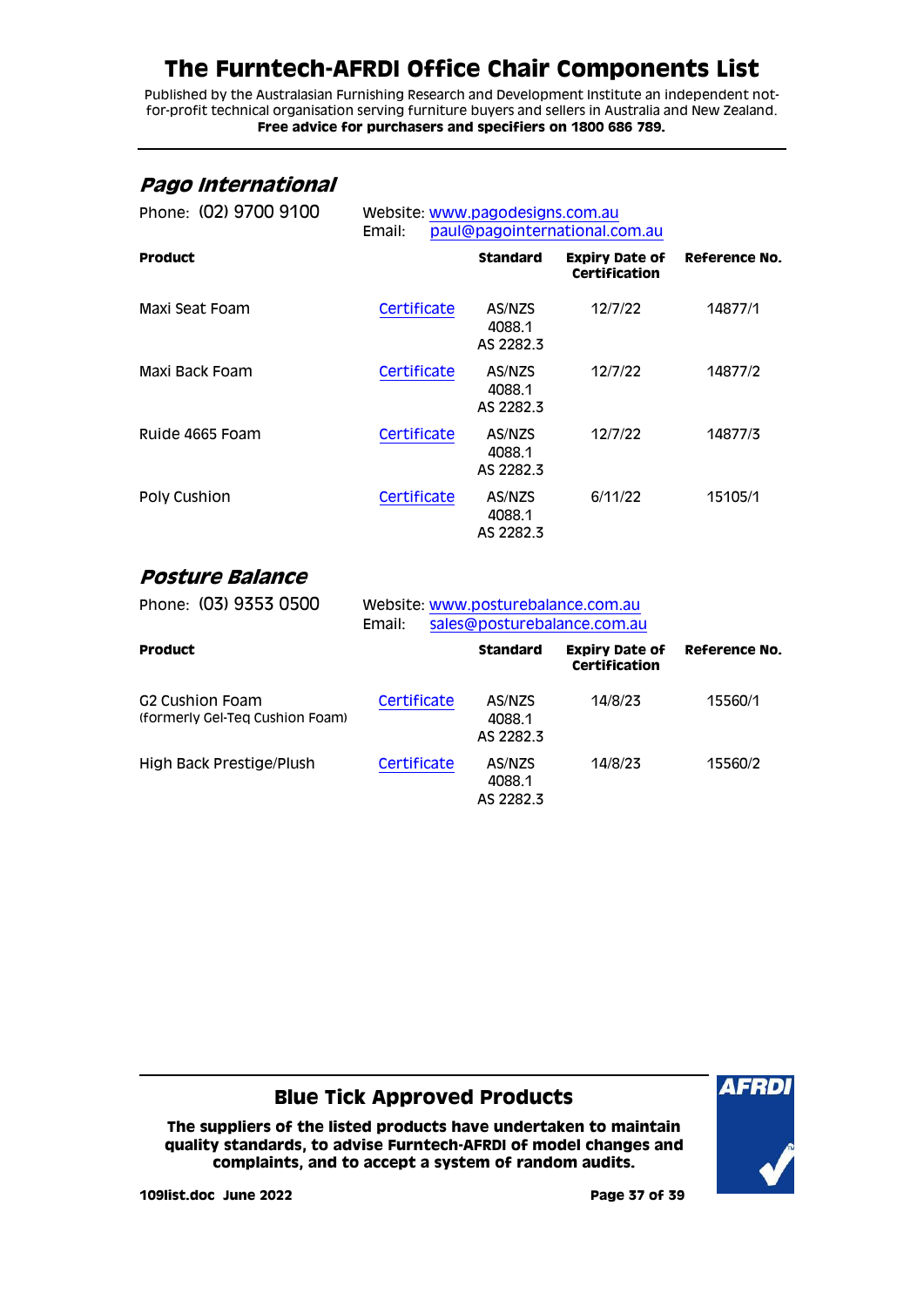Published by the Australasian Furnishing Research and Development Institute an independent notfor-profit technical organisation serving furniture buyers and sellers in Australia and New Zealand. **Free advice for purchasers and specifiers on 1800 686 789.**

#### <span id="page-37-0"></span>**Seating Solutions**

| Phone: (02) 9517 3668 | Website:<br>sales@seatingsolutions.com.au<br>Email: |                               |                                               |               |  |
|-----------------------|-----------------------------------------------------|-------------------------------|-----------------------------------------------|---------------|--|
| <b>Product</b>        |                                                     | <b>Standard</b>               | <b>Expiry Date of</b><br><b>Certification</b> | Reference No. |  |
| SS Back Foam          | Certificate                                         | AS/NZS<br>4088.1<br>AS 2282.3 | 31/10/23                                      | 15647/1       |  |
| SS Seat Foam          | Certificate                                         | AS/NZS<br>4088.1<br>AS 2282.3 | 13/2/24                                       | 15834/1       |  |

#### <span id="page-37-1"></span>**Seatmatic Australia Pty Ltd**

| Phone: (02) 9666 1295                            | Website:<br>Email: | akseatmatic@bigpond.com       |                                        |               |
|--------------------------------------------------|--------------------|-------------------------------|----------------------------------------|---------------|
| <b>Product</b>                                   |                    | <b>Standard</b>               | <b>Expiry Date of</b><br>Certification | Reference No. |
| Moulded Seat and Back Foam                       |                    | AS/NZS<br>4088.1<br>AS 2282.3 | 6/9/22                                 | 15009/1       |
| Contact Seatmatic regarding certificate details. |                    |                               |                                        |               |

#### <span id="page-37-2"></span>**Stateline Furniture Sales**

| Phone: (03) 5940 5960 | Website:<br>Email: info@statelinefurniture.com             |                                               |               |
|-----------------------|------------------------------------------------------------|-----------------------------------------------|---------------|
| <b>Product</b>        |                                                            | <b>Expiry Date of</b><br><b>Certification</b> | Reference No. |
| STAT.01F              | AS/NZS<br>4088.1<br>AS 2282.3                              | 8/8/22                                        | 14915/1       |
|                       | Contact Stateline Furniture regarding certificate details. |                                               |               |

#### **Blue Tick Approved Products**

**The suppliers of the listed products have undertaken to maintain quality standards, to advise Furntech-AFRDI of model changes and complaints, and to accept a system of random audits.**



**109list.doc June 2022 Page 38 of 39**